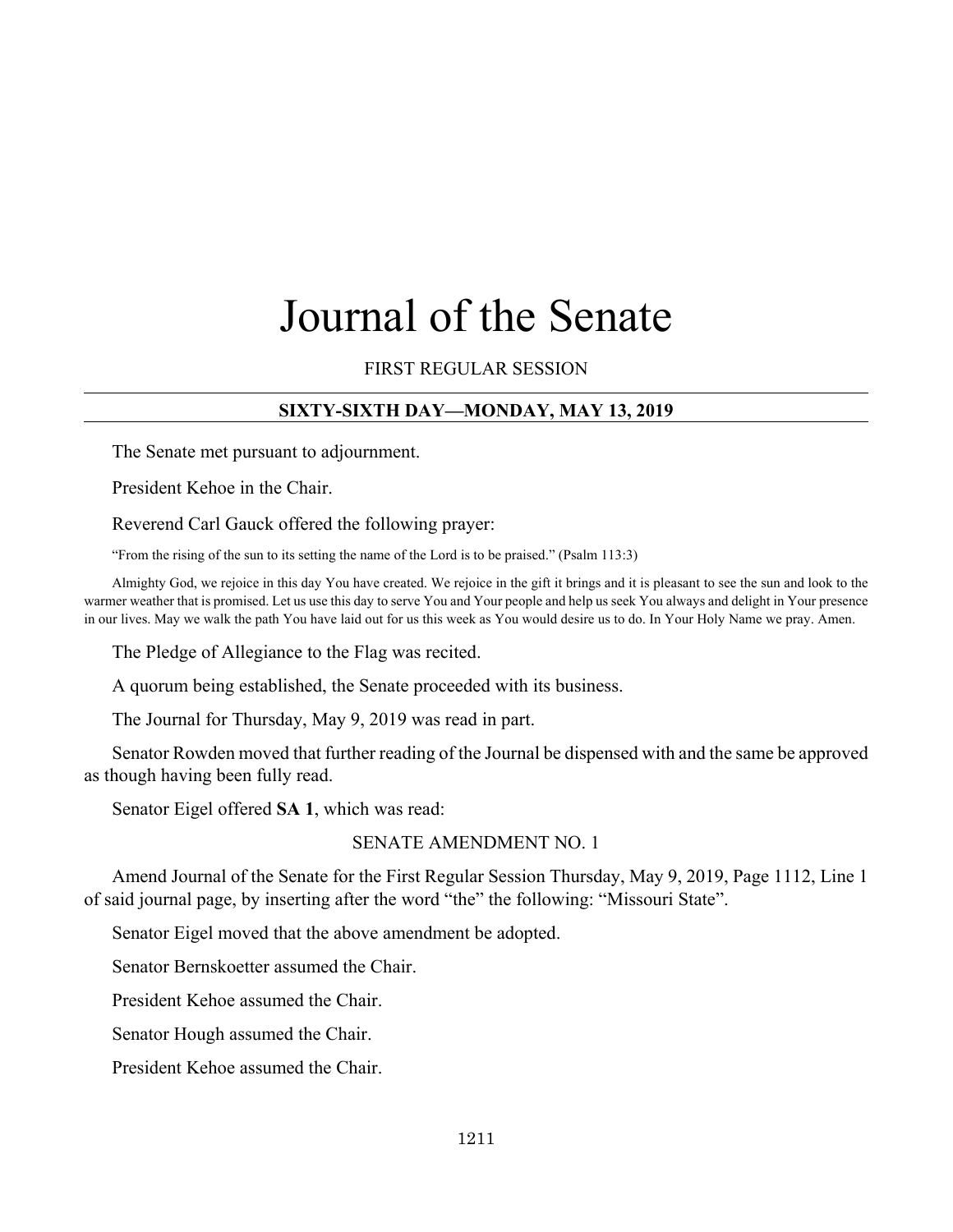Senator Cierpiot assumed the Chair.

President Kehoe assumed the Chair.

Senator Hough assumed the Chair.

President Kehoe assumed the Chair.

At the request of Senator Eigel, **SA 1** was withdrawn.

Senator Eigel offered **SA 2**, which was read:

# SENATE AMENDMENT NO. 2

Amend Journal of the Senate for the First Regular Session Thursday, May 9, 2019, Page 1112, Line 12 of said journal page, by inserting after the word "Flag" the following: "of the United States of America."

Senator Eigel moved that the above amendment be adopted.

Senator Hough assumed the Chair.

President Kehoe assumed the Chair.

Senator Riddle assumed the Chair.

Senator Rowden assumed the Chair.

President Kehoe assumed the Chair.

Senator Rowden assumed the Chair.

President Kehoe assumed the Chair.

Senator Brown assumed the Chair.

Senator Hough assumed the Chair.

President Pro Tem Schatz assumed the Chair.

Senator Hough assumed the Chair.

At the request of Senator Eigel, **SA 2** was withdrawn.

Senator Hoskins offered **SA 3**, which was read:

#### SENATE AMENDMENT NO. 3

Amend Journal of the Senate for the First Regular Session Monday, May 9, 2019, Page 1112 , Line 5 of said journal page, by inserting after "President" the following "Mike".

Senator Hoskins moved that the above amendment be adopted.

President Pro Tem Schatz assumed the Chair.

President Kehoe assumed the Chair.

Senator Crawford assumed the Chair.

President Kehoe assumed the Chair.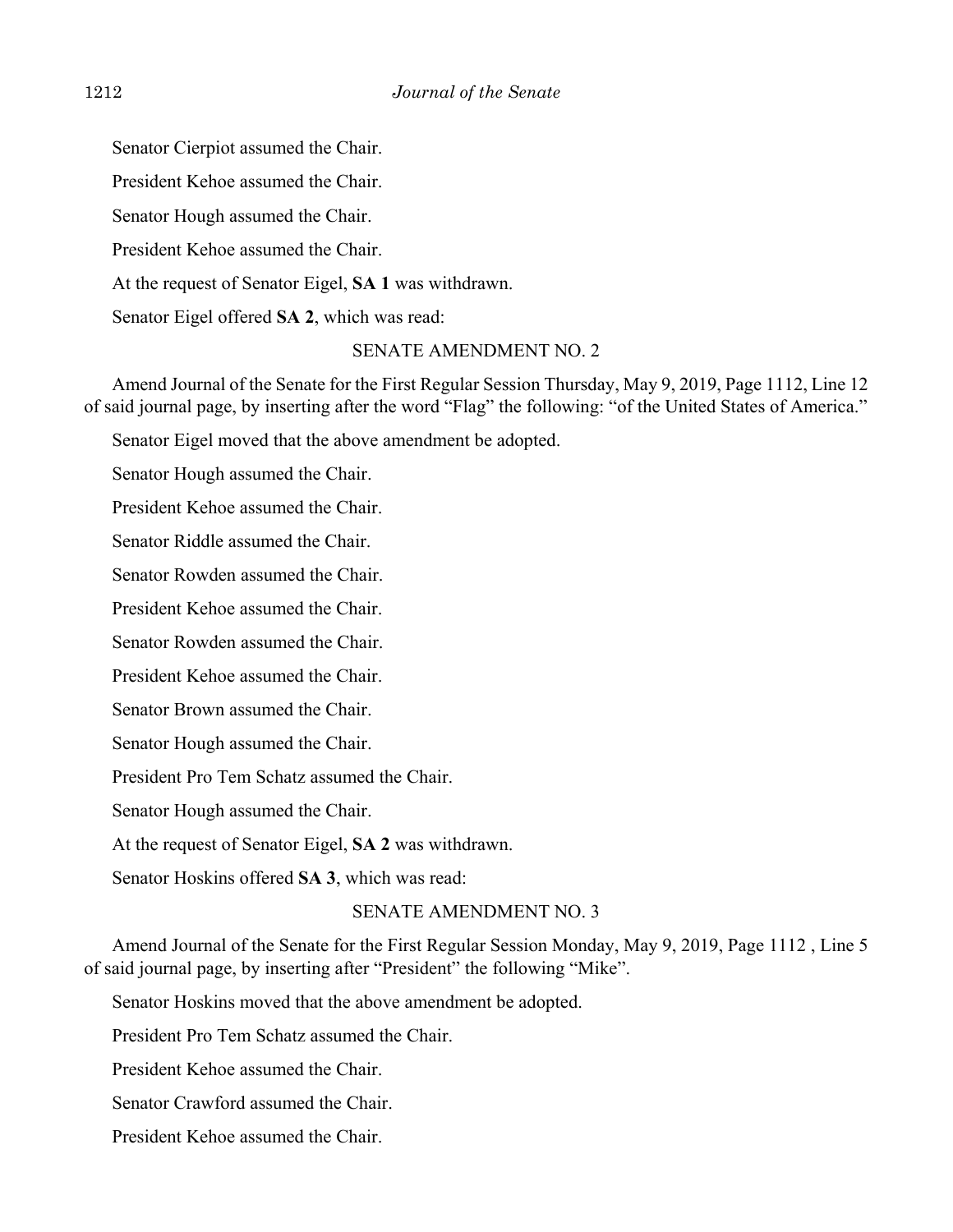Senator Hough assumed the Chair.

President Kehoe assumed the Chair.

Senator Hough assumed the Chair.

President Kehoe assumed the Chair.

Senator Eigel offered **SA 1** to **SA 3**, which was read:

# SENATE AMENDMENT NO. 1 TO SENATE AMENDMENT NO. 3

Amend Senate Amendment No. 3 to Journal of the Senate of the First Regular Session, Thursday, May 9, 2019, Page 1, Line 3 of said amendment, by striking the word "Mike" and inserting in lieu thereof the following: "Michael".

Senator Eigel moved that the above amendment be adopted.

At the request of Senator Hoskins, **SA 3** was withdrawn, rendering **SA 1** to **SA 3** moot.

Senator Rowden renewed his motion that the Journal be approved, which motion prevailed.

The following Senators were present during the day's proceedings:

#### Present—Senators

| Arthur | Bernskoetter | Brown       | Burlison | Cierpiot | Crawford    | Cunningham |
|--------|--------------|-------------|----------|----------|-------------|------------|
| Curls  | Eigel        | Emery       | Hegeman  | Holsman  | Hoskins     | Hough      |
| Koenig | Libla        | Luetkemeyer | Mav      | Nasheed  | O'Laughlin  | Onder      |
| Riddle | Rizzo        | Romine      | Rowden   | Sater    | Schatz      | Schupp     |
| Sifton | Wallingford  | Walsh       | White    | Wieland  | Williams-34 |            |

Absent—Senators—None

Absent with leave—Senators—None

Vacancies—None

The Lieutenant Governor was present.

Senator Rowden announced photographers from The Kansas City Star, St. Louis Post Dispatch, KRCG-TV, KMIZ News, KY3/KSPR and KOMU-8 were given permission to take pictures in the Senate Chamber.

#### **RESOLUTIONS**

Senator Rowden offered Senate Resolution No. 932, regarding Dr. Randall Calvin Floyd, which was adopted.

Senator Williams offered Senate Resolution No. 933, regarding William Crow, University City, which was adopted.

Senator Sifton offered Senate Resolution No. 934, regarding Alexandra "Allee" Marshall, Paw Paw, Illinois, which was adopted.

Senator Sifton offered Senate Resolution No. 935, regarding Katie Vogel, Jefferson City, which was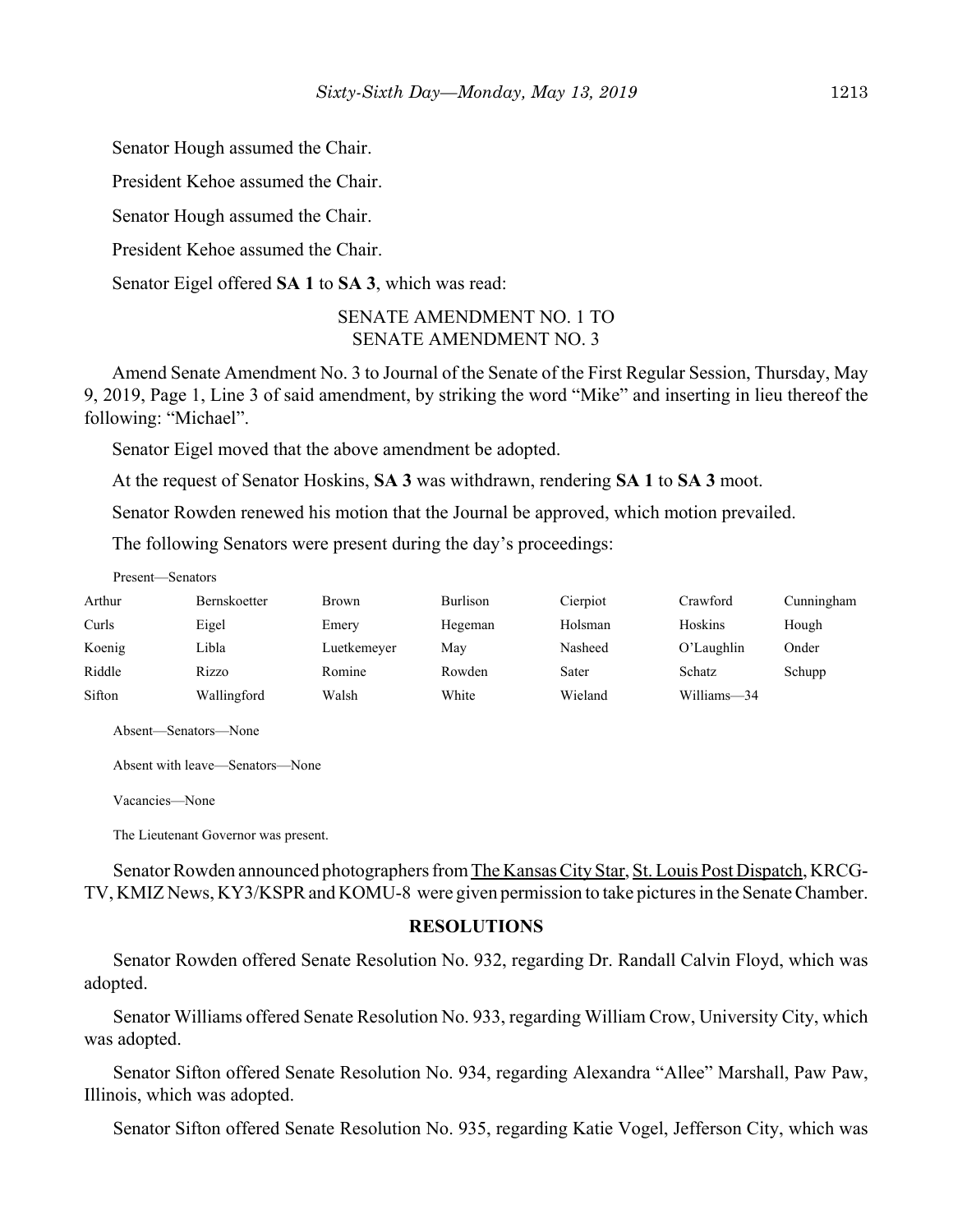adopted.

Senator Bernskoetter offered Senate Resolution No. 936, regarding Roman Patten, Jefferson City, which was adopted.

Senator Romine offered Senate Resolution No. 937, regarding Sandra Nickelson, Belleview, which was adopted.

Senator Schupp offered Senate Resolution No. 938, regarding Police Chief Richard F. Knox, Olivette, which was adopted.

Senator Luetkemeyer offered Senate Resolution No. 939, regarding the One Hundred and Fifty-fifth Anniversary of The Landmark, which was adopted.

Senator Luetkemeyer offered Senate Resolution No. 940, regarding the One Hundred and Seventy-fifth Anniversary of Francis Street First United Methodist Church, St. Joseph, which was adopted.

Senator Cunningham offered Senate Resolution No. 941, regarding Mary Ruth Brooks, Marshfield, which was adopted.

Senator Hoskins offered Senate Resolution No. 942, regarding Cierra Rodenbaugh, Humansville, which was adopted.

Senator Hoskins offered Senate Resolution No. 943, regarding Ciera Smith, Holden, which was adopted.

Senator Romine offered Senate Resolution No. 944, regarding Rebecca Hawthorne, Festus, which was adopted.

Senator Koenig offered Senate Resolution No. 945, regarding Steven L. Mueller, Ballwin, which was adopted.

Senator Crawford offered Senate Resolution No. 946, regarding Paul Campbell, Buffalo, which was adopted.

# **MESSAGES FROM THE HOUSE**

The following messages were received from the House of Representatives through its Chief Clerk:

Mr. President: The Speaker of the House of Representatives has appointed the following committee to act with a like committee from the Senate on **HCS** for **SCS** for **SB 147**, as amended. Representatives: Taylor, Eggleston, Roden, Bangert, Rogers.

Also,

Mr. President: The Speaker of the House of Representatives has appointed the following committee to act with a like committee from the Senate on **HCS** for **SB 202**, as amended. Representatives: Dinkins, Hansen, Shawan, Lavender, McCreery.

Also,

Mr. President: I am instructed by the House of Representatives to inform the Senate that the House has taken up and passed **HB 1006**, entitled:

An Act to amend chapter 34, RSMo, by adding thereto one new section relating to prohibiting public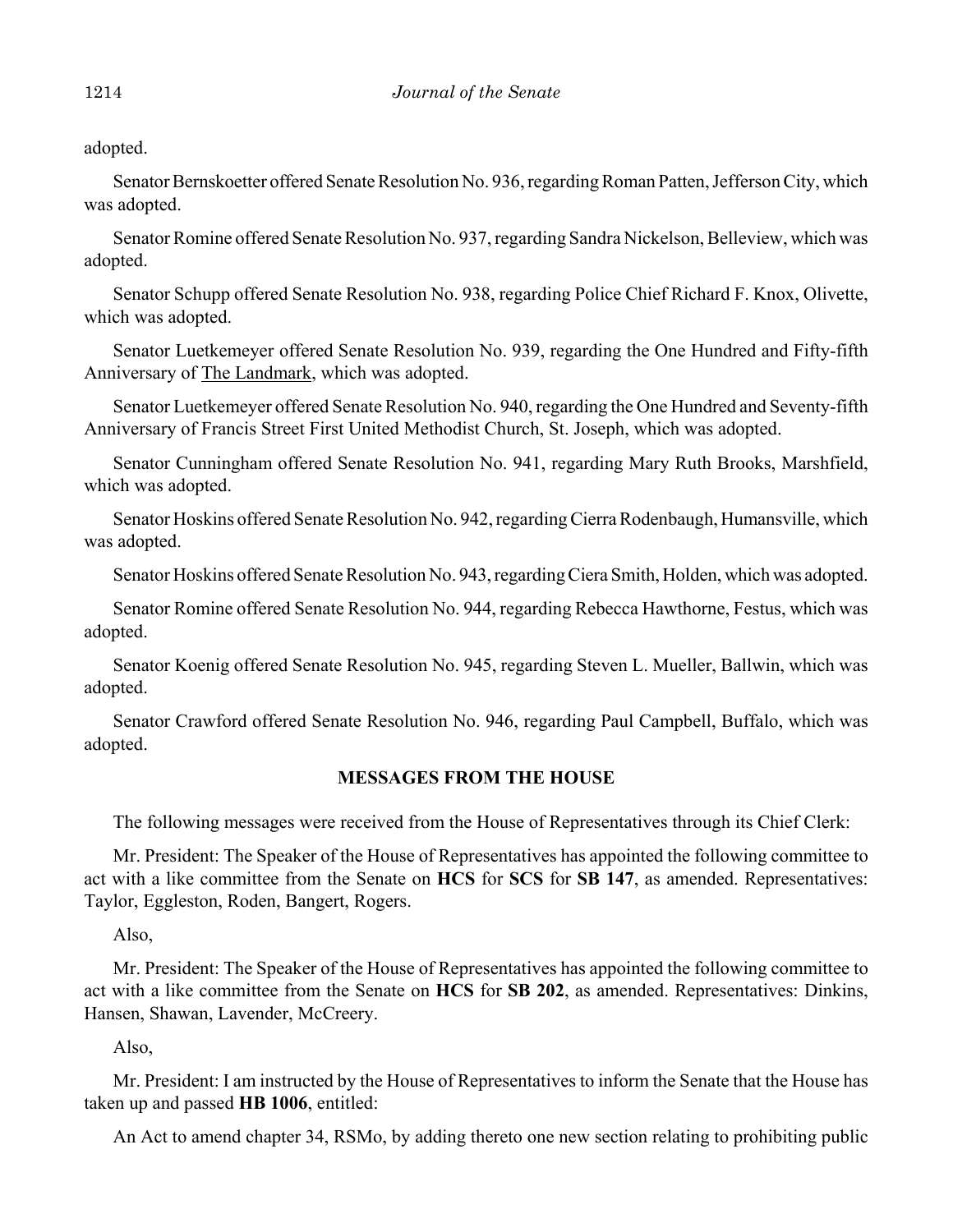entities from contracting with companies discriminating against Israel.

In which the concurrence of the Senate is respectfully requested.

Read 1st time.

Also,

Mr. President: I am instructed by the House of Representatives to inform the Senate that the House has taken up and adopted **SS**, as amended for **SCS** for **HCS** for **HB 192** and has taken up and passed **SS** for **SCS** for **HCS** for **HB 192**, as amended.

Also,

Mr. President: I am instructed by the House of Representatives to inform the Senate that the House has taken up and adopted **SS** for **HB 138** and has taken up and passed **SS** for **HB 138**.

Also,

Mr. President: I am instructed by the House of Representatives to inform the Senate that the House has taken up and adopted the Conference Committee Report on **SS** for **SCS** for **HCS** for **HB 397**, as amended, and has taken up and passed **CCS** for **SS** for **SCS** for **HCS** for **HB 397**.

Emergency clause adopted.

Also,

Mr. President: I am instructed by the House of Representatives to inform the Senate that the House has taken up and passed **SS** for **SB 391**.

Bill ordered enrolled.

Also,

Mr. President: I am instructed by the House of Representatives to inform the Senate that the House has taken up and passed **SCS** for **SB 184**.

With House Amendment Nos. 1, 2, 3, House Amendment No. 1 to House Amendment No. 4, House Amendment No. 4, as amended, and House Amendment No. 5.

HOUSE AMENDMENT NO. 1

Amend Senate Committee Substitute for Senate Bill No. 184, Page 1, In the Title, Line 3, by deleting the words "job training" and inserting in lieu thereof the words "workforce development"; and

Further amend said bill by amending the title, enacting clause, and intersectional references accordingly.

#### HOUSE AMENDMENT NO. 2

Amend Senate Committee Substitute for Senate Bill No. 184, Page 18, Section 620.2475, Line 44, by inserting after all of said section and line the following:

#### "**Section 1. 1. As used in this section , the following terms mean:**

**(1) "Certificate of approval", a document issued by the department that indicates a qualified company qualifies for a benefit under this section;**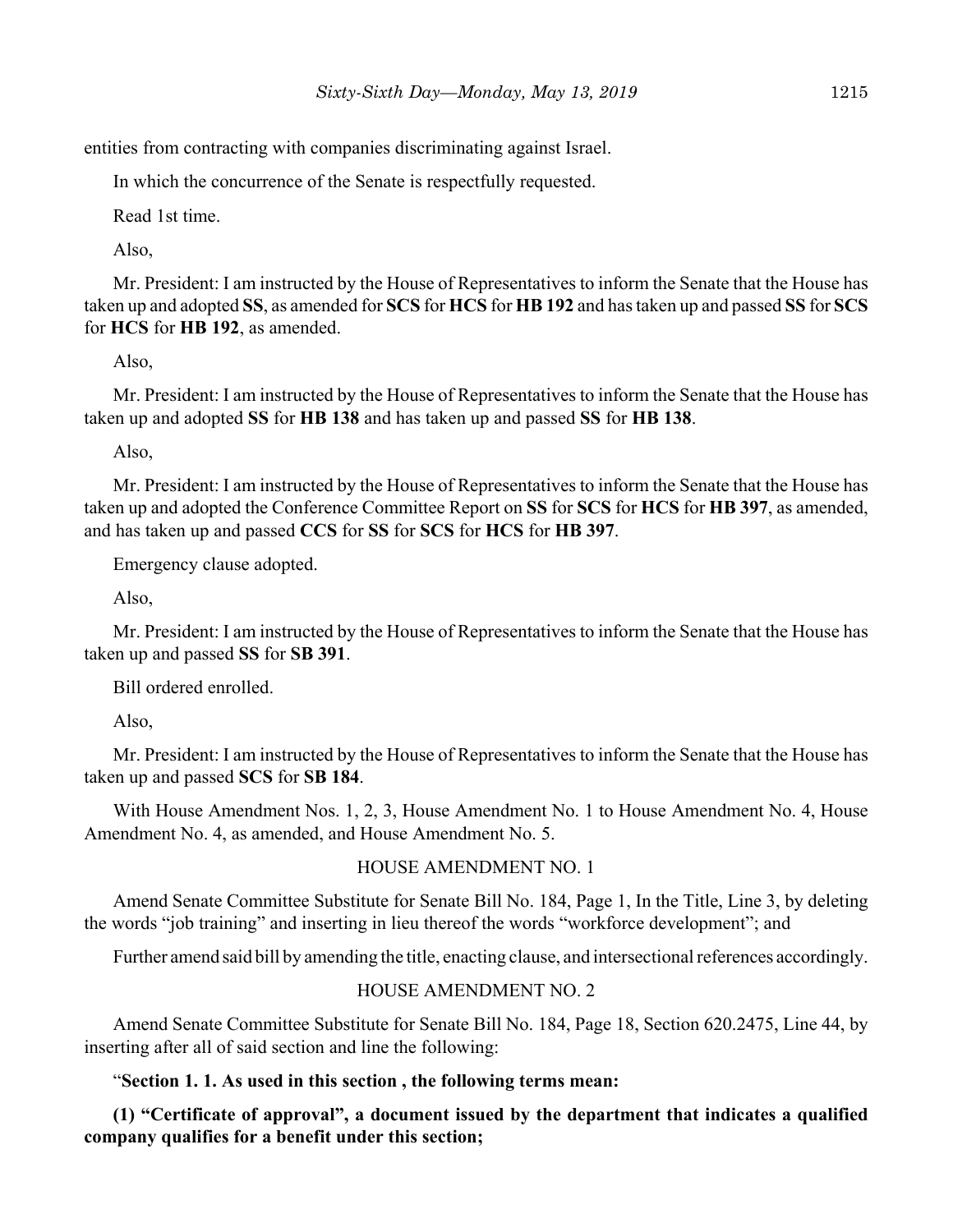**(2) "Department", the department of economic development;**

**(3) "Manufacturing capital investment", expenditures made by a qualified manufacturing company to retool or reconfigure a manufacturing project facility directly related to the manufacturing of a new product or the expansion or modification of the manufacture of an existing product;"**

**(4) "NAICS", the same meaning as in section 620.2005;** 

**(5) "New product", a new model or line of a manufactured good that has not been manufactured in Missouri by a qualified manufacturing company at any time prior to the date of the notice of intent, or an existing brand, model, or line of a manufactured good that is redesigned;**

**(6) "Project facility", the same meaning as in section 620.2005;** 

**(7) "Notice of intent", the same meaning as in section 620.2005;** 

**(8) "Qualified manufacturing company", a company that:**

**(a) Is a qualified company that manufactures motor vehicles (NAICS group 3361);**

**(b) Manufactures goods at a facility in Missouri;** 

**(c) Manufactures a new product or has commenced making a manufacturing capital investment to the project facility necessary for the manufacturing of such new product, or modifies or expands the manufacture of an existing product or has commenced making a manufacturing capital investment for the project facility necessary for the modification or expansion of the manufacture of such existing product; and** 

**(d) Continues to satisfy the requirements of paragraphs (a) to (c) of this subdivision for the project period;** 

**2. The department may award tax credits against the company's state tax liability to a qualified manufacturing company that makes a manufacturing capital investment of at least five hundred million dollars. The department shall issue the credits no later than three years after the execution of an agreement that satisfies the requirements of subsection 9 of this section. However, the tax credits shall be issued no earlier than January 1, 2023, and may be issued each year for a period of five years. A qualified manufacturing company may qualify for an additional five-year period under this subsection if it makes an additional manufacturing capital investment of at least two hundred fifty million dollars within five years of the certificate of approval.** 

**3. The maximum amount of tax credits that any one qualified manufacturing company may receive under this subsection shall not exceed five million dollars per calendar year. The aggregate amount of tax credits awarded to all qualified manufacturing companies under this subsection shall not exceed ten million dollars per calendar year.** 

**4. The company shall immediately cease receiving any benefit awarded under this section for the remainder of the project period and shall forfeit all rights to retain or receive any benefit awarded under this section for the remainder of such period if, at the project facility at any time during the project period, the qualified manufacturing company:**

**(1) Discontinues the manufacturing of the new product and does not replace it with a subsequent**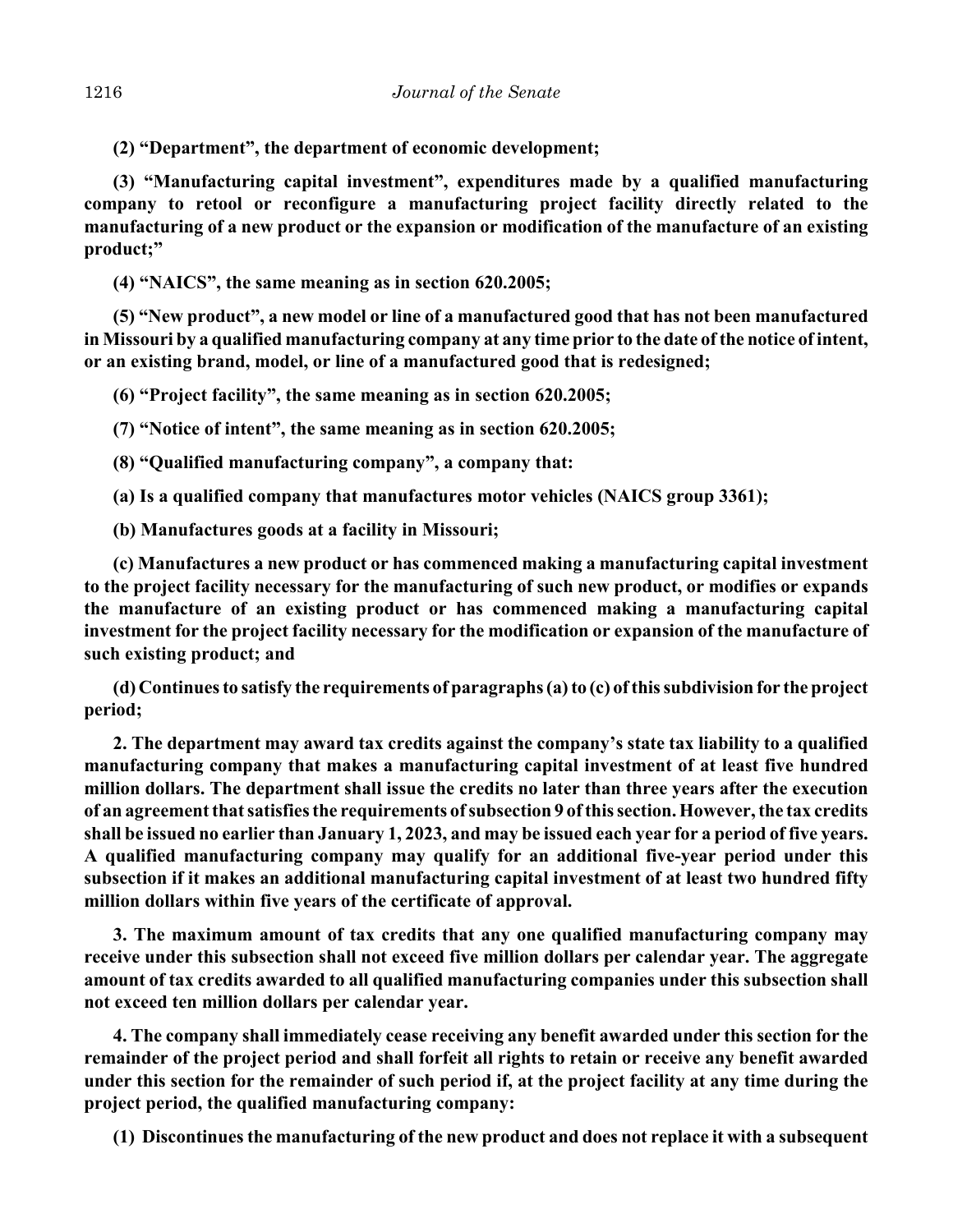**or additional new product or with a modification or expansion of an existing product;**

**(2) Discontinues the modification or expansion of an existing product and does not replace it with a new product or a modification or expansion of another existing product; or**

**(3) Fails to retain ninety percent of the amount of employees employed on the date of the execution of the agreement that meets the requirements of subsection 9 of this section.**

**5. Notwithstanding any other provision of law to the contrary, any qualified manufacturing company that is awarded benefits under this section shall not simultaneously receive tax credits or exemption under chapter 100, 135, or 620 for the jobs created or retained or capital improvement that qualified for benefits under this section. Subsection 5 of section 285.530 shall not apply to qualified manufacturing companies which are awarded credits under this section.**

**6. In determining the amount of tax credits to award to a qualified manufacturing company this section, the department shall consider the following factors:** 

**(1) The extent of the qualified company's need for program benefits;** 

**(2) The projected net fiscal benefit to the state if the benefit is awarded and the period in which the net fiscal benefit would occur;** 

**(3) The overall size and quality of the proposed project, including the number of new jobs, new capital investment, manufacturing capital investment, proposed wages, growth potential of the qualified company, potential multiplier effect of the project, and other similar factors;** 

**(4) The financial stability and creditworthiness of the qualified company;** 

**(5) The level of economic distress in the area;** 

**(6) An evaluation of the competitiveness of alternative locations for the project facility, as applicable; and** 

**(7) The percent of local incentives committed.**

**7. A company may request an opinion from the department on whether it would qualify for a benefit under this section by submitting a written request to the department. The department shall respond to a written request within five business days of such request. The department's response shall contain either a proposal of benefits for the qualified manufacturing company, or a written response refusing to provide such a proposal and stating the reasons for such refusal.** 

**8. A company that intends to seek benefits under the program shall submit to the department a notice of intent. The department may approve the notice of intent by issuing a certificate of approval or reject the notice of intent and inform the company of its action within thirty days. However, that the department may withhold approval or provide a contingent approval if it does not have sufficient documentation to determine eligibility. Failure to respond shall result in the notice of intent being deemed approved.** 

**9. Upon issuing a certificate of approval, the department and the qualified manufacturing company shall enter into a written agreement that covers the applicable project period that memorializes the notice of intent, the requirements of this section, and the consequences for failing to satisfy such requirements. The agreement shall specify, at a minimum:**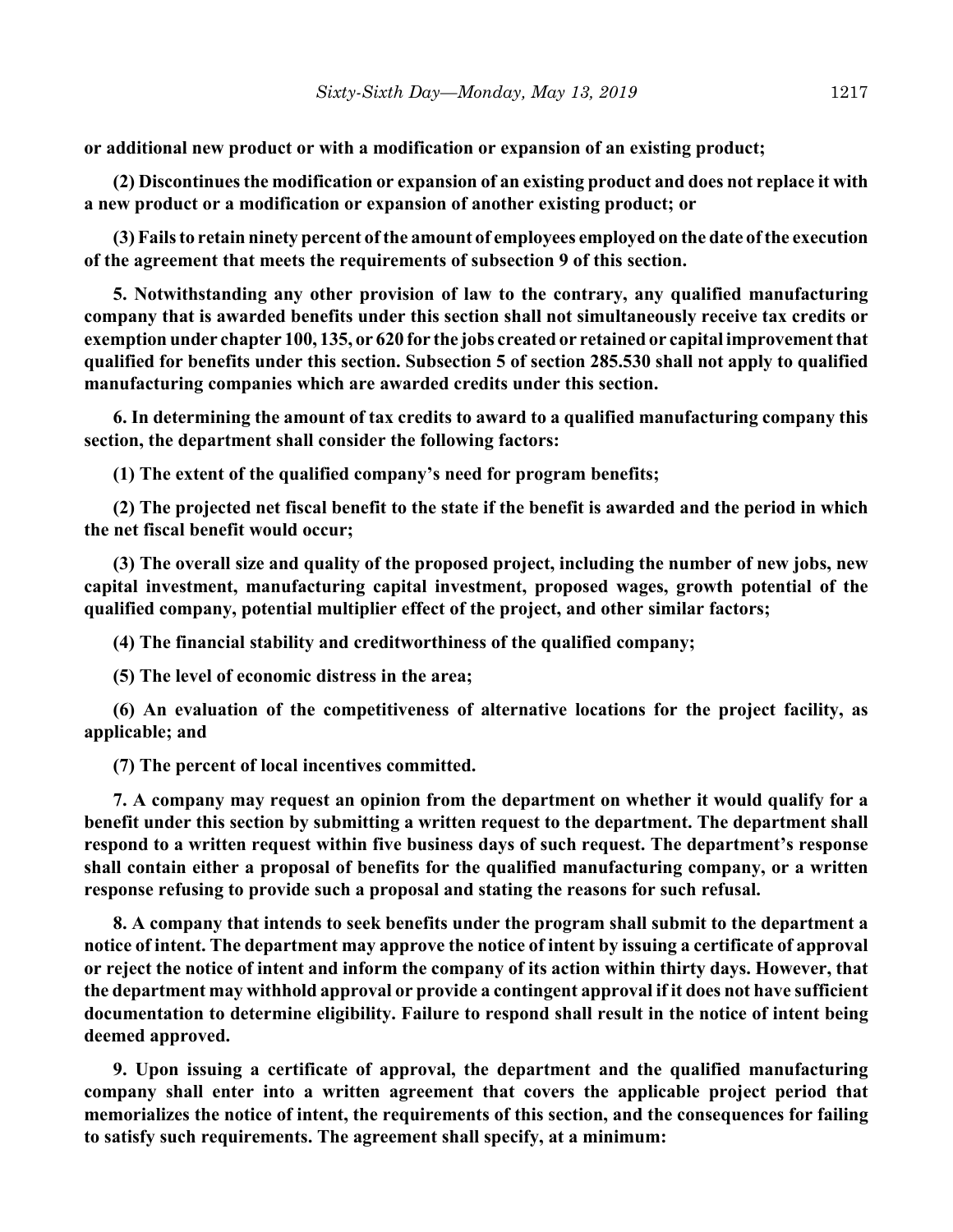**(1) The manufacturing capital investment and committed percentage of retained jobs for each year during the project period;** 

**(2) The date or time period during which the tax credits shall be issued, consistent with subsection 2 of this section;**

**(3) Clawback provisions, as may be required by the department;**

**(4) Financial guarantee provisions as may be required by the department, provided that financial guarantee provisions shall be required by the department for tax credits awarded under this section;** 

**(5) If the amount of capital investment made by the qualified manufacturing company is not made within the two-year period provided for such investment, the qualified manufacturing company shall immediately forfeit all rights to retain or receive any benefit awarded under this section; and** 

**(6) Any other provisions the department may require.**

**10. The department may promulgate rules to implement the provisions of this section. Any rule or portion of a rule, as that term is defined in section 536.010, that is created under the authority delegated in this section shall become effective only if it complies with and is subject to all of the provisions of chapter 536 and, if applicable, section 536.028. This section and chapter 536 are nonseverable and if any of the powers vested with the general assembly under chapter 536 to review, to delay the effective date, or to disapprove and annul a rule are subsequently held unconstitutional, then the grant of rulemaking authority and any rule proposed or adopted after the effective date of this section shall be invalid and void.**

**11. Prior to March first each year, the department shall provide a report to the general assembly including the names of participating qualified manufacturing companies the annual amount of benefits provided, the estimated net state fiscal impact including direct and indirect new state taxes derived, and the number of new jobs created or jobs retained.**

**12. Under section 23.253 of the Missouri sunset act:** 

**(1) The provisions of the program authorized under this section shall be authorized as of August 28, 2019, and shall expire on December 31, 2031; and** 

**(2) If such program is reauthorized, the program authorized under this section shall automatically sunset twelve years after the effective date of the reauthorization of this section; and** 

**(3) This section shall terminate on September first of the calendar year immediately following the calendar year in which the program authorized under this section is sunset; and**

**(4) The provisions of this subsection shall not be construed to limit or in any way impair the department's ability to redeem tax credits authorized on or before the date the program authorized under this section expires or a taxpayer's ability to redeem such tax credits.**"; and

Further amend said bill by amending the title, enacting clause, and intersectional references accordingly.

# HOUSE AMENDMENT NO. 3

Amend Senate Committee Substitute for Senate Bill No. 184, Page 1, Section A, Line 3, by inserting after said section and line the following: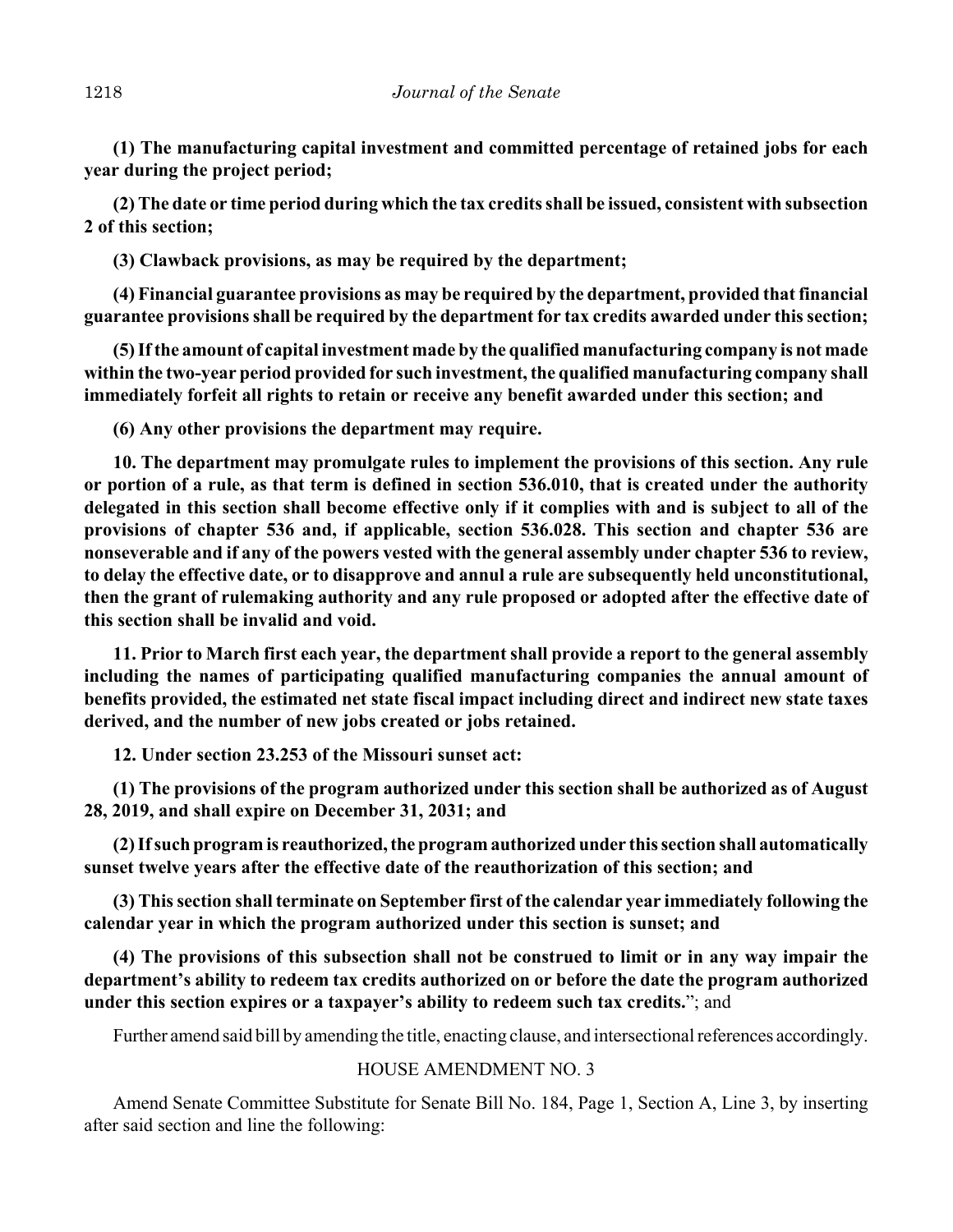"135.100. As used in sections 135.100 to 135.150 the following terms shall mean:

(1) "Commencement of commercial operations" shall be deemed to occur during the first **[**taxable**] tax** year for which the new business facility is first available for use by the taxpayer, or first capable of being used by the taxpayer, in the revenue-producing enterprise in which the taxpayer intends to use the new business facility;

(2) "Existing business facility", any facility in this state which was employed by the taxpayer claiming the credit in the operation of a revenue-producing enterprise immediately prior to an expansion, acquisition, addition, or replacement;

(3) "Facility", any building used as a revenue-producing enterprise located within the state, including the land on which the facility is located and all machinery, equipment and other real and depreciable tangible personal property acquired for use at and located at or within such facility and used in connection with the operation of such facility;

(4) "NAICS", the North American Industrial Classification System as such classifications are defined in the 2007 edition of the North American Industrial Classification System;

(5) "New business facility", a facility which satisfies the following requirements:

(a) Such facility is employed by the taxpayer in the operation of a revenue-producing enterprise. Such facility shall not be considered a new business facility in the hands of the taxpayer if the taxpayer's only activity with respect to such facility is to lease it to another person or persons. If the taxpayer employs only a portion of such facility in the operation of a revenue-producing enterprise, and leases another portion of such facility to another person or persons or does not otherwise use such other portions in the operation of a revenue-producing enterprise, the portion employed by the taxpayer in the operation of a revenueproducing enterprise shall be considered a new business facility, if the requirements of paragraphs (b), (c), (d) and (e) of this subdivision are satisfied;

(b) Such facility is acquired by, or leased to, the taxpayer after December 31, 1983. A facility shall be deemed to have been acquired by, or leased to, the taxpayer after December 31, 1983, if the transfer of title to the taxpayer, the transfer of possession pursuant to a binding contract to transfer title to the taxpayer, or the commencement of the term of the lease to the taxpayer occurs after December 31, 1983, or, if the facility is constructed, erected or installed by or on behalf of the taxpayer, such construction, erection or installation is commenced after December 31, 1983;

(c) If such facility was acquired by the taxpayer from another person or persons and such facility was employed immediately prior to the transfer of title to such facility to the taxpayer, or to the commencement of the term of the lease of such facility to the taxpayer, by any other person or persons in the operation of a revenue-producing enterprise, the operation of the same or a substantially similar revenue-producing enterprise is not continued by the taxpayer at such facility;

(d) Such facility is not a replacement business facility, as defined in subdivision (11) of this section; and

(e) The new business facility investment exceeds one hundred thousand dollars during the tax period in which the credits are claimed;

(6) "New business facility employee", a person employed by the taxpayer in the operation of a new business facility during the **[**taxable**] tax** year for which the credit allowed by section 135.110 is claimed,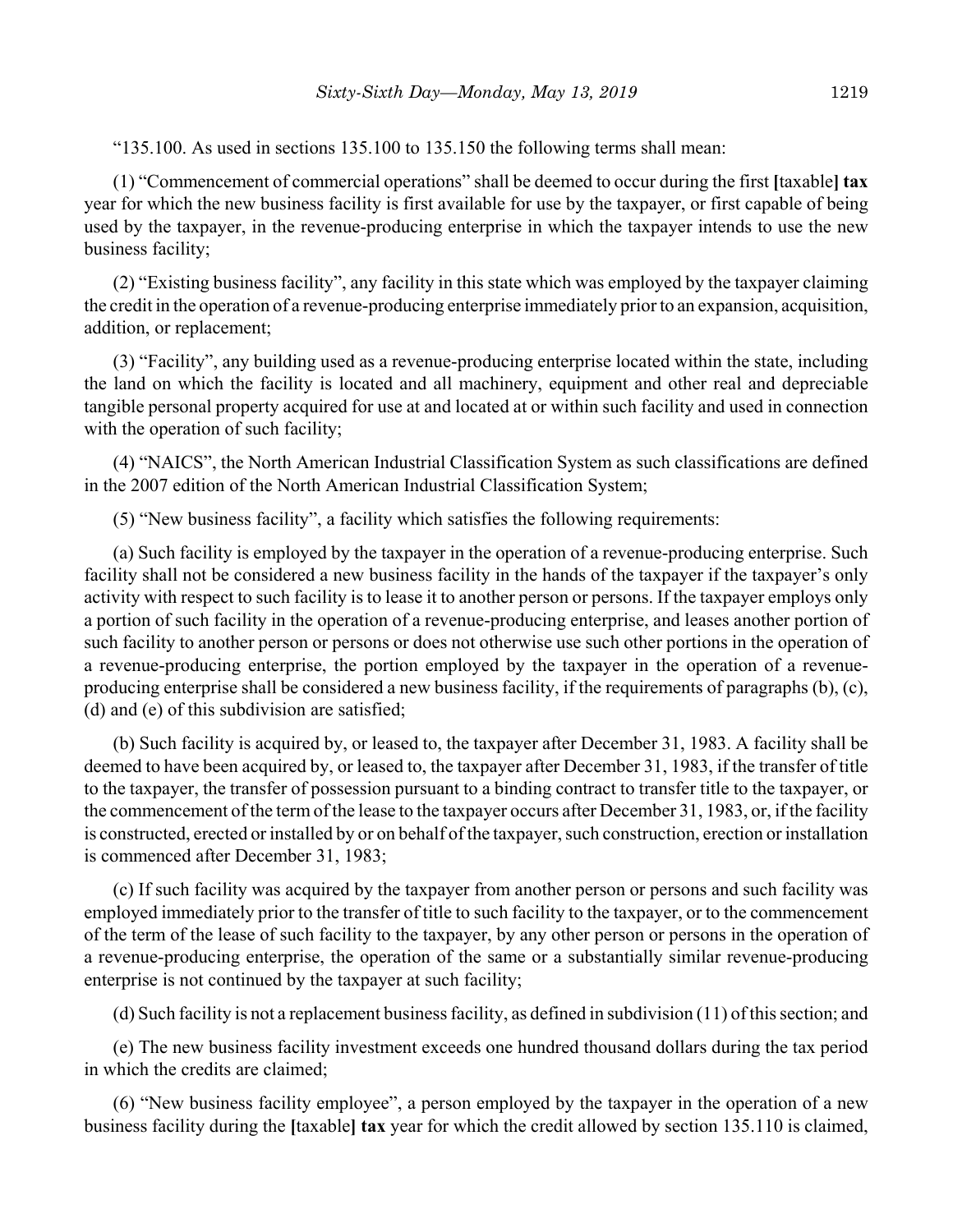except that truck drivers and rail and barge vehicle operators shall not constitute new business facility employees. A person shall be deemed to be so employed if such person performs duties in connection with the operation of the new business facility on:

(a) A regular, full-time basis; or

(b) A part-time basis, provided such person is customarily performing such duties an average of at least twenty hours per week; or

(c) A seasonal basis, provided such person performs such duties for at least eighty percent of the season customary for the position in which such person is employed;

(7) "New business facility income", the Missouri taxable income, as defined in chapter 143, derived by the taxpayer from the operation of the new business facility. For the purpose of apportionment as prescribed in this subdivision, the term "Missouri taxable income" means, in the case of insurance companies, direct premiums as defined in chapter 148. If a taxpayer has income derived from the operation of a new business facility as well as from other activities conducted within this state, the Missouri taxable income derived by the taxpayer from the operation of the new business facility shall be determined by multiplying the taxpayer's Missouri taxable income, computed in accordance with chapter 143, or in the case of an insurance company, computed in accordance with chapter 148, by a fraction, the numerator of which is the property factor, as defined in paragraph (a) of this subdivision, plus the payroll factor, as defined in paragraph (b) of this subdivision, and the denominator of which is two:

(a) The property factor is a fraction, the numerator of which is the new business facility investment certified for the tax period, and the denominator of which is the average value of all the taxpayer's real and depreciable tangible personal property owned or rented and used in this state during the tax period. The average value of all such property shall be determined as provided in chapter 32;

(b) The payroll factor is a fraction, the numerator of which is the total amount paid during the tax period by the taxpayer for compensation to persons qualifying as new business facility employees, as determined by subsection 4 of section 135.110, at the new business facility, and the denominator of which is the total amount paid in this state during the tax period by the taxpayer for compensation. The compensation paid in this state shall be determined as provided in chapter 32. For the purpose of this subdivision, "other activities conducted within this state" shall include activities previously conducted at the expanded, acquired or replaced facility at any time during the tax period immediately prior to the tax period in which commencement of commercial operations occurred;

(8) "New business facility investment", the value of **[**real and depreciable tangible personal**]** property, acquired by the taxpayer as part of the new business facility, which is used by the taxpayer in the operation of the new business facility, during the **[**taxable**] tax** year for which the credit allowed by section 135.110 is claimed, except that trucks, truck-trailers, truck semitrailers, rail vehicles, barge vehicles, aircraft**,** and other rolling stock for hire, track, switches, barges, bridges, tunnels**,** and rail yards and spurs shall not constitute new business facility investments. **For the purposes of sections 135.100 to 135.150, property may be acquired by the taxpayer by purchase, lease, or license, including the right to use software and hardware via on-demand network access to a shared pool of configurable computing resources as long as the rights are used at the new business facility.** The total value of such property during such **[**taxable**] tax** year shall be: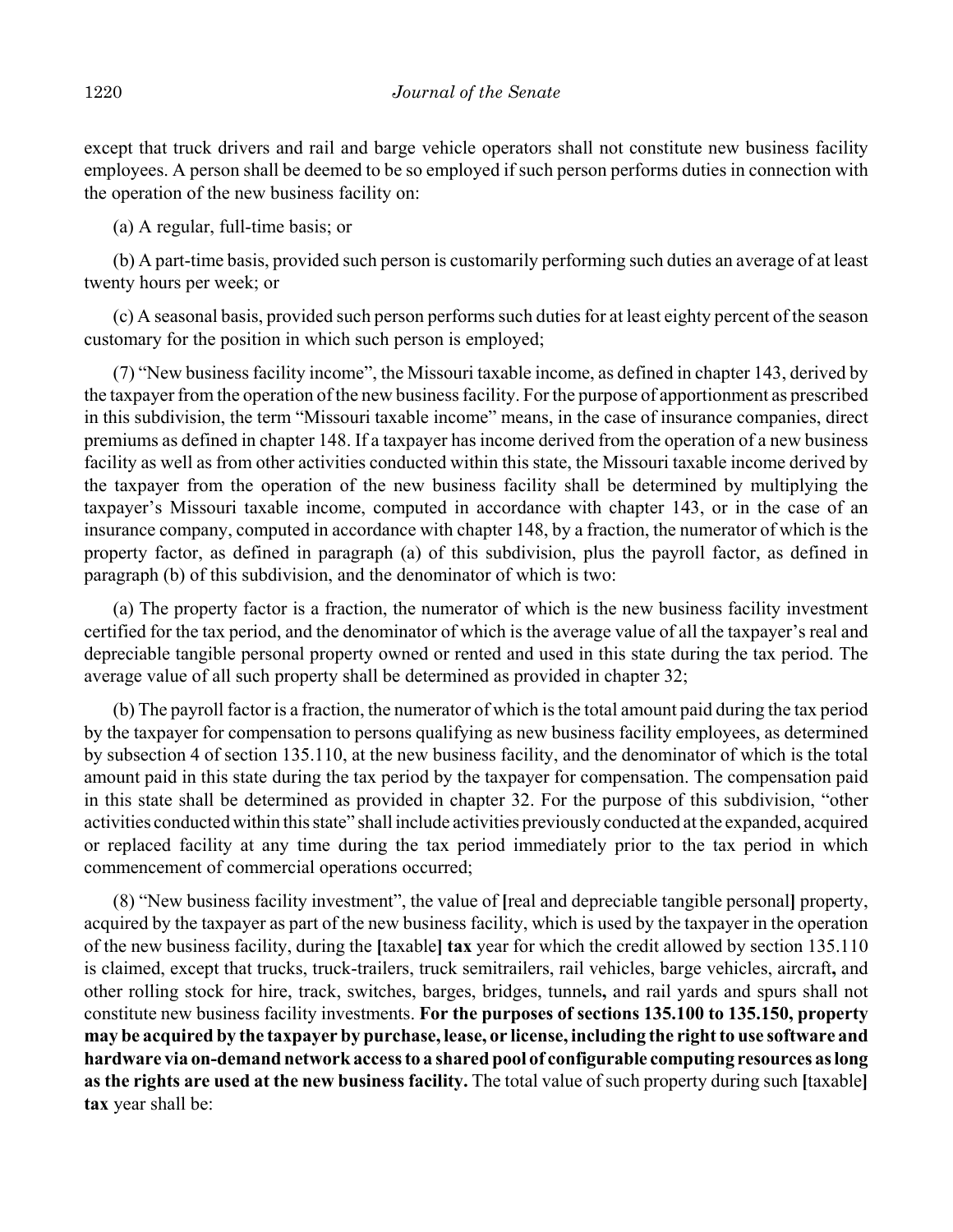(a) Its original cost if owned by the taxpayer; or

(b) Eight times the net annual rental rate **or license**, if leased **or licensed** by the taxpayer. The net annual rental **or license** rate shall be the annual rental **or license** rate paid by the taxpayer less any annual rental **or license** rate received by the taxpayer from subrentals **or sublicenses**. The new business facility investment shall be determined by dividing by twelve the sum of the total value of such property on the last business day of each calendar month of the **[**taxable**] tax** year. If the new business facility is in operation for less than an entire **[**taxable**] tax** year, the new business facility investment shall be determined by dividing the sum of the total value of such property on the last business day of each full calendar month during the portion of such **[**taxable**] tax** year during which the new business facility was in operation by the number of full calendar months during such period;

(9) "Office", a regional, national**,** or international headquarters, a telemarketing operation, a computer operation, an insurance company, a passenger transportation ticket/reservation system**,** or a credit card billing and processing center. For the purposes of this subdivision, "headquarters" means the administrative management of at least four integrated facilities operated by the taxpayer or related taxpayer. An office, as defined in this subdivision, when established must create and maintain positions for a minimum number of twenty-five new business facility employees as defined in subdivision (6) of this section;

(10) "Related taxpayer" shall mean:

- (a) A corporation, partnership, trust**,** or association controlled by the taxpayer;
- (b) An individual, corporation, partnership, trust**,** or association in control of the taxpayer; or

(c) A corporation, partnership, trust**,** or association controlled by an individual, corporation, partnership, trust**,** or association in control of the taxpayer. For the purposes of sections 135.100 to 135.150, "control of a corporation" shall mean ownership, directly or indirectly, of stock possessing at least fifty percent of the total combined voting power of all classes of stock entitled to vote; "control of a partnership or association" shall mean ownership of at least fifty percent of the capital or profits interest in such partnership or association; and "control of a trust" shall mean ownership, directly or indirectly, of at least fifty percent of the beneficial interest in the principal or income of such trust; ownership shall be determined as provided in Section 318 of the U.S. Internal Revenue Code;

(11) "Replacement business facility", a facility otherwise described in subdivision (3) of this section, hereafter referred to in this subdivision as "new facility", which replaces another facility, hereafter referred to in this subdivision as "old facility", located within the state, which the taxpayer or a related taxpayer previously operated but discontinued operating on or before the close of the first **[**taxable**] tax** year in which the credit allowed by this section is claimed. A new facility shall be deemed to replace an old facility if the following conditions are met:

(a) The old facility was operated by the taxpayer or a related taxpayer during the taxpayer's or related taxpayer's **[**taxable**] tax** period immediately preceding the **[**taxable**] tax** year in which commencement of commercial operations occurs at the new facility; and

(b) The old facility was employed by the taxpayer or a related taxpayer in the operation of a revenueproducing enterprise and the taxpayer continues the operation of the same or substantially similar revenueproducing enterprise at the new facility.

Notwithstanding the preceding provisions of this subdivision, a facility shall not be considered a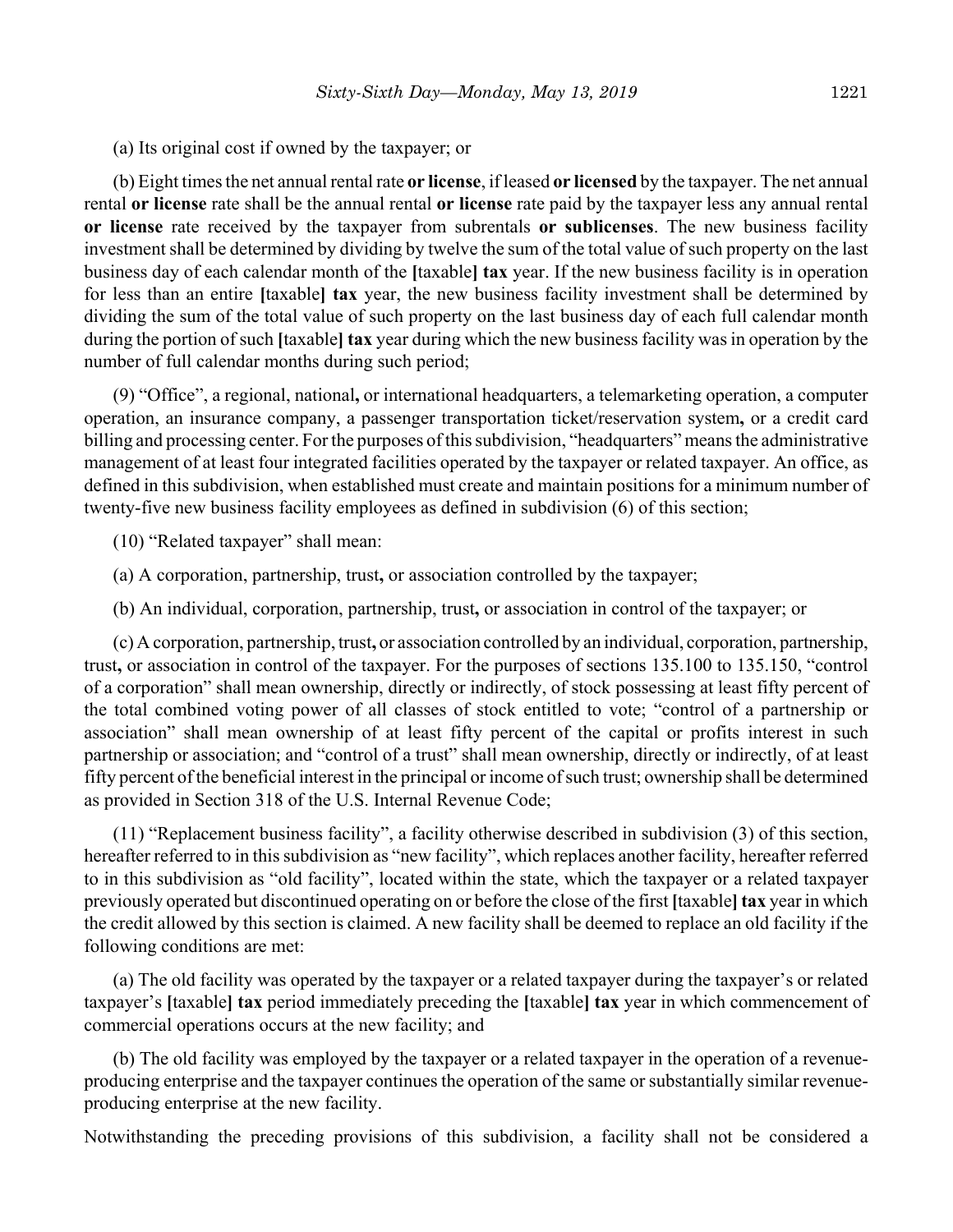replacement business facility if the taxpayer's new business facility investment, as computed in subsection 5 of section 135.110, in the new facility during the tax period in which the credits allowed in sections 135.110, 135.225**,** and 135.235 and the exemption allowed in section 135.220 are claimed exceed one million dollars or, if less, two hundred percent of the investment in the old facility by the taxpayer or related taxpayer, and if the total number of employees at the new facility exceeds the total number of employees at the old facility by at least two except that the total number of employees at the new facility exceeds the total number of employees at the old facility by at least twenty-five if an office as defined in subdivision (9) of this section is established by a revenue-producing enterprise other than a revenue-producing enterprise defined in paragraphs (a) to (g) and (i) to (l) of subdivision (12) of this section;

(12) "Revenue-producing enterprise" means:

(a) Manufacturing activities classified as NAICS 31-33;

(b) Agricultural activities classified as NAICS 11;

(c) Rail transportation terminal activities classified as NAICS 482;

(d) Motor freight transportation terminal activities classified as NAICS 484 and NAICS 4884;

(e) Public warehousing and storage activities classified as NAICS 493, miniwarehouse warehousing and warehousing self-storage;

(f) Water transportation terminal activities classified as NAICS 4832;

(g) Airports, flying fields, and airport terminal services classified as NAICS 481;

(h) Wholesale trade activities classified as NAICS 42;

(i) Insurance carriers activities classified as NAICS 524;

(j) Research and development activities classified as NAICS 5417;

(k) Farm implement dealer activities classified as NAICS 42382;

(l) Interexchange telecommunications services as defined in subdivision (20) of section 386.020 or training activities conducted by an interexchange telecommunications company as defined in subdivision (19) of section 386.020;

(m) Recycling activities classified as NAICS 42393;

(n) Office activities as defined in subdivision (9) of this section, notwithstanding NAICS classification;

(o) Mining activities classified as NAICS 21;

(p) Computer programming, data processing**,** and other computer-related activities classified as NAICS 5415;

(q) The administrative management of any of the foregoing activities; or

(r) Any combination of any of the foregoing activities;

(13) "Same or substantially similar revenue-producing enterprise", a revenue-producing enterprise in which the nature of the products produced or sold, or activities conducted, are similar in character and use or are produced, sold, performed**,** or conducted in the same or similar manner as in another revenue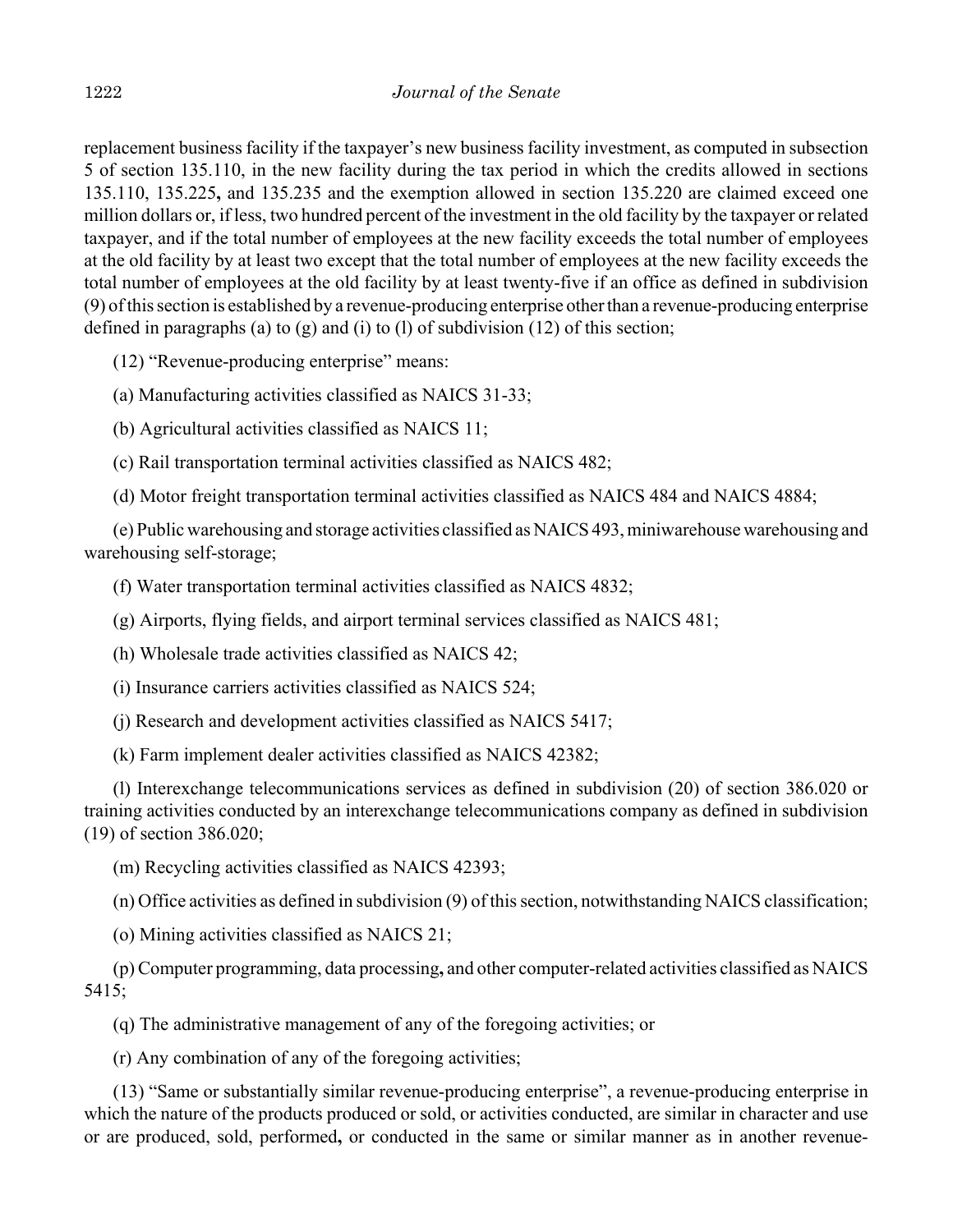producing enterprise;

(14) "Taxpayer", an individual proprietorship, corporation described in section 143.441 or 143.471, and partnership or an insurance company subject to the tax imposed by chapter 148, or in the case of an insurance company exempt from the thirty-percent employee requirement of section 135.230, to any obligation imposed **[**pursuant to**] under** section 375.916."; and

Further amend said bill by amending the title, enacting clause, and intersectional references accordingly.

HOUSE AMENDMENT NO. 1 TO HOUSE AMENDMENT NO. 4

Amend House Amendment No. 4 to Senate Committee Substitute for Senate Bill No. 184, Page 2, Lines 9-12 by deleting all of said lines and renumbering subsequent subdivisions accordingly; and

Further amend said amendment, Page 6, Lines 17-27, by deleting all of said lines and inserting in lieu thereof the following:

"4. The department may withhold the approval of any benefits under this program until it is satisfied that proper documentation has been provided, and shall reduce the benefits to reflect any reduction in fulltime employees or payroll. Upon approval by the department, the qualified company may begin the retention of the withholding taxes when it reaches the required number of jobs and the average wage meets or exceeds the applicable percentage of county average wage. Tax credits, if any, may be issued upon satisfaction by the department that the qualified company has exceeded the applicable percentage of county average wage and the required number of jobs."; and

Further amend said amendment, Page 6, Lines 38-49, Page 7, Lines 1-49, Page 8, Lines 1-49, and Page 9, Lines 1-14, by deleting all of said lines and inserting in lieu there of the following:

"7. The maximum amount of tax credits that may be authorized under this program for any fiscal year shall be limited as follows, less the amount of any tax credits previously obligated for that fiscal year under any of the tax credit programs referenced in subsection 13 of this section:

(1) For the fiscal year beginning on July 1, 2013, but ending on or before June 30, 2014, no more than one hundred six million dollars in tax credits may be authorized;

(2) For the fiscal year beginning on July 1, 2014, but ending on or before June 30, 2015, no more than one hundred eleven million dollars in tax credits may be authorized; and

(3) For any fiscal year beginning on or after July 1, 2015, no more than one hundred sixteen million dollars in tax credits may be authorized for each fiscal year.

8. For tax credits for the creation of new jobs under section 620.2010, the department shall allocate the annual tax credits based on the date of the approval, reserving such tax credits based on the department's best estimate of new jobs and new payroll of the project, and any other applicable factors in determining the amount of benefits available to the qualified company under this program. However, the annual issuance of tax credits shall be subject to annual verification of actual payroll by the department. Any authorization of tax credits shall expire if, within two years from the date of commencement of operations, or approval if applicable, the qualified company has failed to meet the applicable minimum job requirements. The qualified company may retain authorized amounts from the withholding tax under the project once the applicable minimum job requirements have been met for the duration of the project period. No benefits shall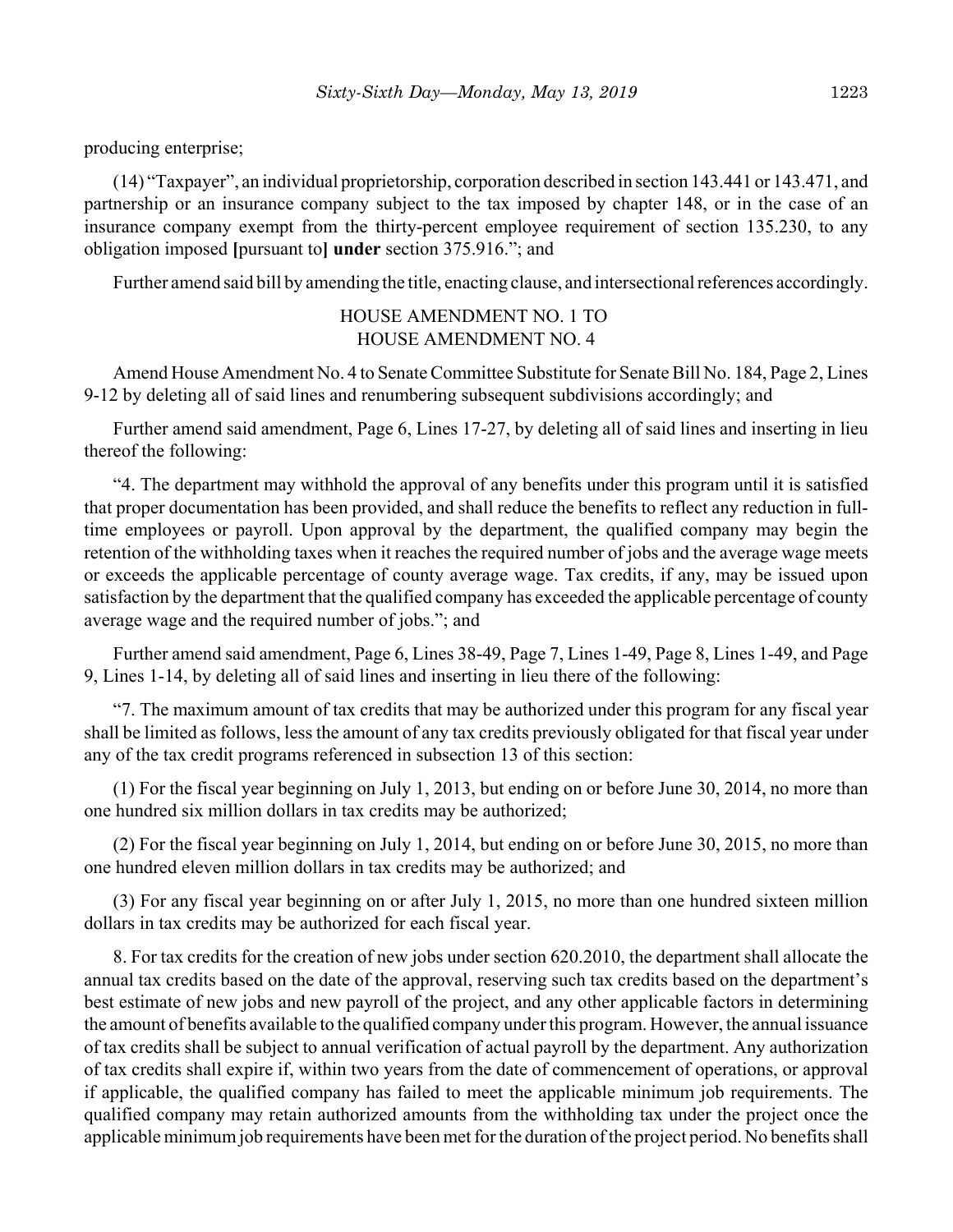be provided under this program until the qualified company meets the applicable minimum new job requirements. In the event the qualified company does not meet the applicable minimum new job requirements, the qualified company may submit a new notice of intent or the department may provide a new approval for a new project of the qualified company at the project facility or other facilities.

9. Tax credits provided under this program may be claimed against taxes otherwise imposed by chapters 143 and 148, and may not be carried forward, but shall be claimed within one year of the close of the taxable year for which they were issued. Tax credits provided under this program may be transferred, sold, or assigned by filing a notarized endorsement thereof with the department that names the transferee, the amount of tax credit transferred, and the value received for the credit, as well as any other information reasonably requested by the department. For a qualified company with flow-through tax treatment to its members, partners, or shareholders, the tax credit shall be allowed to members, partners, or shareholders in proportion to their share of ownership on the last day of the qualified company's tax period.

10. Prior to the issuance of tax credits or the qualified company beginning to retain withholding taxes, the department shall verify through the department of revenue and any other applicable state department that the tax credit applicant does not owe any delinquent income, sales, or use tax or interest or penalties on such taxes, or any delinquent fees or assessments levied by any state department and through the department of insurance, financial institutions and professional registration that the applicant does not owe any delinquent insurance taxes or other fees. Such delinquency shall not affect the approval, except that any tax credits issued shall be first applied to the delinquency and any amount issued shall be reduced by the applicant's tax delinquency. If the department of revenue, the department of insurance, financial institutions and professional registration, or any other state department concludes that a taxpayer is delinquent after June fifteenth but before July first of any year and the application of tax credits to such delinquency causes a tax deficiency on behalf of the taxpayer to arise, then the taxpayer shall be granted thirty days to satisfy the deficiency in which interest, penalties, and additions to tax shall be tolled. After applying all available credits toward a tax delinquency, the administering agency shall notify the appropriate department and that department shall update the amount of outstanding delinquent tax owed by the applicant. If any credits remain after satisfying all insurance, income, sales, and use tax delinquencies, the remaining credits shall be issued to the applicant, subject to the restrictions of other provisions of law.

11. The director of revenue shall issue a refund to the qualified company to the extent that the amount of tax credits allowed under this program exceeds the amount of the qualified company's tax liability under chapter 143 or 148.

12. An employee of a qualified company shall receive full credit for the amount of tax withheld as provided in section 143.211.

13. Notwithstanding any provision of law to the contrary, beginning August 28, 2013, no new benefits shall be authorized for any project that had not received from the department a proposal or approval for such benefits prior to August 28, 2013, under the development tax credit program created under sections 32.100 to 32.125, the rebuilding communities tax credit program created under section 135.535, the enhanced enterprise zone tax credit program created under sections 135.950 to 135.973, and the Missouri quality jobs program created under sections 620.1875 to 620.1890. The provisions of this subsection shall not be construed to limit or impair the ability of any administering agency to authorize or issue benefits for any project that had received an approval or a proposal from the department under any of the programs referenced in this subsection prior to August 28, 2013, or the ability of any taxpayer to redeem any such tax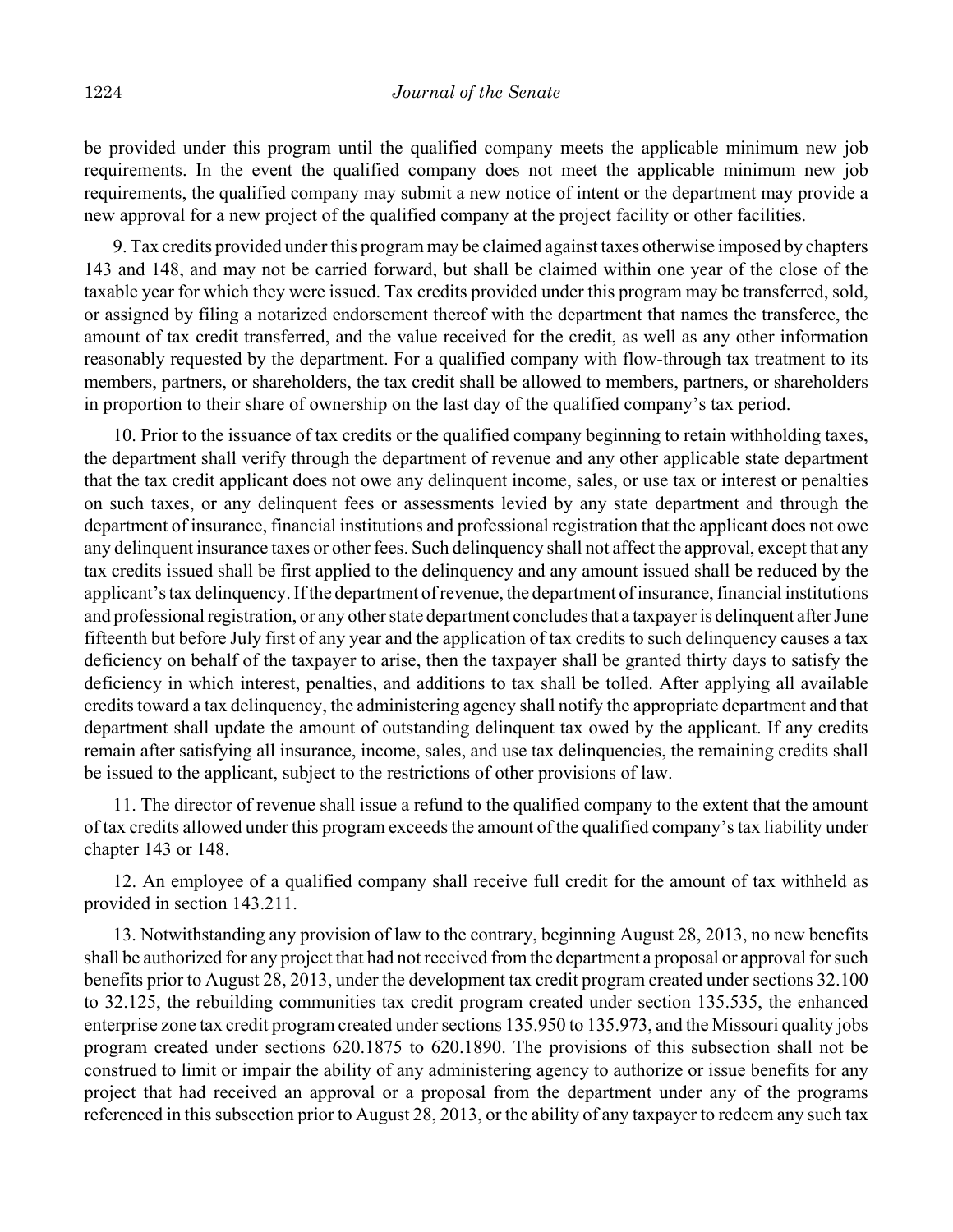credits or to retain any withholding tax under an approval issued prior to that date. The provisions of this subsection shall not be construed to limit or in any way impair the ability of any governing authority to provide any local abatement or designate a new zone under the enhanced enterprise zone program created by sections 135.950 to 135.963. Notwithstanding any provision of law to the contrary, no qualified company that is awarded benefits under this program shall:

(1) Simultaneously receive benefits under the programs referenced in this subsection at the same capital investment; or

(2) Receive benefits under the provisions of section 620.1910 for the same jobs.

14. If any provision of sections 620.2000 to 620.2020 or application thereof to any person or circumstance is held invalid, the invalidity shall not affect other provisions or application of these sections which can be given effect without the invalid provisions or application, and to this end, the provisions of sections 620.2000 to 620.2020 are hereby declared severable.

15. By no later than January 1, 2014, and the first day of each calendar quarter thereafter, the department shall present a quarterly report to the general assembly detailing the benefits authorized under this program during the immediately preceding calendar quarter to the extent such information may be disclosed under state and federal law. The report shall include, at a minimum:

(1) A list of all approved and disapproved applicants for each tax credit;

(2) A list of the aggregate amount of new or retained jobs that are directly attributable to the tax credits authorized;

(3) A statement of the aggregate amount of new capital investment directly attributable to the tax credits authorized;

(4) Documentation of the estimated net state fiscal benefit for each authorized project and, to the extent available, the actual benefit realized upon completion of such project or activity; and

(5) The department's response time for each request for a proposed benefit award under this program.

16. The department may adopt such rules, statements of policy, procedures, forms, and guidelines as may be necessary to carry out the provisions of sections 620.2000 to 620.2020. Any rule or portion of a rule, as that term is defined in section 536.010, that is created under the authority delegated in this section shall become effective only if it complies with and is subject to all of the provisions of chapter 536 and, if applicable, section 536.028. This section and chapter 536 are nonseverable and if any of the powers vested with the general assembly pursuant to chapter 536 to review, to delay the effective date, or to disapprove and annul a rule are subsequently held unconstitutional, then the grant of rulemaking authority and any rule proposed or adopted after August 28, 2013, shall be invalid and void.

17. Under section 23.253 of the Missouri sunset act:"; and

Further amend said bill by amending the title, enacting clause, and intersectional references accordingly.

# HOUSE AMENDMENT NO. 4

Amend Senate Committee Substitute for Senate Bill No. 184, Page 7, Section 620.803, Line 28, by inserting after the word "**created,**" the following:

# "**the potential number of new minority jobs created,**"; and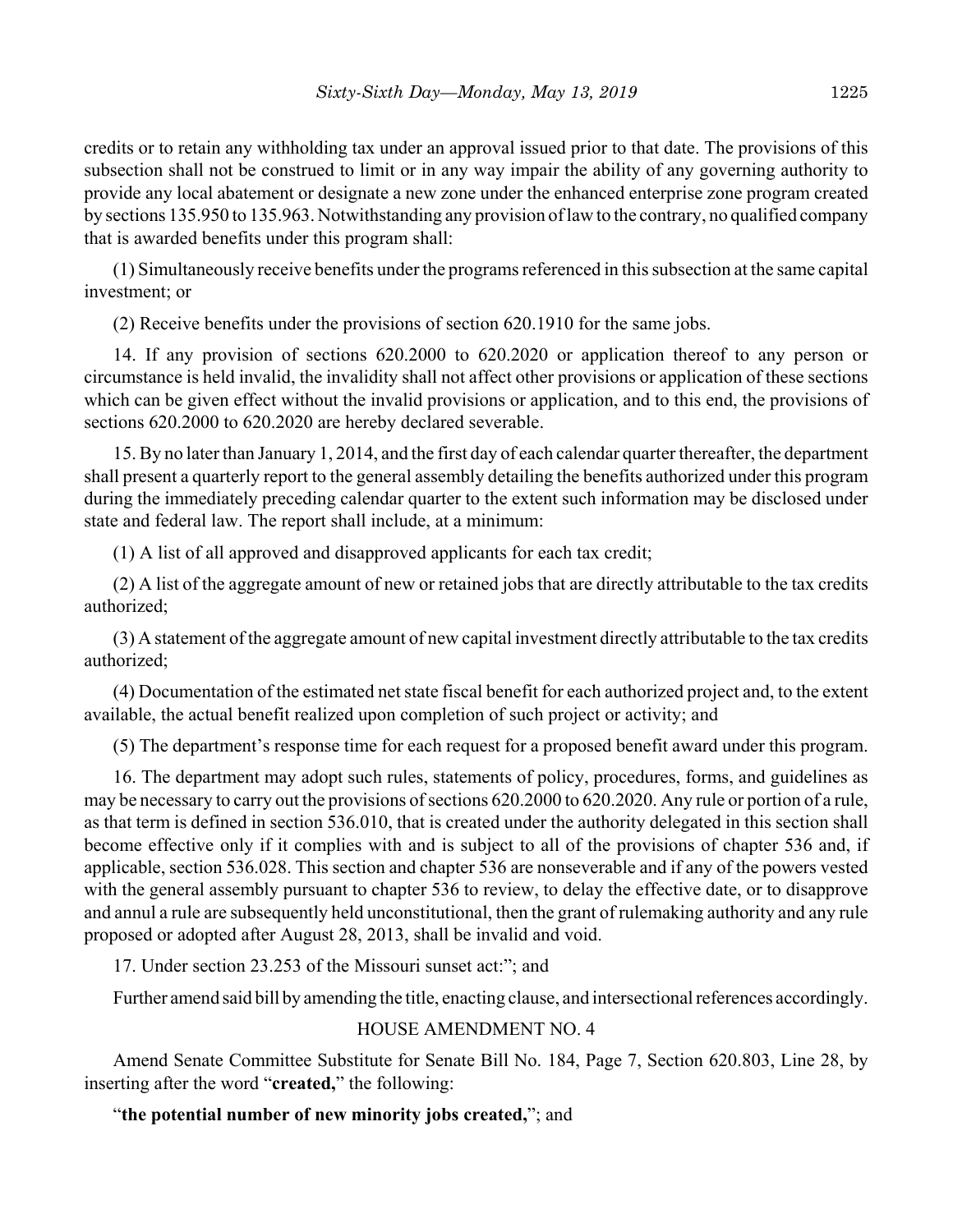Further amend said bill, Page 17, Section 620.809, Line 253, by inserting after said section and line the following:

620.2005. As used in sections 620.2000 to 620.2020, the following terms mean:

(1) "Average wage", the new payroll divided by the number of new jobs, or the payroll of the retained jobs divided by the number of retained jobs;

(2) "Commencement of operations", the starting date for the qualified company's first new employee, which shall be no later than twelve months from the date of the approval;

# **(3) "Contractor", a person, employer, or business entity that enters into an agreement to perform any service or work or to provide a certain product in exchange for valuable consideration. This definition shall include but not be limited to a general contractor, subcontractor, independent contractor, contract employee, project manager, or a recruiting or staffing entity;**

**[**(3)**] (4)** "County average wage", the average wages in each county as determined by the department for the most recently completed full calendar year. However, if the computed county average wage is above the statewide average wage, the statewide average wage shall be deemed the county average wage for such county for the purpose of determining eligibility. The department shall publish the county average wage for each county at least annually. Notwithstanding the provisions of this subdivision to the contrary, for any qualified company that in conjunction with their project is relocating employees from a Missouri county with a higher county average wage, the company shall obtain the endorsement of the governing body of the community from which jobs are being relocated or the county average wage for their project shall be the county average wage for the county from which the employees are being relocated;

**[**(4)**] (5)** "Department", the Missouri department of economic development;

**[**(5)**] (6)** "Director", the director of the department of economic development;

**[**(6)**] (7)** "Employee", a person employed by a qualified company, excluding:

(a) Owners of the qualified company unless the qualified company is participating in an employee stock ownership plan; or

(b) Owners of a noncontrolling interest in stock of a qualified company that is publicly traded;

**[**(7)**]** (8) "Existing Missouri business", a qualified company that, for the ten-year period preceding submission of a notice of intent to the department, had a physical location in Missouri and full-time employees who routinely perform job duties within Missouri;

**[**(8)**]** (9) "Full-time employee", an employee of the qualified company that is scheduled to work an average of at least thirty-five hours per week for a twelve-month period, and one for which the qualified company offers health insurance and pays at least fifty percent of such insurance premiums. An employee that spends less than fifty percent of the employee's work time at the facility shall be considered to be located at a facility if the employee receives his or her directions and control from that facility, is on the facility's payroll, one hundred percent of the employee's income from such employment is Missouri income, and the employee is paid at or above the applicable percentage of the county average wage;

(9) **(10) "Infrastructure projects", highways, roads, streets, bridges, sewers, traffic control systems and devices, water distribution and supply systems, curbing, sidewalks, storm water and drainage systems, broadband internet infrastructure, and any other similar public improvements, but in no**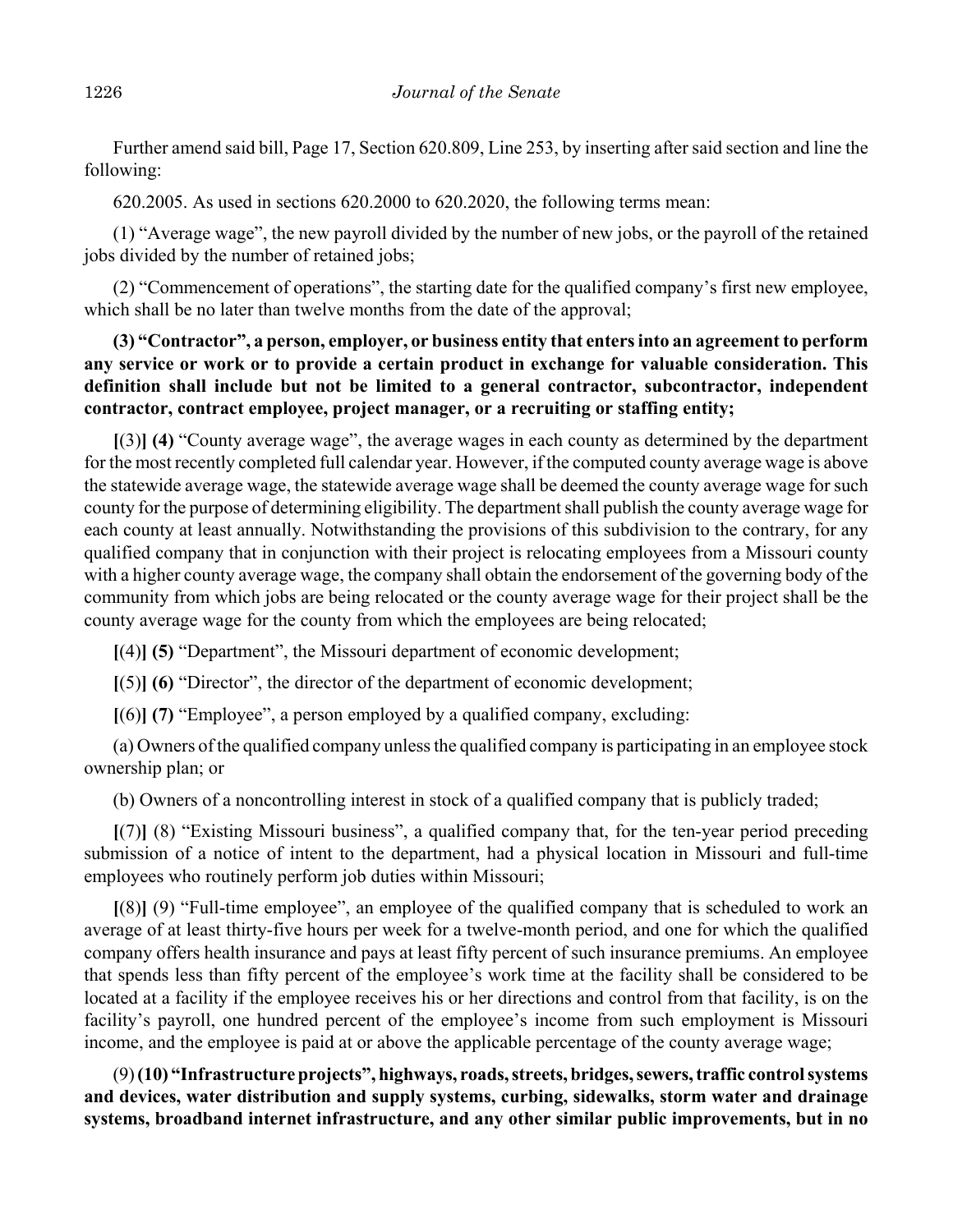#### **case shall infrastructure projects include private structures;**

**[**(10)**] (11)** "Local incentives", the present value of the dollar amount of direct benefit received by a qualified company for a project facility from one or more local political subdivisions, but this term shall not include loans or other funds provided to the qualified company that shall be repaid by the qualified company to the political subdivision;

**[**(10)**] (12)** "NAICS" or "NAICS industry classification", the classification provided by the most recent edition of the North American Industry Classification System as prepared by the Executive Office of the President, Office of Management and Budget;

**[**(11)**] (13)** "New capital investment", shall include costs incurred by the qualified company at the project facility after acceptance by the qualified company of the proposal for benefits from the department or the approval notice of intent, whichever occurs first, for real or personal property, and may include the value of finance or capital leases for real or personal property for the term of such lease at the project facility executed after acceptance by the qualified company of the proposal for benefits from the department or the approval of the notice of intent;

**[**(12)**] (14)** "New direct local revenue", the present value of the dollar amount of direct net new tax revenues of the local political subdivisions likely to be produced by the project over a ten-year period as calculated by the department, excluding local earnings tax, and net new utility revenues, provided the local incentives include a discount or other direct incentives from utilities owned or operated by the political subdivision;

**[**(13)**] (15)** "New job", the number of full-time employees located at the project facility that exceeds the project facility base employment less any decrease in the number of full-time employees at related facilities below the related facility base employment. No job that was created prior to the date of the notice of intent shall be deemed a new job;

**[**(14)**] (16)** "New payroll", the amount of wages paid for all new jobs, located at the project facility during the qualified company's tax year that exceeds the project facility base payroll;

**[**(15)**] (17)** "Notice of intent", a form developed by the department and available online, completed by the qualified company, and submitted to the department stating the qualified company's intent to request benefits under this program**. The notice of intent shall be accompanied with a detailed plan by the qualifying company to make good faith efforts to employ, at a minimum, commensurate with the percentage of minority populations in the state of Missouri, as reported in the previous decennial census, the following: racial minorities, contractors who are racial minorities, and contractors that, in turn, employ at a minimum racial minorities commensurate with the percentage of minority populations in the state of Missouri, as reported in the previous decennial census. At a minimum, such plan shall include monitoring the effectiveness of outreach and recruitment strategies in attracting diverse applicants and linking with different or additional referral sources in the event that recruitment efforts fail to produce a diverse pipeline of applicants**;

**[**(16)**] (18)** "Percent of local incentives", the amount of local incentives divided by the amount of new direct local revenue;

**[**(17)**] (19)** "Program", the Missouri works program established in sections 620.2000 to 620.2020;

**[**(18)**] (20)** "Project facility", the building or buildings used by a qualified company at which new or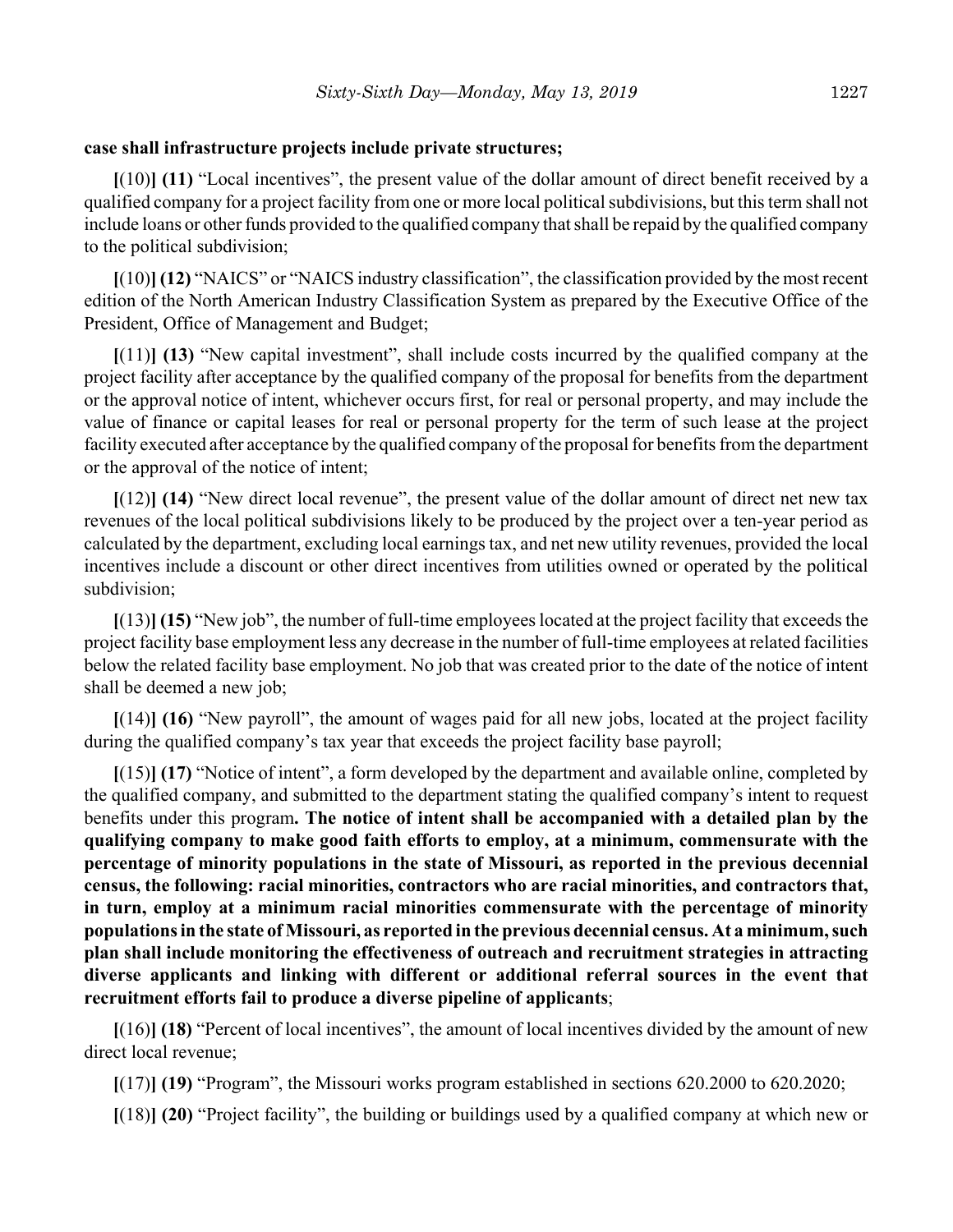retained jobs and any new capital investment are or will be located. A project facility may include separate buildings located within sixty miles of each other such that their purpose and operations are interrelated; provided that where the buildings making up the project facility are not located within the same county, the average wage of the new payroll shall exceed the applicable percentage of the highest county average wage among the counties in which the buildings are located. Upon approval by the department, a subsequent project facility may be designated if the qualified company demonstrates a need to relocate to the subsequent project facility at any time during the project period;

**[**(19)**](21)** "Project facility base employment", the greater of the number of full-time employees located at the project facility on the date of the notice of intent or, for the twelve-month period prior to the date of the notice of intent, the average number of full-time employees located at the project facility. In the event the project facility has not been in operation for a full twelve-month period, the average number of full-time employees for the number of months the project facility has been in operation prior to the date of the notice of intent;

**[**(20)**] (22)** "Project facility base payroll", the annualized payroll for the project facility base employment or the total amount of wages paid by the qualified company to full-time employees of the qualified company located at the project facility in the twelve months prior to the notice of intent. For purposes of calculating the benefits under this program, the amount of base payroll shall increase each year based on an appropriate measure, as determined by the department;

**[**(21)**] (23)** "Project period", the time period within which benefits are awarded to a qualified company or within which the qualified company is obligated to perform under an agreement with the department, whichever is greater;

**[**(22)**](24)** "Projected net fiscal benefit", the total fiscal benefit to the state less any state benefits offered to the qualified company, as determined by the department;

**[**(23)**] (25)** "Qualified company", a firm, partnership, joint venture, association, private or public corporation whether organized for profit or not, or headquarters of such entity registered to do business in Missouri that is the owner or operator of a project facility, certifies that it offers health insurance to all fulltime employees of all facilities located in this state, and certifies that it pays at least fifty percent of such insurance premiums. For the purposes of sections 620.2000 to 620.2020, the term "qualified company" shall not include:

(a) Gambling establishments (NAICS industry group 7132);

(b) Store front consumer-based retail trade establishments (under NAICS sectors 44 and 45), except with respect to any company headquartered in this state with a majority of its full-time employees engaged in operations not within the NAICS codes specified in this subdivision;

(c) Food and drinking places (NAICS subsector 722);

(d) Public utilities (NAICS 221 including water and sewer services);

(e) Any company that is delinquent in the payment of any nonprotested taxes or any other amounts due the state or federal government or any other political subdivision of this state;

(f) Any company requesting benefits for retained jobs that has filed for or has publicly announced its intention to file for bankruptcy protection. However, a company that has filed for or has publicly announced its intention to file for bankruptcy may be a qualified company provided that such company: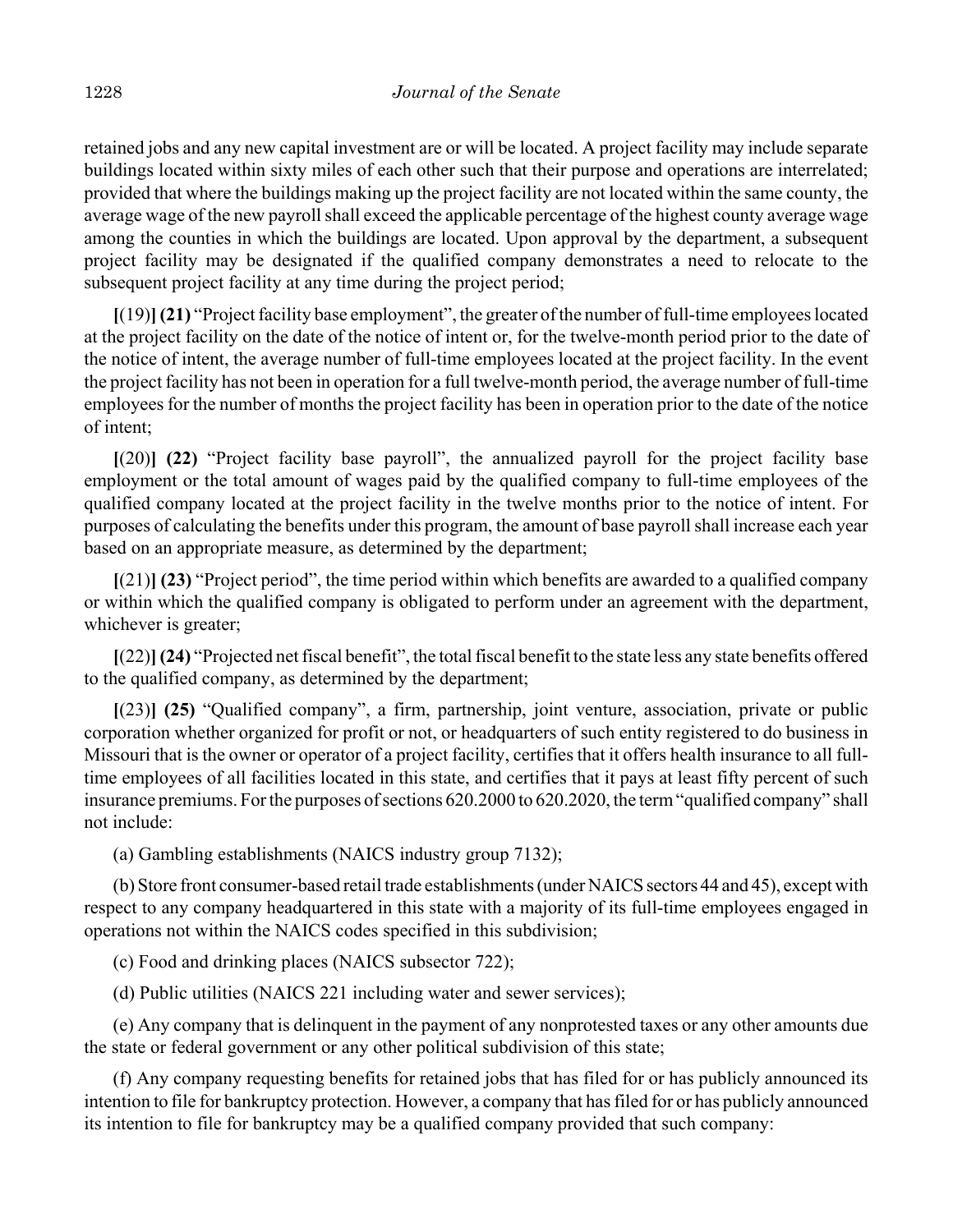a. Certifies to the department that it plans to reorganize and not to liquidate; and

b. After its bankruptcy petition has been filed, it produces proof, in a form and at times satisfactory to the department, that it is not delinquent in filing any tax returns or making any payment due to the state of Missouri, including but not limited to all tax payments due after the filing of the bankruptcy petition and under the terms of the plan of reorganization. Any taxpayer who is awarded benefits under this subsection and who files for bankruptcy under Chapter 7 of the United States Bankruptcy Code, Title 11 U.S.C., shall immediately notify the department and shall forfeit such benefits and shall repay the state an amount equal to any state tax credits already redeemed and any withholding taxes already retained;

(g) Educational services (NAICS sector 61);

(h) Religious organizations (NAICS industry group 8131);

(i) Public administration (NAICS sector 92);

(j) Ethanol distillation or production;

(k) Biodiesel production; or

(l) Health care and social services (NAICS sector 62).

Notwithstanding any provision of this section to the contrary, the headquarters, administrative offices, or research and development facilities of an otherwise excluded business may qualify for benefits if the offices or facilities serve a multistate territory. In the event a national, state, or regional headquarters operation is not the predominant activity of a project facility, the jobs and investment of such operation shall be considered eligible for benefits under this section if the other requirements are satisfied;

**[**(24)**] (26)** "Related company", shall mean:

(a) A corporation, partnership, trust, or association controlled by the qualified company;

(b) An individual, corporation, partnership, trust, or association in control of the qualified company; or

(c) Corporations, partnerships, trusts or associations controlled by an individual, corporation, partnership, trust, or association in control of the qualified company. As used in this paragraph, "control of a qualified company" shall mean:

a. Ownership, directly or indirectly, of stock possessing at least fifty percent of the total combined voting power of all classes of stock entitled to vote in the case of a qualified company that is a corporation;

b. Ownership of at least fifty percent of the capital or profits interest in such qualified company if it is a partnership or association;

c. Ownership, directly or indirectly, of at least fifty percent of the beneficial interest in the principal or income of such qualified company if it is a trust, and ownership shall be determined as provided in Section 318 of the Internal Revenue Code of 1986, as amended;

**[**(25)**] (27)** "Related facility", a facility operated by the qualified company or a related company located in this state that is directly related to the operations of the project facility or in which operations substantially similar to the operations of the project facility are performed;

**[**(26)**](28)** "Related facility base employment", the greater of the number of full-time employees located at all related facilities on the date of the notice of intent or, for the twelve-month period prior to the date of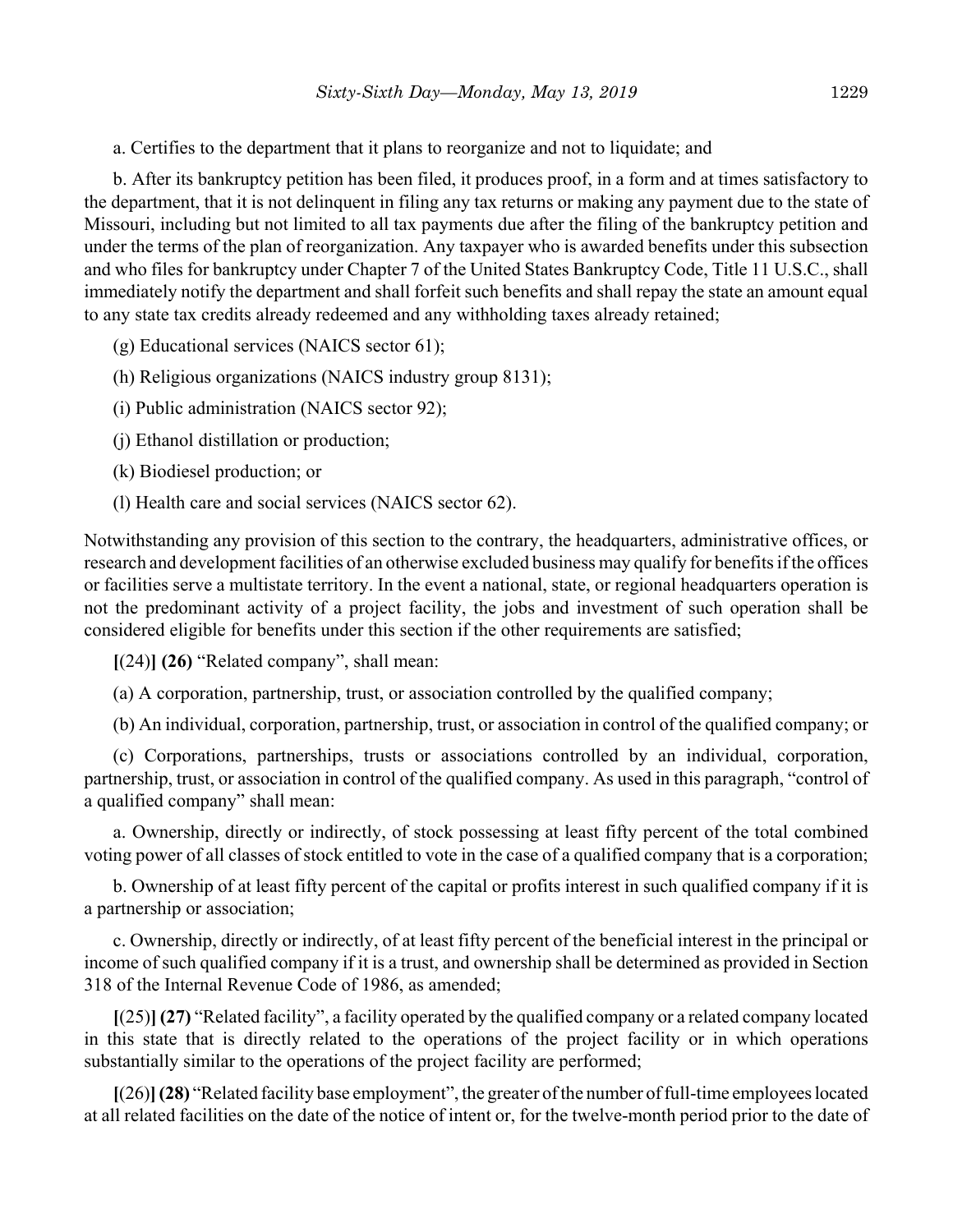the notice of intent, the average number of full-time employees located at all related facilities of the qualified company or a related company located in this state;

**[**(27)**] (29)** "Related facility base payroll", the annualized payroll of the related facility base payroll or the total amount of taxable wages paid by the qualified company to full-time employees of the qualified company located at a related facility in the twelve months prior to the filing of the notice of intent. For purposes of calculating the benefits under this program, the amount of related facility base payroll shall increase each year based on an appropriate measure, as determined by the department;

**[**(28)**] (30)** "Rural area", a county in Missouri with a population less than seventy-five thousand or that does not contain an individual city with a population greater than fifty thousand according to the most recent federal decennial census;

**[**(29)**] (31)** "Tax credits", tax credits issued by the department to offset the state taxes imposed by chapters 143 and 148, or which may be sold or refunded as provided for in this program;

**[**(30)**] (32)** "Withholding tax", the state tax imposed by sections 143.191 to 143.265. For purposes of this program, the withholding tax shall be computed using a schedule as determined by the department based on average wages; and

**[**(31)**] (33)** This section is subject to the provisions of section 196.1127.

620.2020. 1. The department shall respond to a written request, by or on behalf of a qualified company, for a proposed benefit award under the provisions of this program within five business days of receipt of such request. Such response shall contain either a proposal of benefits for the qualified company, or a written response refusing to provide such a proposal and stating the reasons for such refusal. A qualified company that intends to seek benefits under the program shall submit to the department a notice of intent. The department shall respond within thirty days to a notice of intent with an approval or a rejection, provided that the department may withhold approval or provide a contingent approval until it is satisfied that proper documentation of eligibility has been provided. **The department shall certify or reject the qualifying company's plan outlined in their notice of intent as satisfying good faith efforts made to employ, at a minimum, commensurate with the percentage of minority populations in the state of Missouri, as reported in the previous decennial census, the following: racial minorities, contractors who are racial minorities, and contractors that, in turn, employ at a minimum racial minorities commensurate with the percentage of minority populations in the state of Missouri, as reported in the previous decennial census.** Failure to respond on behalf of the department shall result in the notice of intent being deemed approved. A qualified company receiving approval for program benefits may receive additional benefits for subsequent new jobs at the same facility after the full initial project period if the applicable minimum job requirements are met. There shall be no limit on the number of project periods a qualified company may participate in the program, and a qualified company may elect to file a notice of intent to begin a new project period concurrent with an existing project period if the applicable minimum job requirements are achieved, the qualified company provides the department with the required annual reporting, and the qualified company is in compliance with this program and any other state programs in which the qualified company is currently or has previously participated. However, the qualified company shall not receive any further program benefits under the original approval for any new jobs created after the date of the new notice of intent, and any jobs created before the new notice of intent shall not be included as new jobs for purposes of the benefit calculation for the new approval. When a qualified company has filed and received approval of a notice of intent and subsequently files another notice of intent, the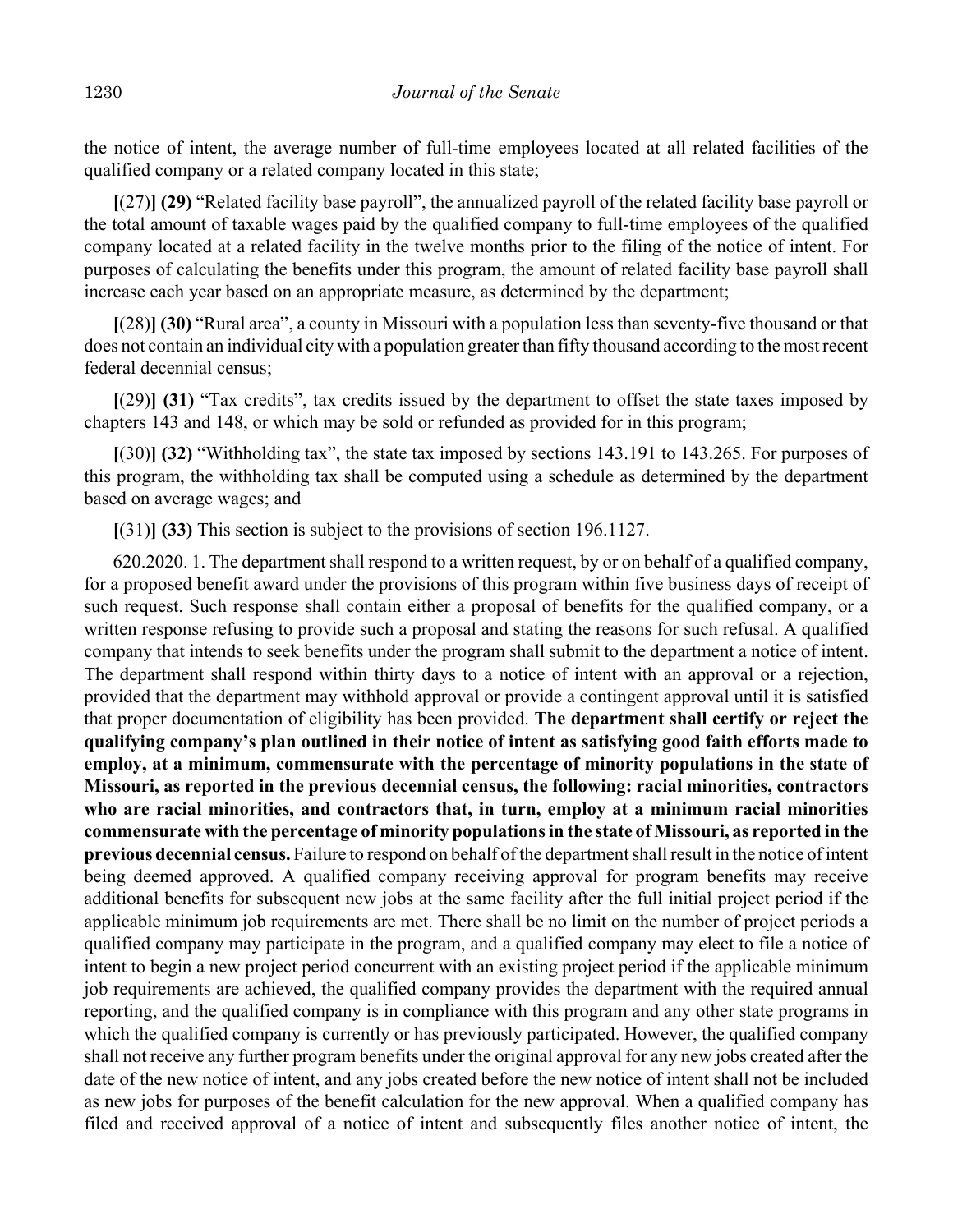department shall apply the definition of project facility under subdivision (19) of section 620.2005 to the new notice of intent as well as all previously approved notices of intent and shall determine the application of the definitions of new job, new payroll, project facility base employment, and project facility base payroll accordingly.

2. Notwithstanding any provision of law to the contrary, the benefits available to the qualified company under any other state programs for which the company is eligible and which utilize withholding tax from the new or retained jobs of the company shall first be credited to the other state program before the withholding retention level applicable under this program will begin to accrue. If any qualified company also participates in a job training program utilizing withholding tax, the company shall retain no withholding tax under this program, but the department shall issue a refundable tax credit for the full amount of benefit allowed under this program. The calendar year annual maximum amount of tax credits which may be issued to a qualifying company that also participates in a job training program shall be increased by an amount equivalent to the withholding tax retained by that company under a jobs training program.

3. A qualified company receiving benefits under this program shall provide an annual report of the number of jobs**, along with minority jobs created or retained,** and such other information as may be required by the department to document the basis for program benefits available no later than ninety days prior to the end of the qualified company's tax year immediately following the tax year for which the benefits provided under the program are attributed. In such annual report, if the average wage is below the applicable percentage of the county average wage, the qualified company has not maintained the employee insurance as required, **if the department after a review determines the qualifying company fails to satisfy other aspects of their notice of intent, including failure to make good faith efforts to employ, at a minimum, commensurate with the percentage of minority populations in the state of Missouri, as reported in the previous decennial census, the following: racial minorities, contractors who are racial minorities, and contractors that, in turn, employ at a minimum racial minorities commensurate with the percentage of minority populations in the state of Missouri, as reported in the previous decennial census,** or if the number of jobs is below the number required, the qualified company shall not receive tax credits or retain the withholding tax for the balance of the project period. Failure to timely file the annual report required under this section shall result in the forfeiture of tax credits attributable to the year for which the reporting was required and a recapture of withholding taxes retained by the qualified company during such year.

4. The department may withhold the approval of any benefits under this program until it is satisfied that proper documentation has been provided, and shall reduce the benefits to reflect any reduction in full-time employees or payroll. Upon approval by the department, the qualified company may begin the retention of the withholding taxes when it reaches the required number of jobs and the average wage meets or exceeds the applicable percentage of county average wage. Tax credits, if any, may be issued upon satisfaction by the department that the qualified company has exceeded the applicable percentage of county average wage and the required number of jobs**; provided that, tax credits awarded under subsection 6 of section 620.2010 may be issued following the qualified company's acceptance of the department's proposal and pursuant to the requirements set forth in the written agreement between the department and the qualified company under subsection 3 of section 620.2010**.

5. Any qualified company approved for benefits under this program shall provide to the department, upon request, any and all information and records reasonably required to monitor compliance with program requirements. This program shall be considered a business recruitment tax credit under subdivision (4) of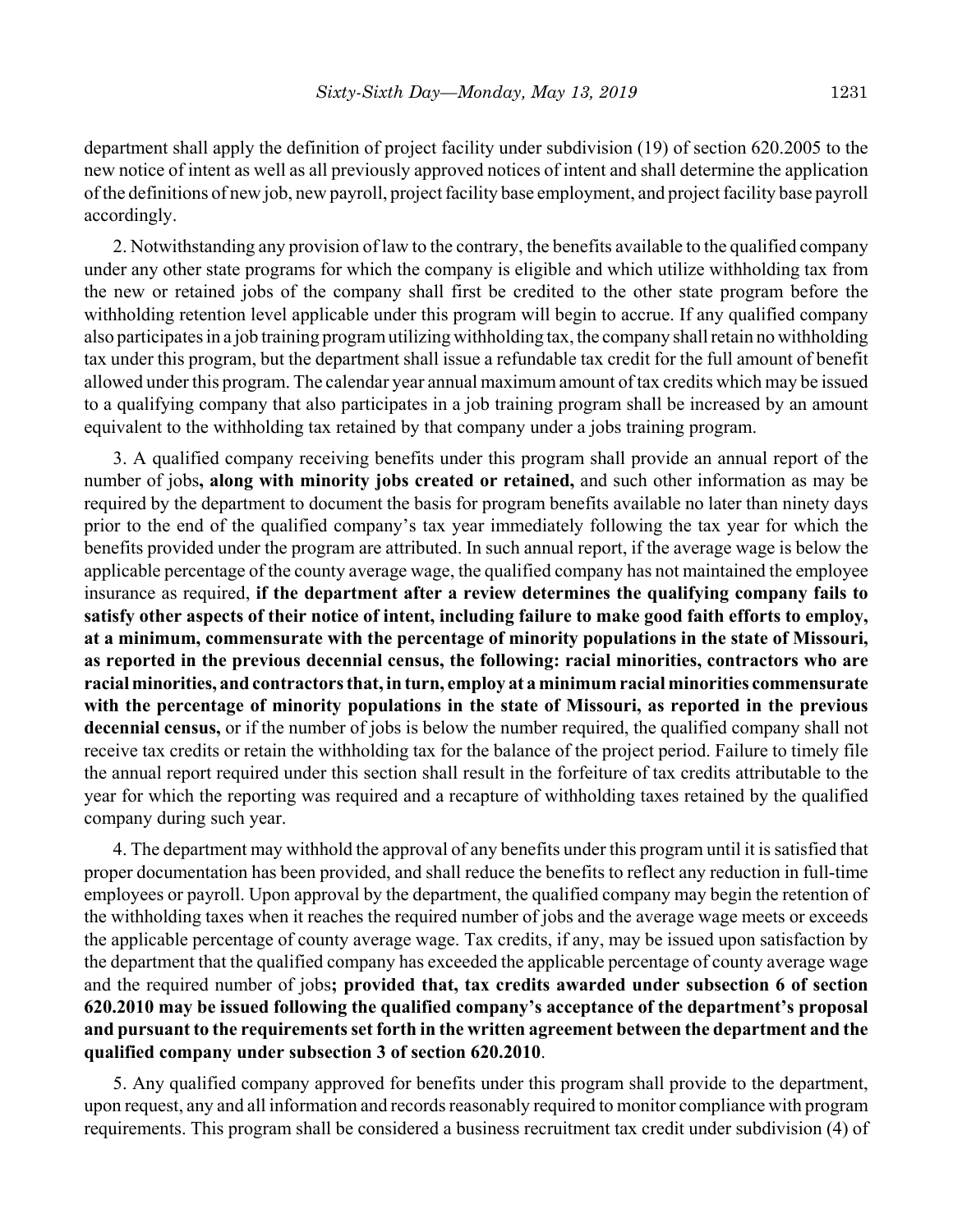subsection 2 of section 135.800, and any qualified company approved for benefits under this program shall be subject to the provisions of sections 135.800 to 135.830.

6. Any taxpayer who is awarded benefits under this program who knowingly hires individuals who are not allowed to work legally in the United States shall immediately forfeit such benefits and shall repay the state an amount equal to any state tax credits already redeemed and any withholding taxes already retained.

7. **(1)** The maximum amount of tax credits that may be authorized under this program for any fiscal year shall be limited as follows, less the amount of any tax credits previously obligated for that fiscal year under any of the tax credit programs referenced in subsection **[**13**] 14** of this section:

**[**(1)**] (a)** For the fiscal year beginning on July 1, 2013, but ending on or before June 30, 2014, no more than one hundred six million dollars in tax credits may be authorized;

**[**(2)**] (b)** For the fiscal year beginning on July 1, 2014, but ending on or before June 30, 2015, no more than one hundred eleven million dollars in tax credits may be authorized; **[**and**]**

**[**(3)**] (c)** For **[**any**] the** fiscal year beginning on or after July 1, 2015, **but ending on or before June 30, 2020,** no more than one hundred sixteen million dollars in tax credits may be authorized for each fiscal year**; and**

**(d) For all fiscal years beginning on or after July 1, 2020, no more than one hundred six million dollars in tax credits may be authorized for each fiscal year. The provisions of this paragraph shall not apply to tax credits issued to qualified companies under a notice of intent filed prior to July 1, 2020.**

**(2) For all fiscal years beginning on or after July 1, 2020, in addition to the amount of tax credits that may be authorized under paragraph (d) of subdivision (1) of this subsection, an additional ten million dollars in tax credits may be authorized for each fiscal year, provided that such tax credits shall only be authorized for the purpose of the completion of infrastructure projects directly connected with the creation or retention of jobs under the provisions of sections 620.2000 to 620.2020**.

8. **For all fiscal years beginning on or after July 1, 2020, the maximum total amount of withholding tax that may be authorized for retention under the provisions of sections 620.2000 to 620.2020 by qualified companies with a project facility base employment of at least fifty shall not exceed seventy-five million dollars for each fiscal year. The provisions of this subsection shall not apply to withholding tax authorized for retention by qualified companies with a project facility base employment of less than fifty.**

**9.** For tax credits for the creation of new jobs under section 620.2010, the department shall allocate the annual tax credits based on the date of the approval, reserving such tax credits based on the department's best estimate of new jobs and new payroll of the project, and any other applicable factors in determining the amount of benefits available to the qualified company under this program**; provided that, the department may reserve up to twenty-one and one-half percent of the maximum annual amount of tax credits that may be authorized under subsection 7 of this section for award under subsection 6 of section 620.2010**. However, the annual issuance of tax credits shall be subject to annual verification of actual payroll by the department. Any authorization of tax credits shall expire if, within two years from the date of commencement of operations, or approval if applicable, the qualified company has failed to meet the applicable minimum job requirements. The qualified company may retain authorized amounts from the withholding tax under the project once the applicable minimum job requirements have been met for the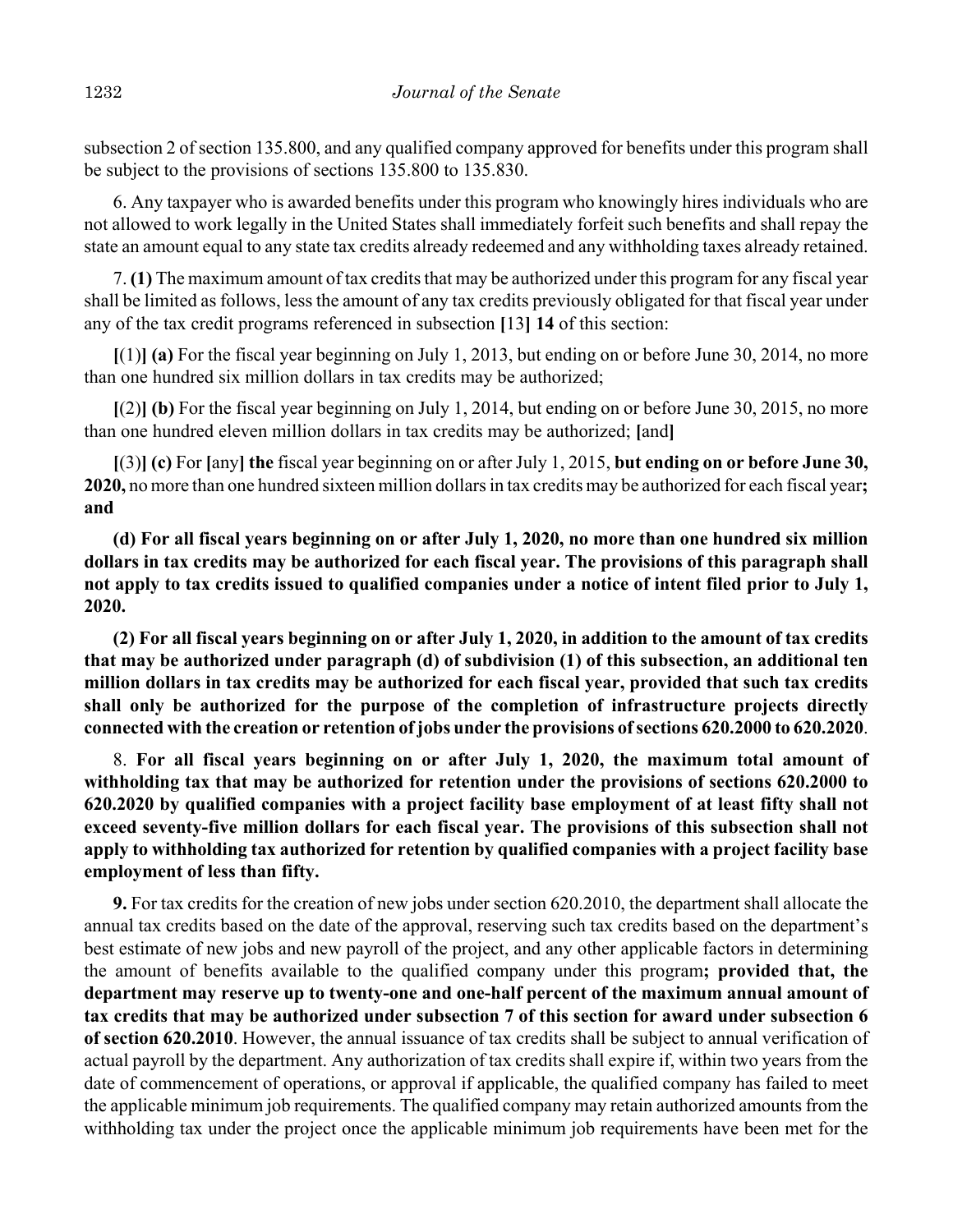duration of the project period. No benefits shall be provided under this program until the qualified company meets the applicable minimum new job requirements **or, for benefits awarded under subsection 6 of section 620.2010, until the qualified company has satisfied the requirements set forth in the written agreement between the department and the qualified company under subsection 3 of section 620.2010**. In the event the qualified company does not meet the applicable minimum new job requirements, the qualified company may submit a new notice of intent or the department may provide a new approval for a new project of the qualified company at the project facility or other facilities.

**[**9.**] 10.** Tax credits provided under this program may be claimed against taxes otherwise imposed by chapters 143 and 148, and may not be carried forward, but shall be claimed within one year of the close of the taxable year for which they were issued. Tax credits provided under this program may be transferred, sold, or assigned by filing a notarized endorsement thereof with the department that names the transferee, the amount of tax credit transferred, and the value received for the credit, as well as any other information reasonably requested by the department. For a qualified company with flow-through tax treatment to its members, partners, or shareholders, the tax credit shall be allowed to members, partners, or shareholders in proportion to their share of ownership on the last day of the qualified company's tax period.

**[**10.**] 11.** Prior to the issuance of tax credits or the qualified company beginning to retain withholding taxes, the department shall verify through the department of revenue and any other applicable state department that the tax credit applicant does not owe any delinquent income, sales, or use tax or interest or penalties on such taxes, or any delinquent fees or assessments levied by any state department and through the department of insurance, financial institutions and professional registration that the applicant does not owe any delinquent insurance taxes or other fees. Such delinquency shall not affect the approval, except that any tax credits issued shall be first applied to the delinquency and any amount issued shall be reduced by the applicant's tax delinquency. If the department of revenue, the department of insurance, financial institutions and professional registration, or any other state department concludes that a taxpayer is delinquent after June fifteenth but before July first of any year and the application of tax credits to such delinquency causes a tax deficiency on behalf of the taxpayer to arise, then the taxpayer shall be granted thirty days to satisfy the deficiency in which interest, penalties, and additions to tax shall be tolled. After applying all available credits toward a tax delinquency, the administering agency shall notify the appropriate department and that department shall update the amount of outstanding delinquent tax owed by the applicant. If any credits remain after satisfying all insurance, income, sales, and use tax delinquencies, the remaining credits shall be issued to the applicant, subject to the restrictions of other provisions of law.

**[**11.**] 12.** The director of revenue shall issue a refund to the qualified company to the extent that the amount of tax credits allowed under this program exceeds the amount of the qualified company's tax liability under chapter 143 or 148.

**[**12.**] 13.** An employee of a qualified company shall receive full credit for the amount of tax withheld as provided in section 143.211.

**[**13.**] 14.** Notwithstanding any provision of law to the contrary, beginning August 28, 2013, no new benefits shall be authorized for any project that had not received from the department a proposal or approval for such benefits prior to August 28, 2013, under the development tax credit program created under sections 32.100 to 32.125, the rebuilding communities tax credit program created under section 135.535, the enhanced enterprise zone tax credit program created under sections 135.950 to 135.973, and the Missouri quality jobs program created under sections 620.1875 to 620.1890. The provisions of this subsection shall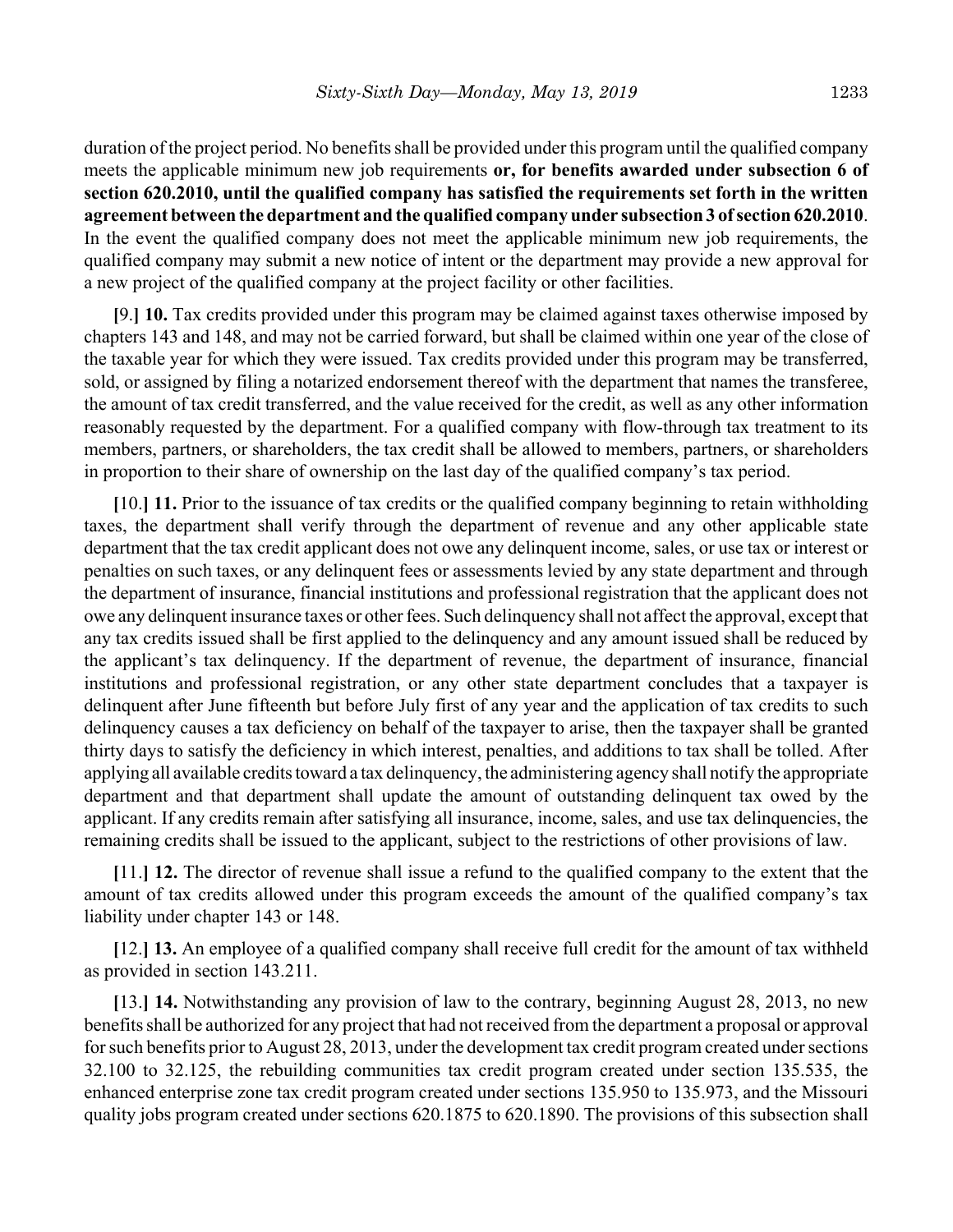not be construed to limit or impair the ability of any administering agency to authorize or issue benefits for any project that had received an approval or a proposal from the department under any of the programs referenced in this subsection prior to August 28, 2013, or the ability of any taxpayer to redeem any such tax credits or to retain any withholding tax under an approval issued prior to that date. The provisions of this subsection shall not be construed to limit or in any way impair the ability of any governing authority to provide any local abatement or designate a new zone under the enhanced enterprise zone program created by sections 135.950 to 135.963. Notwithstanding any provision of law to the contrary, no qualified company that is awarded benefits under this program shall:

(1) Simultaneously receive benefits under the programs referenced in this subsection at the same capital investment; or

(2) Receive benefits under the provisions of section 620.1910 for the same jobs.

**[**14.**] 15.** If any provision of sections 620.2000 to 620.2020 or application thereof to any person or circumstance is held invalid, the invalidity shall not affect other provisions or application of these sections which can be given effect without the invalid provisions or application, and to this end, the provisions of sections 620.2000 to 620.2020 are hereby declared severable.

**[**15.**] 16.** By no later than January 1, 2014, and the first day of each calendar quarter thereafter, the department shall present a quarterly report to the general assembly detailing the benefits authorized under this program during the immediately preceding calendar quarter to the extent such information may be disclosed under state and federal law. The report shall include, at a minimum:

(1) A list of all approved and disapproved applicants for each tax credit;

(2) A list of the aggregate amount of new or retained jobs that are directly attributable to the tax credits authorized;

(3) A statement of the aggregate amount of new capital investment directly attributable to the tax credits authorized;

(4) Documentation of the estimated net state fiscal benefit for each authorized project and, to the extent available, the actual benefit realized upon completion of such project or activity; and

(5) The department's response time for each request for a proposed benefit award under this program.

**[**16.**] 17.** The department may adopt such rules, statements of policy, procedures, forms, and guidelines as may be necessary to carry out the provisions of sections 620.2000 to 620.2020. Any rule or portion of a rule, as that term is defined in section 536.010, that is created under the authority delegated in this section shall become effective only if it complies with and is subject to all of the provisions of chapter 536 and, if applicable, section 536.028. This section and chapter 536 are nonseverable and if any of the powers vested with the general assembly pursuant to chapter 536 to review, to delay the effective date, or to disapprove and annul a rule are subsequently held unconstitutional, then the grant of rulemaking authority and any rule proposed or adopted after August 28, 2013, shall be invalid and void.

**[**17.**] 18.** Under section 23.253 of the Missouri sunset act:

(1) The provisions of the program authorized under sections 620.2000 to 620.2020 shall be reauthorized as of August 28, 2018, and shall expire on August 28, 2030; and

(2) If such program is reauthorized, the program authorized under this section shall automatically sunset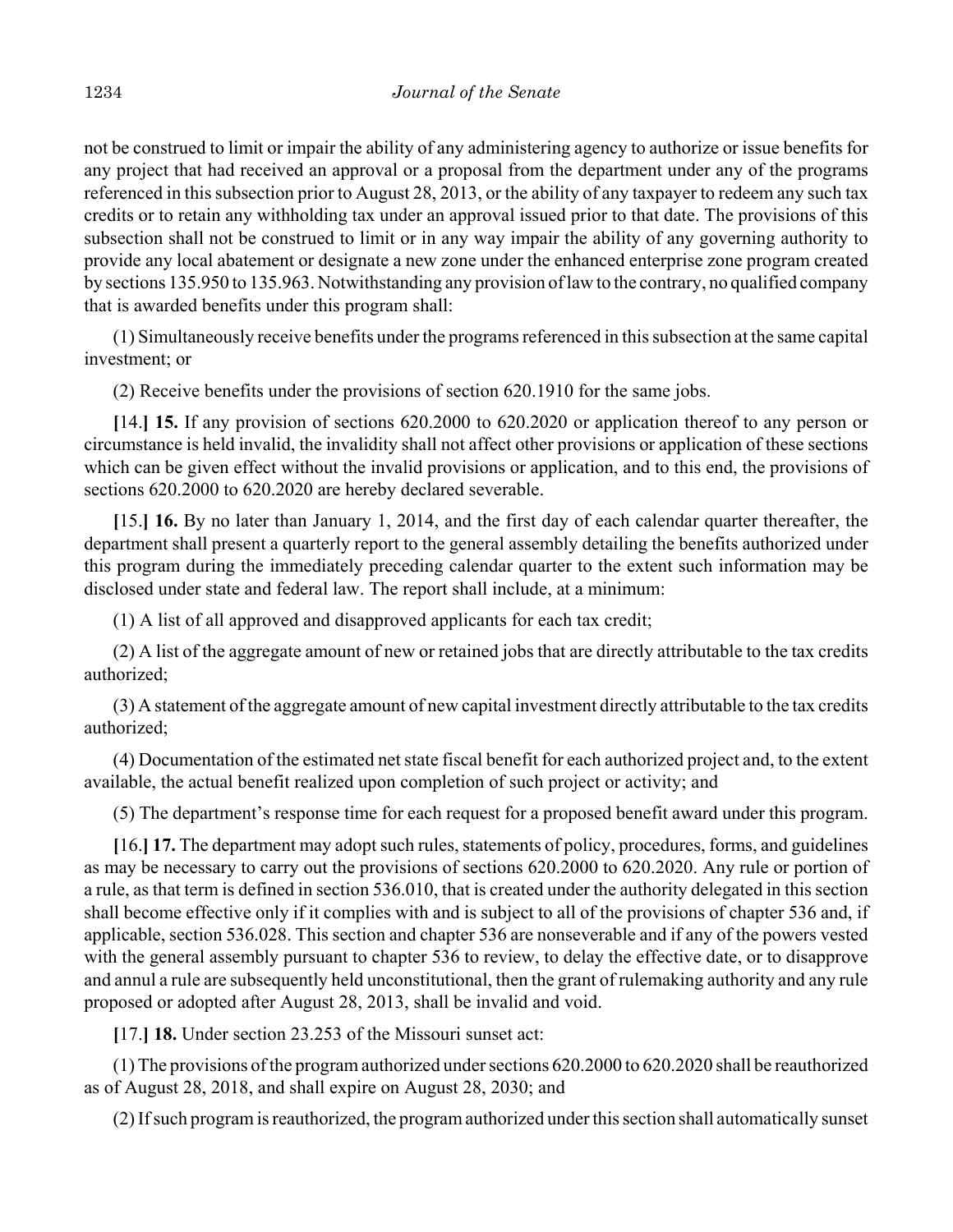twelve years after the effective date of this reauthorization of sections 620.2000 to 620.2020; and

(3) Sections 620.2000 to 620.2020 shall terminate on September first of the calendar year immediately following the calendar year in which the program authorized under sections 620.2000 to 620.2020 is sunset."; and

Further amend said bill by amending the title, enacting clause, and intersectional references accordingly.

# HOUSE AMENDMENT NO. 5

Amend Senate Committee Substitute for Senate Bill No. 184, Page 2, Section 620.800, Line 35, by inserting after the words "employees at" the following:

#### "**the project facility and at**"; and

Further amend said bill, Page 17, Section 620.809, Line 253, by inserting after said section and line the following:

"620.2020. 1. The department shall respond to a written request, by or on behalf of a qualified company, for a proposed benefit award under the provisions of this program within five business days of receipt of such request. Such response shall contain either a proposal of benefits for the qualified company, or a written response refusing to provide such a proposal and stating the reasons for such refusal. A qualified company that intends to seek benefits under the program shall submit to the department a notice of intent. The department shall respond within thirty days to a notice of intent with an approval or a rejection, provided that the department may withhold approval or provide a contingent approval until it is satisfied that proper documentation of eligibility has been provided. Failure to respond on behalf of the department shall result in the notice of intent being deemed approved. A qualified company receiving approval for program benefits may receive additional benefits for subsequent new jobs at the same facility after the full initial project period if the applicable minimum job requirements are met. There shall be no limit on the number of project periods a qualified company may participate in the program, and a qualified company may elect to file a notice of intent to begin a new project period concurrent with an existing project period if the applicable minimum job requirements are achieved, the qualified company provides the department with the required annual reporting, and the qualified company is in compliance with this program and any other state programs in which the qualified company is currently or has previously participated. However, the qualified company shall not receive any further program benefits under the original approval for any new jobs created after the date of the new notice of intent, and any jobs created before the new notice of intent shall not be included as new jobs for purposes of the benefit calculation for the new approval. When a qualified company has filed and received approval of a notice of intent and subsequently files another notice of intent, the department shall apply the definition of project facility under subdivision (18) of section 620.2005 to the new notice of intent as well as all previously approved notices of intent and shall determine the application of the definitions of new job, new payroll, project facility base employment, and project facility base payroll accordingly.

2. Notwithstanding any provision of law to the contrary, the benefits available to the qualified company under any other state programs for which the company is eligible and which utilize withholding tax from the new or retained jobs of the company shall first be credited to the other state program before the withholding retention level applicable under this program will begin to accrue. If any qualified company also participates in a job training program utilizing withholding tax, the company shall retain no withholding tax under this program, but the department shall issue a refundable tax credit for the full amount of benefit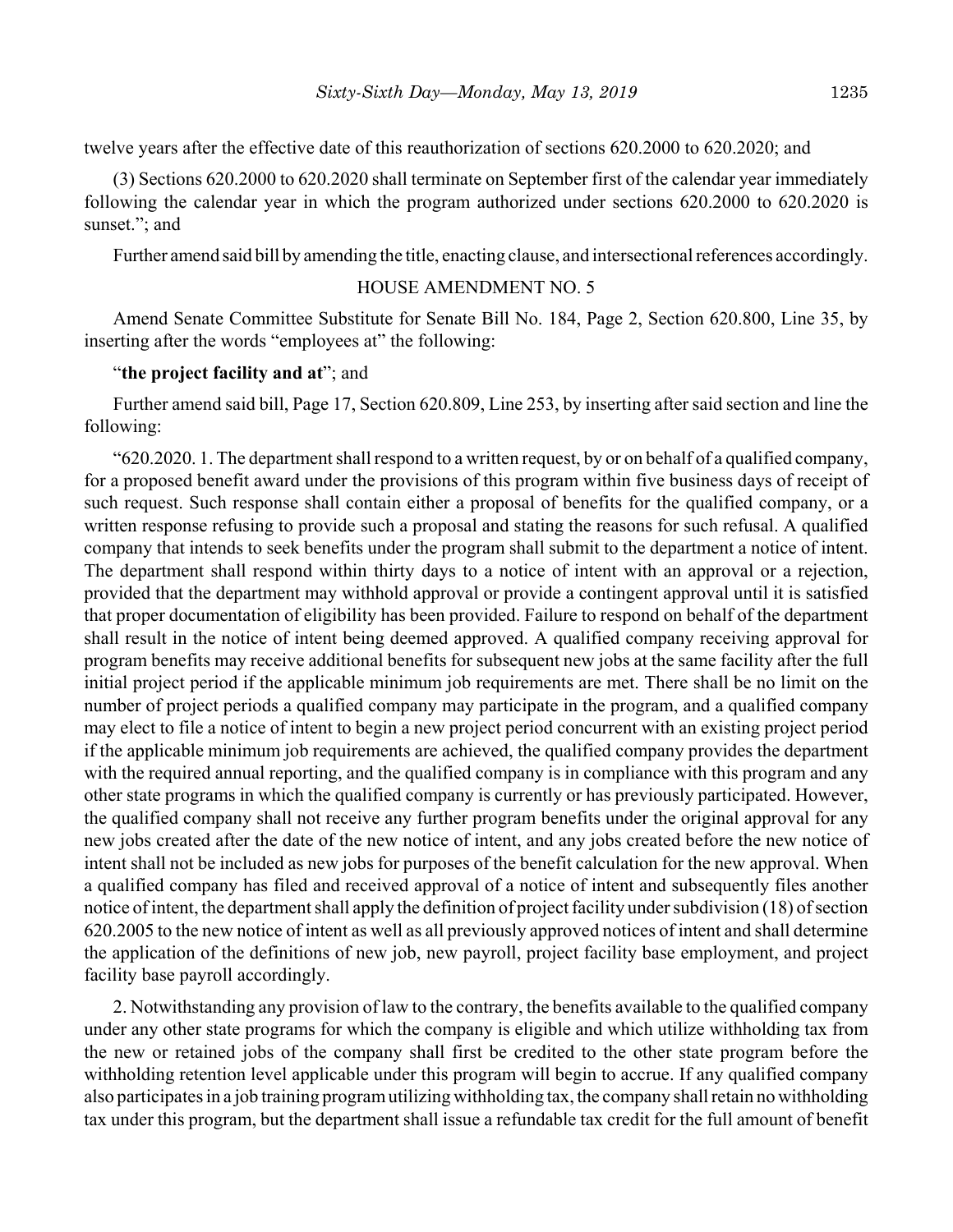allowed under this program. The calendar year annual maximum amount of tax credits which may be issued to a qualifying company that also participates in a job training program shall be increased by an amount equivalent to the withholding tax retained by that company under a jobs training program.

3. A qualified company receiving benefits under this program shall provide an annual report of the number of jobs and such other information as may be required by the department to document the basis for program benefits available no later than ninety days prior to the end of the qualified company's tax year immediately following the tax year for which the benefits provided under the program are attributed. In such annual report, **the qualified company shall provide monthly, wage, insurance, and number of jobs data for the project period year covered in such report, and** if the average wage is below the applicable percentage of the county average wage, the qualified company has not maintained the employee insurance as required, or if the number of jobs is below the number required **in any given month during the project period year covered in such report**, the qualified company shall not receive tax credits or retain the withholding tax for the balance of the project period. Failure to timely file the annual report required under this section shall result in the forfeiture of tax credits attributable to the year for which the reporting was required and a recapture of withholding taxes retained by the qualified company during such year.

4. The department may withhold the approval of any benefits under this program until it is satisfied that proper documentation has been provided, and shall reduce the benefits to reflect any reduction in full-time employees or payroll. Upon approval by the department, the qualified company may begin the retention of the withholding taxes when it reaches the required number of jobs and the average wage meets or exceeds the applicable percentage of county average wage. Tax credits, if any, may be issued upon satisfaction by the department that the qualified company has exceeded the applicable percentage of county average wage and the required number of jobs.

5. Any qualified company approved for benefits under this program shall provide to the department, upon request, any and all information and records reasonably required to monitor compliance with program requirements. This program shall be considered a business recruitment tax credit under subdivision (4) of subsection 2 of section 135.800, and any qualified company approved for benefits under this program shall be subject to the provisions of sections 135.800 to 135.830.

6. Any taxpayer who is awarded benefits under this program who knowingly hires individuals who are not allowed to work legally in the United States shall immediately forfeit such benefits and shall repay the state an amount equal to any state tax credits already redeemed and any withholding taxes already retained.

7. The maximum amount of tax credits that may be authorized under this program for any fiscal year shall be limited as follows, less the amount of any tax credits previously obligated for that fiscal year under any of the tax credit programs referenced in subsection 13 of this section:

(1) For the fiscal year beginning on July 1, 2013, but ending on or before June 30, 2014, no more than one hundred six million dollars in tax credits may be authorized;

(2) For the fiscal year beginning on July 1, 2014, but ending on or before June 30, 2015, no more than one hundred eleven million dollars in tax credits may be authorized; and

(3) For any fiscal year beginning on or after July 1, 2015, no more than one hundred sixteen million dollars in tax credits may be authorized for each fiscal year.

8. For tax credits for the creation of new jobs under section 620.2010, the department shall allocate the annual tax credits based on the date of the approval, reserving such tax credits based on the department's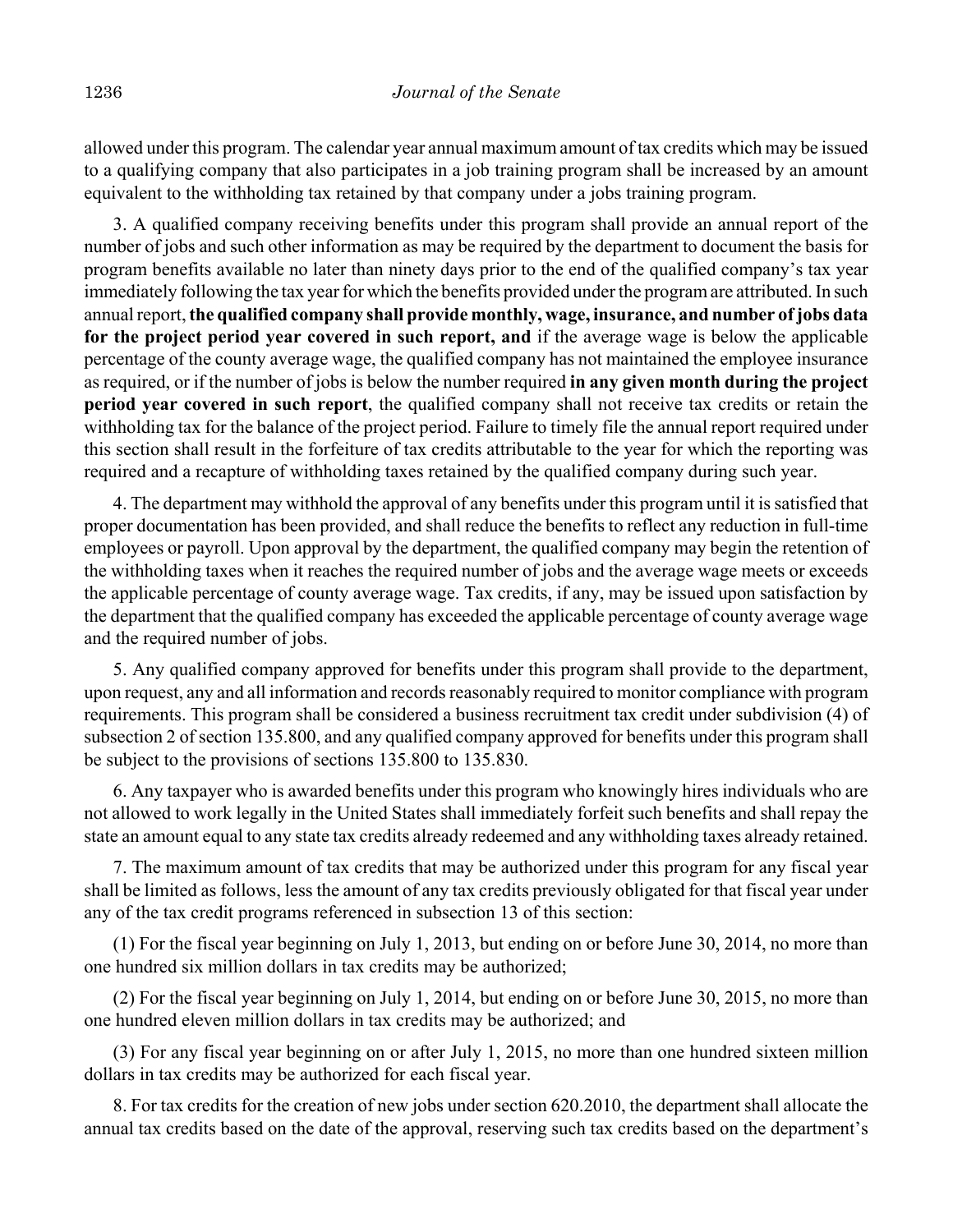best estimate of new jobs and new payroll of the project, and any other applicable factors in determining the amount of benefits available to the qualified company under this program. However, the annual issuance of tax credits shall be subject to annual verification of actual payroll by the department. Any authorization of tax credits shall expire if, within two years from the date of commencement of operations, or approval if applicable, the qualified company has failed to meet the applicable minimum job requirements. The qualified company may retain authorized amounts from the withholding tax under the project once the applicable minimum job requirements have been met for the duration of the project period. No benefits shall be provided under this program until the qualified company meets the applicable minimum new job requirements. In the event the qualified company does not meet the applicable minimum new job requirements, the qualified company may submit a new notice of intent or the department may provide a new approval for a new project of the qualified company at the project facility or other facilities.

9. Tax credits provided under this program may be claimed against taxes otherwise imposed by chapters 143 and 148, and may not be carried forward, but shall be claimed within one year of the close of the taxable year for which they were issued. Tax credits provided under this program may be transferred, sold, or assigned by filing a notarized endorsement thereof with the department that names the transferee, the amount of tax credit transferred, and the value received for the credit, as well as any other information reasonably requested by the department. For a qualified company with flow-through tax treatment to its members, partners, or shareholders, the tax credit shall be allowed to members, partners, or shareholders in proportion to their share of ownership on the last day of the qualified company's tax period.

10. Prior to the issuance of tax credits or the qualified company beginning to retain withholding taxes, the department shall verify through the department of revenue and any other applicable state department that the tax credit applicant does not owe any delinquent income, sales, or use tax or interest or penalties on such taxes, or any delinquent fees or assessments levied by any state department and through the department of insurance, financial institutions and professional registration that the applicant does not owe any delinquent insurance taxes or other fees. Such delinquency shall not affect the approval, except that any tax credits issued shall be first applied to the delinquency and any amount issued shall be reduced by the applicant's tax delinquency. If the department of revenue, the department of insurance, financial institutions and professional registration, or any other state department concludes that a taxpayer is delinquent after June fifteenth but before July first of any year and the application of tax credits to such delinquency causes a tax deficiency on behalf of the taxpayer to arise, then the taxpayer shall be granted thirty days to satisfy the deficiency in which interest, penalties, and additions to tax shall be tolled. After applying all available credits toward a tax delinquency, the administering agency shall notify the appropriate department and that department shall update the amount of outstanding delinquent tax owed by the applicant. If any credits remain after satisfying all insurance, income, sales, and use tax delinquencies, the remaining credits shall be issued to the applicant, subject to the restrictions of other provisions of law.

11. The director of revenue shall issue a refund to the qualified company to the extent that the amount of tax credits allowed under this program exceeds the amount of the qualified company's tax liability under chapter 143 or 148.

12. An employee of a qualified company shall receive full credit for the amount of tax withheld as provided in section 143.211.

13. Notwithstanding any provision of law to the contrary, beginning August 28, 2013, no new benefits shall be authorized for any project that had not received from the department a proposal or approval for such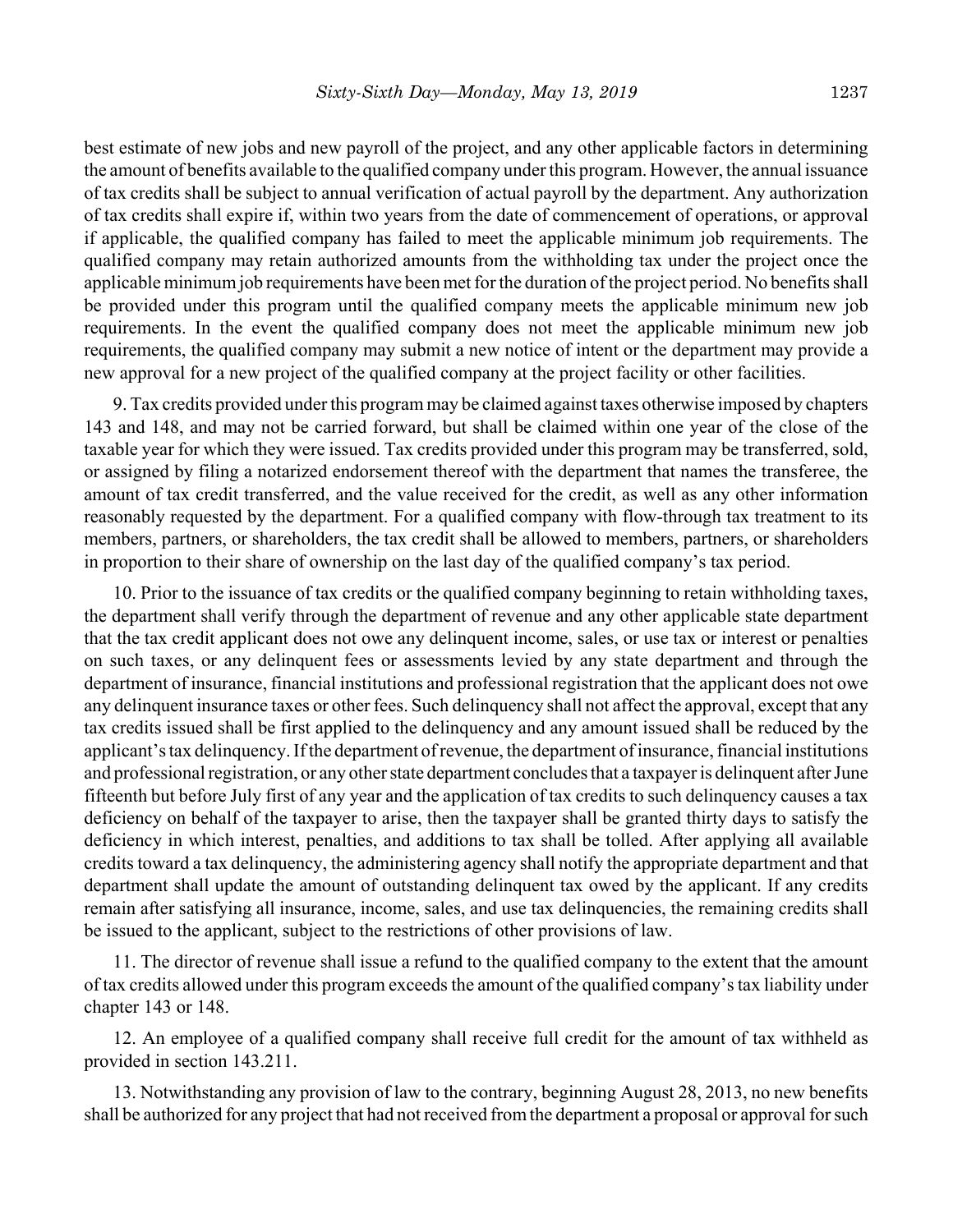benefits prior to August 28, 2013, under the development tax credit program created under sections 32.100 to 32.125, the rebuilding communities tax credit program created under section 135.535, the enhanced enterprise zone tax credit program created under sections 135.950 to 135.973, and the Missouri quality jobs program created under sections 620.1875 to 620.1890. The provisions of this subsection shall not be construed to limit or impair the ability of any administering agency to authorize or issue benefits for any project that had received an approval or a proposal from the department under any of the programs referenced in this subsection prior to August 28, 2013, or the ability of any taxpayer to redeem any such tax credits or to retain any withholding tax under an approval issued prior to that date. The provisions of this subsection shall not be construed to limit or in any way impair the ability of any governing authority to provide any local abatement or designate a new zone under the enhanced enterprise zone program created by sections 135.950 to 135.963. Notwithstanding any provision of law to the contrary, no qualified company that is awarded benefits under this program shall:

(1) Simultaneously receive benefits under the programs referenced in this subsection at the same capital investment; or

(2) Receive benefits under the provisions of section 620.1910 for the same jobs.

14. If any provision of sections 620.2000 to 620.2020 or application thereof to any person or circumstance is held invalid, the invalidity shall not affect other provisions or application of these sections which can be given effect without the invalid provisions or application, and to this end, the provisions of sections 620.2000 to 620.2020 are hereby declared severable.

15. By no later than January 1, 2014, and the first day of each calendar quarter thereafter, the department shall present a quarterly report to the general assembly detailing the benefits authorized under this program during the immediately preceding calendar quarter to the extent such information may be disclosed under state and federal law. The report shall include, at a minimum:

(1) A list of all approved and disapproved applicants for each tax credit;

(2) A list of the aggregate amount of new or retained jobs that are directly attributable to the tax credits authorized;

(3) A statement of the aggregate amount of new capital investment directly attributable to the tax credits authorized;

(4) Documentation of the estimated net state fiscal benefit for each authorized project and, to the extent available, the actual benefit realized upon completion of such project or activity; and

(5) The department's response time for each request for a proposed benefit award under this program.

16. The department may adopt such rules, statements of policy, procedures, forms, and guidelines as may be necessary to carry out the provisions of sections 620.2000 to 620.2020. Any rule or portion of a rule, as that term is defined in section 536.010, that is created under the authority delegated in this section shall become effective only if it complies with and is subject to all of the provisions of chapter 536 and, if applicable, section 536.028. This section and chapter 536 are nonseverable and if any of the powers vested with the general assembly pursuant to chapter 536 to review, to delay the effective date, or to disapprove and annul a rule are subsequently held unconstitutional, then the grant of rulemaking authority and any rule proposed or adopted after August 28, 2013, shall be invalid and void.

17. Under section 23.253 of the Missouri sunset act: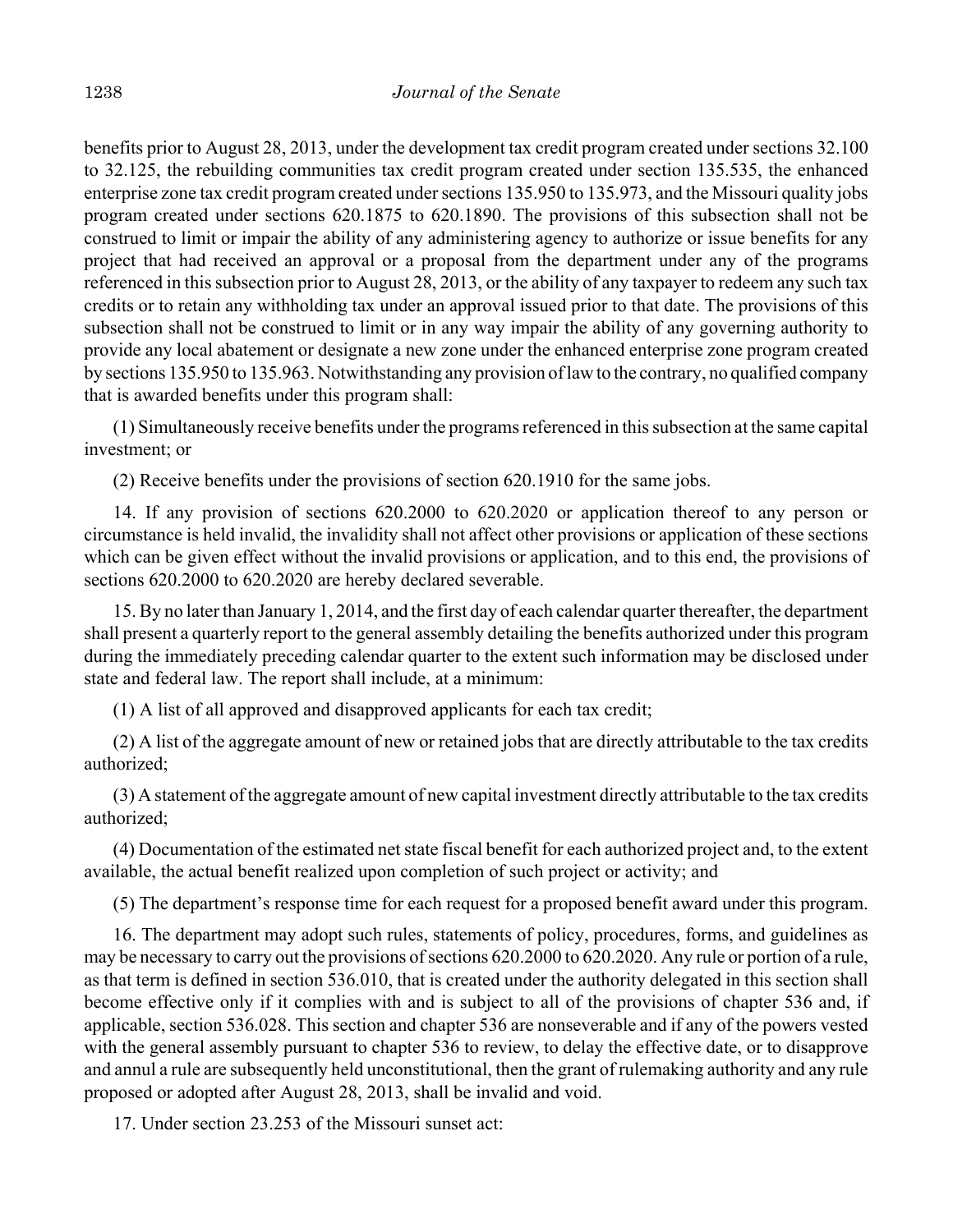(1) The provisions of the program authorized under sections 620.2000 to 620.2020 shall be reauthorized as of August 28, 2018, and shall expire on August 28, 2030; and

(2) If such program is reauthorized, the program authorized under this section shall automatically sunset twelve years after the effective date of this reauthorization of sections 620.2000 to 620.2020; and

(3) Sections 620.2000 to 620.2020 shall terminate on September first of the calendar year immediately following the calendar year in which the program authorized under sections 620.2000 to 620.2020 is sunset."; and

Further amend said bill by amending the title, enacting clause, and intersectional references accordingly.

In which the concurrence of the Senate is respectfully requested.

Also,

Mr. President: I am instructed by the House of Representatives to inform the Senate that the House has taken up and passed **SCS** for **SB 101**.

Bill ordered enrolled.

Also,

Mr. President: I am instructed by the House of Representatives to inform the Senate that the House has taken up and passed **SCS** for **SB 1**.

Bill ordered enrolled.

Also,

Mr. President: I am instructed by the House of Representatives to inform the Senate that the House has taken up and adopted **SS**, as amended for **SCS** for **HCS** for **HB 220** and has taken up and passed **SS** for **SCS** for **HCS** for **HB 220**, as amended.

#### **CONFERENCE COMMITTEE APPOINTMENTS**

President Pro Tem Schatz appointed the following conference committee to act with a like committee from the House on **SCS** for **SB 147** with **HCS**, as amended: Senators Sater, Libla, Brown, Holsman and Williams.

President Pro Tem Schatz appointed the following conference committee to act with a like committee from the House on **SB 202**, with **HCS**, as amended: Senators Romine, Libla, Wallingford, Sifton and Holsman.

### **REFERRALS**

President Pro Tem Schatz referred **HB 1237**, with **SCS** and **HB 637**, with **SCS**, to the Committee on Fiscal Oversight.

President Pro Tem Schatz assumed the Chair.

# **REPORTS OF STANDING COMMITTEES**

Senator Cunningham, Chairman of the Committee on Fiscal Oversight, submitted the following reports:

Mr. President: Your Committee on Fiscal Oversight, to which were referred **SS No. 2** for **HB 219**; **SCS** for **HCS** for **HB 447; SS** for **HCS No. 2** for **HB 499**; and **SS** for **SCS** for **HCS** for **HB 399**, begs leave to report that it has considered the same and recommends that the bills do pass.

Senator Luetkemeyer, Chairman of the Committee on the Judiciary and Civil and Criminal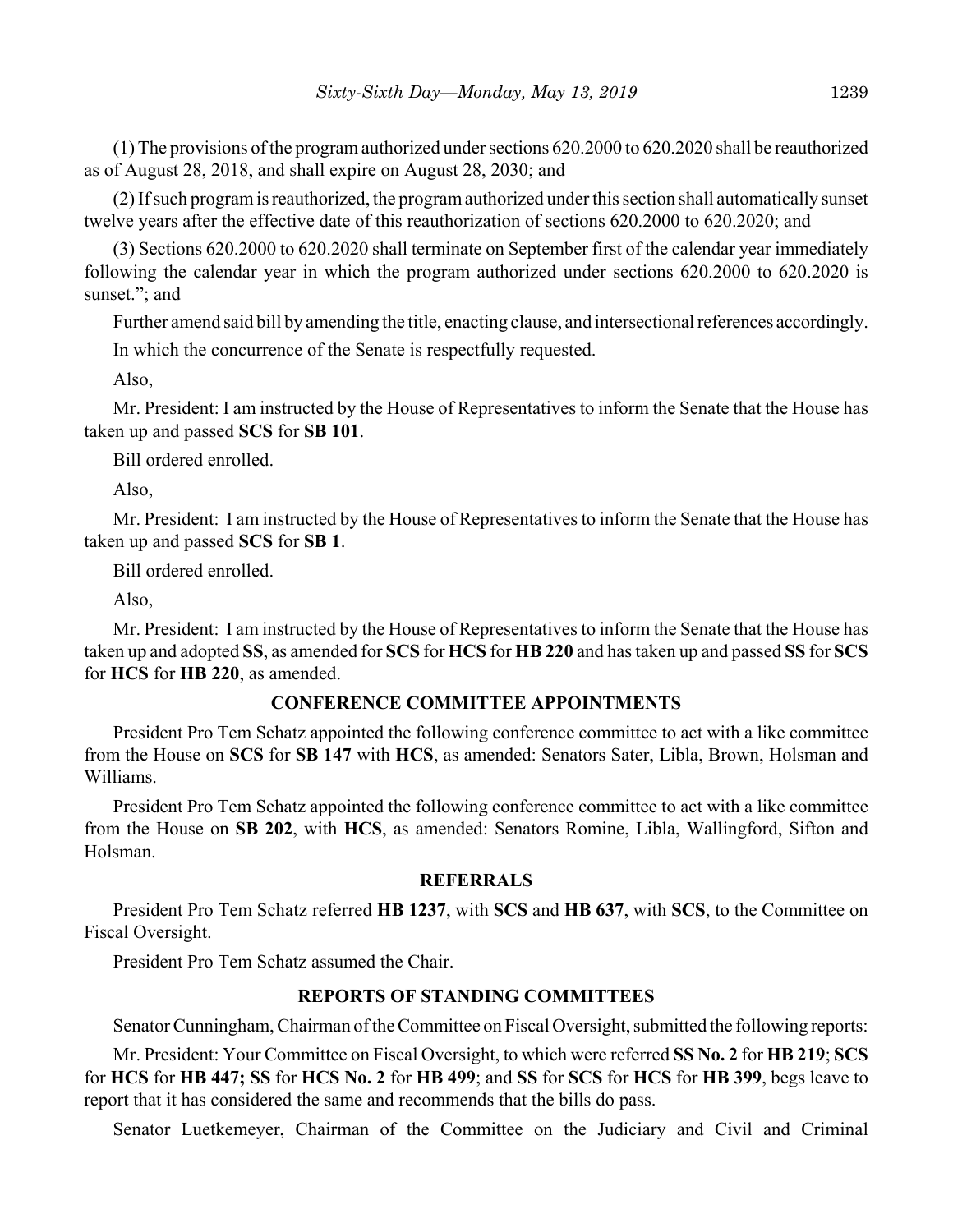Jurisprudence, submitted the following report:

Mr. President: Your Committee on the Judiciary and Civil and Criminal Jurisprudence, to which was referred **HB 523**, begs leave to report that it has considered the same and recommends that the Senate Committee Substitute, hereto attached, do pass.

President Kehoe assumed the Chair.

# **PRIVILEGED MOTIONS**

Senator Hough moved that **SB 68**, with **HCS**, as amended, be taken up for 3rd reading and final passage, which motion prevailed.

**HCS** for **SB 68**, entitled:

# HOUSE COMMITTEE SUBSTITUTE FOR SENATE BILL NO. 68

An Act to repeal sections 620.511, 620.800, 620.803, 620.806, 620.809, 620.2005, 620.2010, 620.2020, and 620.2475, RSMo, and to enact in lieu thereof nine new sections relating to workforce development.

Was taken up.

Senator Hough moved that **HCS** for **SB 68**, as amended, be adopted, which motion prevailed, by the following vote:

| YEAS—Senators  |                                 |              |             |               |            |             |
|----------------|---------------------------------|--------------|-------------|---------------|------------|-------------|
| Arthur         | Bernskoetter                    | <b>Brown</b> | Cierpiot    | Crawford      | Cunningham | Curls       |
| Hegeman        | Holsman                         | Hough        | Libla       | Luetkemeyer   | May        | Riddle      |
| Rizzo          | Romine                          | Rowden       | Sater       | <b>Schatz</b> | Sifton     | Wallingford |
| Walsh          | White                           | Wieland      | Williams-25 |               |            |             |
| NAYS-Senators  |                                 |              |             |               |            |             |
| Burlison       | Eigel                           | Emery        | Hoskins     | Koenig        | O'Laughlin | Onder       |
| Schup $p=8$    |                                 |              |             |               |            |             |
|                | Absent-Senator Nasheed-1        |              |             |               |            |             |
|                | Absent with leave—Senators—None |              |             |               |            |             |
| Vacancies—None |                                 |              |             |               |            |             |

On motion of Senator Hough, **HCS** for **SB 68**, as amended, was read the 3rd time and passed by the following vote:

| YEAS—Senators |              |              |             |             |               |             |
|---------------|--------------|--------------|-------------|-------------|---------------|-------------|
| Arthur        | Bernskoetter | <b>Brown</b> | Cierpiot    | Crawford    | Cunningham    | Curls       |
| Hegeman       | Holsman      | Hough        | Libla       | Luetkemeyer | May           | Riddle      |
| Rizzo         | Romine       | Rowden       | Sater       | Schatz      | Sifton        | Wallingford |
| Walsh         | White        | Wieland      | Williams-25 |             |               |             |
| NAYS—Senators |              |              |             |             |               |             |
| Burlison      | Eigel        | Emery        | Hoskins     | Koenig      | $O'$ Laughlin | Onder       |
| Schupp-8      |              |              |             |             |               |             |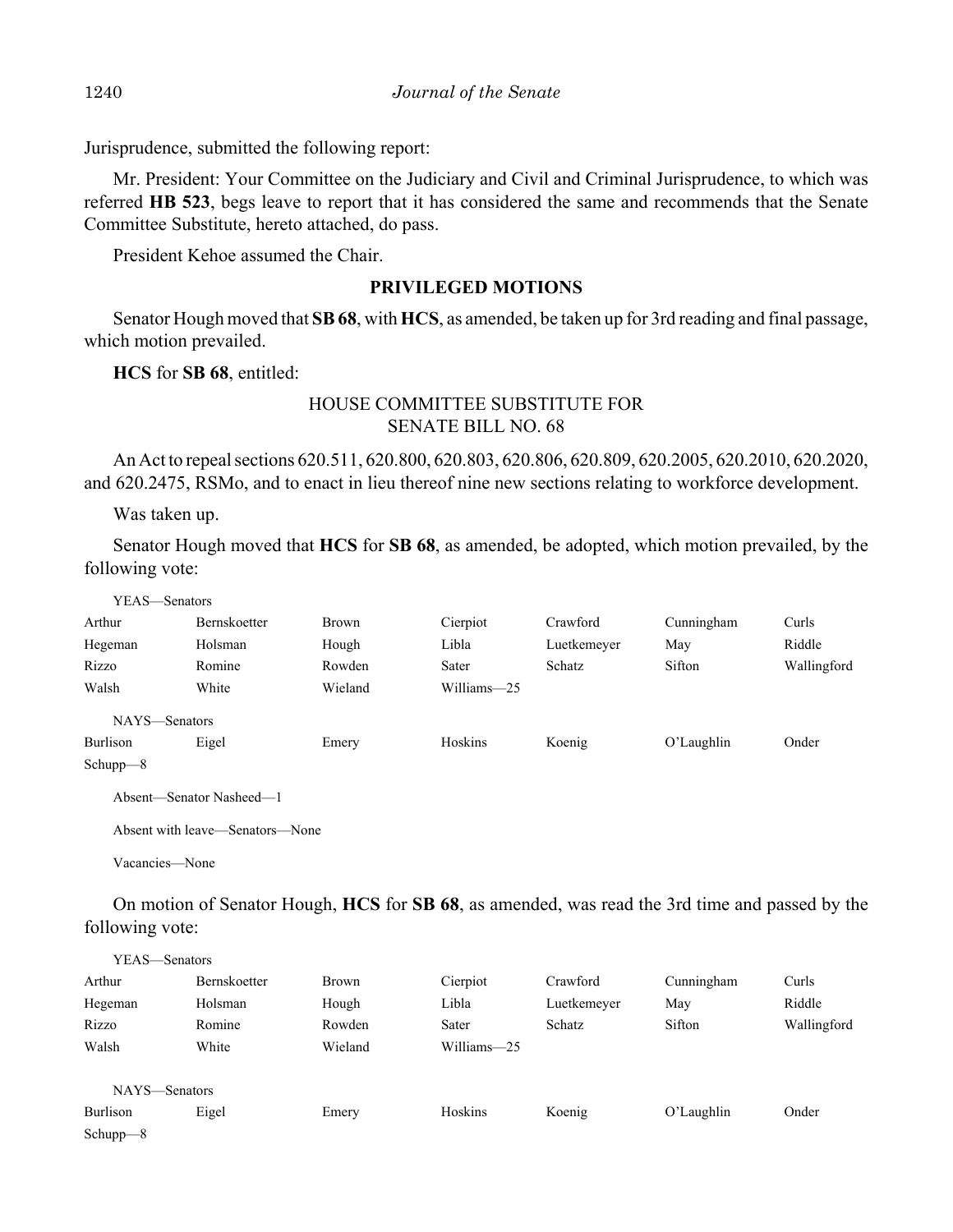Absent—Senator Nasheed—1

Absent with leave—Senators—None

Vacancies—None

The President declared the bill passed.

On motion of Senator Hough, title to the bill was agreed to.

Senator Hough moved that the vote by which the bill passed be reconsidered.

Senator Rowden moved that motion lay on the table, which motion prevailed.

Bill ordered enrolled.

#### **HOUSE BILLS ON THIRD READING**

Senator Schatz moved that **SS** for **HCS No. 2** for **HB 499** be called from the Informal Calendar and again taken up for 3rd reading and final passage, which motion prevailed.

**SS** for **HCS No. 2** for **HB 499** was read the 3rd time and passed by the following vote:

| YEAS-Senators  |                                                               |             |          |                                                                              |            |        |
|----------------|---------------------------------------------------------------|-------------|----------|------------------------------------------------------------------------------|------------|--------|
| Arthur         | Bernskoetter                                                  | Brown       | Cierpiot | Crawford                                                                     | Cunningham | Curls  |
| Emery          | Hegeman                                                       | Holsman     | Hoskins  | Hough                                                                        | Koenig     | Libla  |
| Luetkemeyer    | May                                                           | O'Laughlin  | Onder    | Riddle                                                                       | Rizzo      | Romine |
| Rowden         | Sater                                                         | Schatz      | Sifton   | Wallingford                                                                  | Walsh      | White  |
| Wieland        | Williams-30                                                   |             |          |                                                                              |            |        |
| NAYS—Senators  |                                                               |             |          |                                                                              |            |        |
| Burlison       | Eigel                                                         | Schup $p=3$ |          |                                                                              |            |        |
|                | Absent-Senator Nasheed-1                                      |             |          |                                                                              |            |        |
|                | Absent with leave—Senators—None                               |             |          |                                                                              |            |        |
| Vacancies-None |                                                               |             |          |                                                                              |            |        |
|                | The President declared the bill passed.                       |             |          |                                                                              |            |        |
|                | On motion of Senator Schatz, title to the bill was agreed to. |             |          |                                                                              |            |        |
|                |                                                               |             |          | Senator Schatz moved that the vote by which the bill passed be reconsidered. |            |        |

Senator Rowden moved that motion lay on the table, which motion prevailed.

Senator Riddle moved that **SCS** for **HCS** for **HB 447**, as amended, be called from the Informal Calendar and again taken up for 3rd reading and final passage, which motion prevailed.

**SCS** for **HCS** for **HB 447**, as amended, was read the 3rd time and passed by the following vote:

| YEAS—Senators |              |              |                 |          |          |            |
|---------------|--------------|--------------|-----------------|----------|----------|------------|
| Arthur        | Bernskoetter | <b>Brown</b> | <b>Burlison</b> | Cierpiot | Crawford | Cunningham |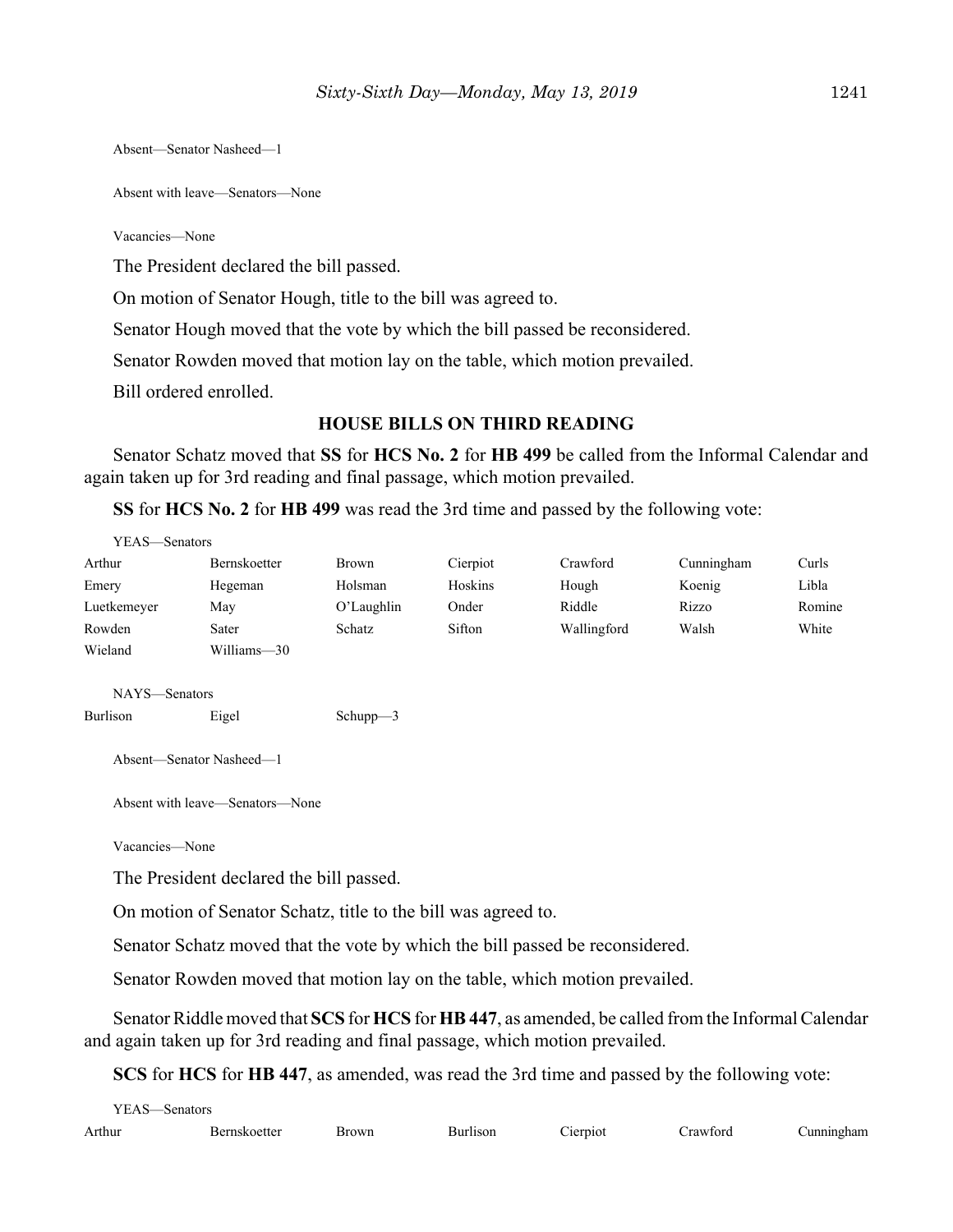#### 1242 *Journal of the Senate*

| Curls       | Eigel  | Emery       | Hegeman | Holsman     | Hoskins | Hough  |
|-------------|--------|-------------|---------|-------------|---------|--------|
| Koenig      | ∟ibla  | Luetkemeyer | Mav     | O'Laughlin  | Onder   | Riddle |
| Rizzo       | Romine | Rowden      | Sater   | Schatz      | Schupp  | Sifton |
| Wallingford | Walsh  | White       | Wieland | Williams-33 |         |        |

NAYS—Senators—None

Absent—Senator Nasheed—1

Absent with leave—Senators—None

Vacancies—None

The President declared the bill passed.

On motion of Senator Riddle, title to the bill was agreed to.

Senator Riddle moved that the vote by which the bill passed be reconsidered.

Senator Rowden moved that motion lay on the table, which motion prevailed.

Senator Hoskins moved that **SS** for **SCS** for **HCS** for **HB 399** be called from the Informal Calendar and again taken up for 3rd reading and final passage, which motion prevailed.

**SS** for **SCS** for **HCS** for **HB 399** was read the 3rd time and passed by the following vote:

| YEAS—Senators |                     |              |                 |               |          |            |
|---------------|---------------------|--------------|-----------------|---------------|----------|------------|
| Arthur        | <b>Bernskoetter</b> | <b>Brown</b> | <b>Burlison</b> | Cierpiot      | Crawford | Cunningham |
| Curls         | Eigel               | Emery        | Hegeman         | Holsman       | Hoskins  | Hough      |
| Koenig        | Libla               | Luetkemeyer  | May             | $O'$ Laughlin | Onder    | Riddle     |
| Rizzo         | Romine              | Rowden       | Sater           | Schatz        | Schupp   | Sifton     |
| Wallingford   | Walsh               | White        | Wieland         | Williams-33   |          |            |

NAYS—Senators—None

Absent—Senator Nasheed—1

Absent with leave—Senators—None

Vacancies—None

The President declared the bill passed.

The emergency clause was adopted by the following vote:

#### YEAS—Senators

| Arthur | <b>Bernskoetter</b> | <b>Brown</b> | <b>Burlison</b> | Cierpiot   | Crawford | Cunningham |
|--------|---------------------|--------------|-----------------|------------|----------|------------|
| Curls  | Eigel               | Emery        | Hegeman         | Holsman    | Hoskins  | Hough      |
| Koenig | Libla               | Luetkemever  | Mav             | O'Laughlin | Onder    | Riddle     |
| Rizzo  | Romine              | Rowden       | Sater           | Schatz     | Schupp   | Sifton     |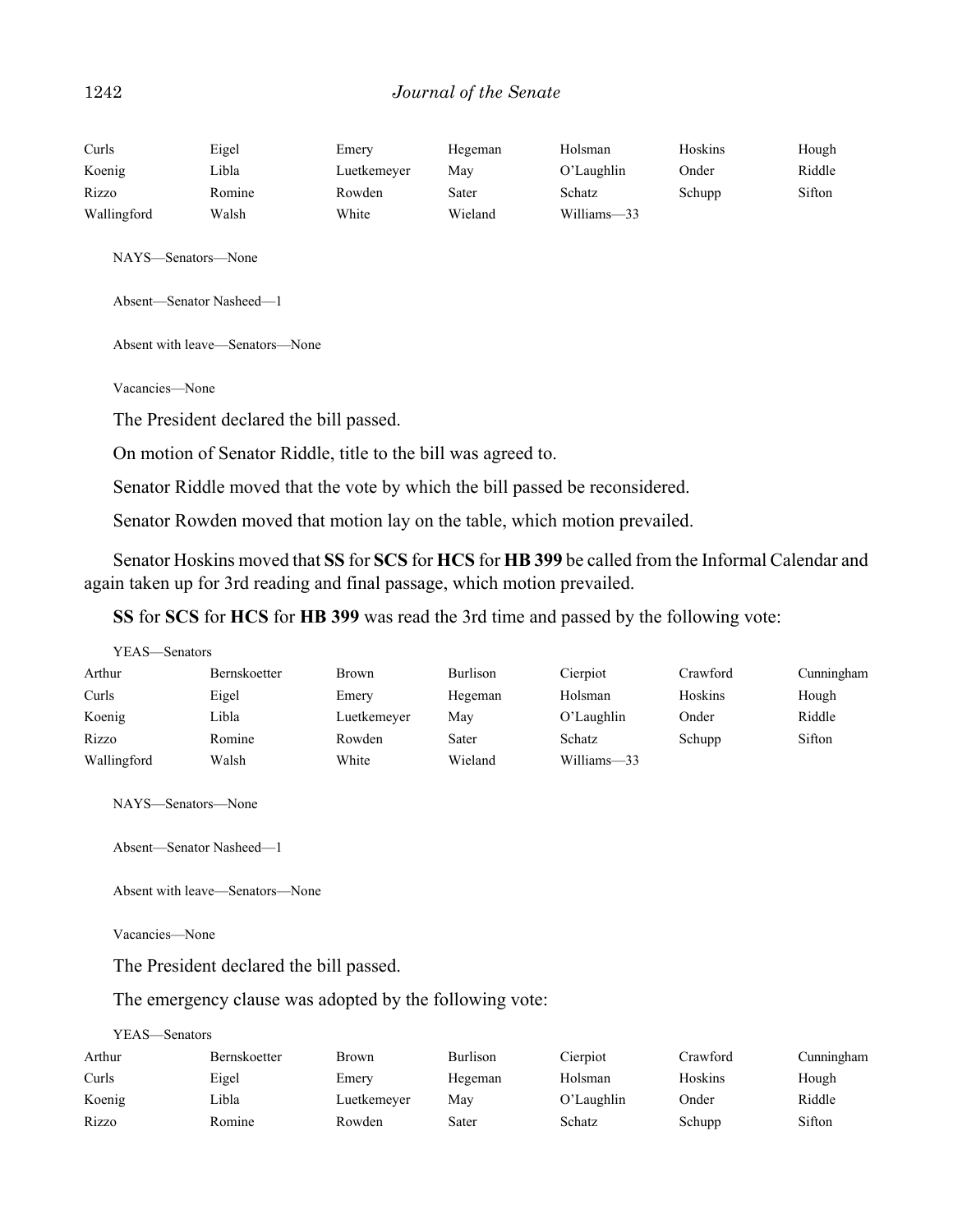| Wallingford    | Walsh                           | White | Wieland | Williams-33 |
|----------------|---------------------------------|-------|---------|-------------|
|                | NAYS—Senators—None              |       |         |             |
|                |                                 |       |         |             |
|                | Absent—Senator Nasheed—1        |       |         |             |
|                | Absent with leave—Senators—None |       |         |             |
|                |                                 |       |         |             |
| Vacancies—None |                                 |       |         |             |

On motion of Senator Hoskins, title to the bill was agreed to.

Senator Hoskins moved that the vote by which the bill passed be reconsidered.

Senator Rowden moved that motion lay on the table, which motion prevailed.

Senator Sater moved that **SS No. 2** for **HB 219**, as amended, be called from the Informal Calendar and again taken up for 3rd reading and final passaged, which motion prevailed.

**SS No. 2** for **HB 219**, as amended, was read the 3rd time and passed by the following vote:

| YEAS—Senators |              |              |          |             |          |            |
|---------------|--------------|--------------|----------|-------------|----------|------------|
| Arthur        | Bernskoetter | <b>Brown</b> | Burlison | Cierpiot    | Crawford | Cunningham |
| Curls         | Eigel        | Emery        | Hegeman  | Holsman     | Hoskins  | Hough      |
| Koenig        | Libla        | Luetkemeyer  | May      | O'Laughlin  | Onder    | Riddle     |
| Rizzo         | Romine       | Rowden       | Sater    | Schatz      | Schupp   | Sifton     |
| Wallingford   | Walsh        | White        | Wieland  | Williams-33 |          |            |
|               |              |              |          |             |          |            |

NAYS—Senators—None

```
Absent—Senator Nasheed—1
```
Absent with leave—Senators—None

Vacancies—None

The President declared the bill passed.

The emergency clause was adopted by the following vote:

| YEAS—Senators |                     |              |          |             |          |            |
|---------------|---------------------|--------------|----------|-------------|----------|------------|
| Arthur        | <b>Bernskoetter</b> | <b>Brown</b> | Burlison | Cierpiot    | Crawford | Cunningham |
| Curls         | Eigel               | Emery        | Hegeman  | Holsman     | Hoskins  | Hough      |
| Koenig        | Libla               | Luetkemeyer  | May      | O'Laughlin  | Onder    | Riddle     |
| Rizzo         | Romine              | Rowden       | Sater    | Schatz      | Schupp   | Sifton     |
| Wallingford   | Walsh               | White        | Wieland  | Williams-33 |          |            |

NAYS—Senators—None

Absent—Senator Nasheed—1

Absent with leave—Senators—None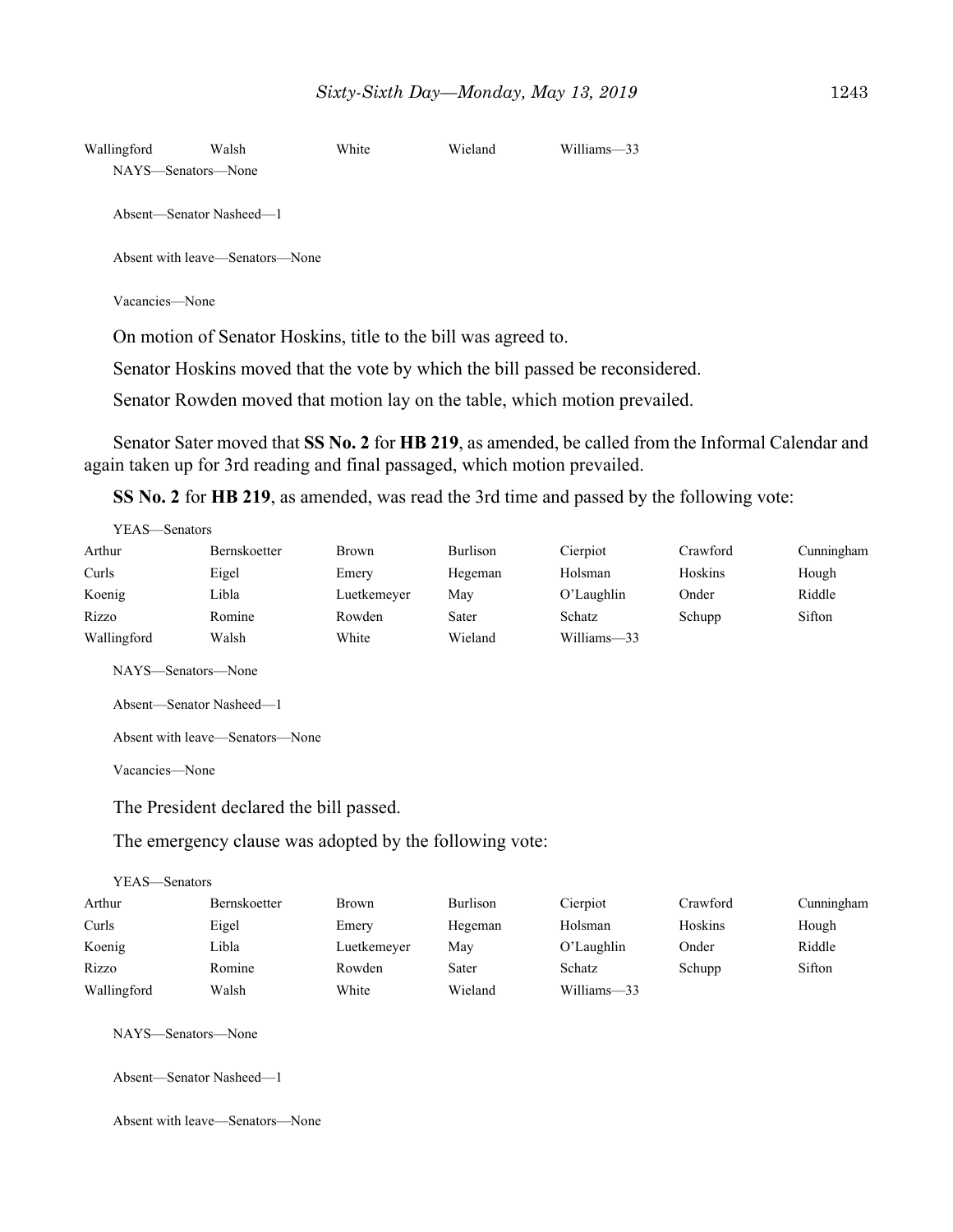Vacancies—None

On motion of Senator Sater, title to the bill was agreed to.

Senator Sater moved that the vote by which the bill passed be reconsidered.

Senator Rowden moved that motion lay on the table, which motion prevailed.

#### **PRIVILEGED MOTIONS**

Senator Cunningham moved that the conferees be allowed to exceed the differences on **HA 1** to **HA 2** to **SCS** for **SB 83** relating to grandparent visitation to make the language consistent with what the Senate Committee adopted in **SCS** for **HCS** for **HB 700**, which motion prevailed.

Senator Riddle moved that the Senate refuse to concur in **HCS** for **SB 36**, as amended, and request the House to recede from its position or, failing to do so, grant the Senate a conference thereon, which motion prevailed.

Senator Crawford moved that the Senate refuse to concur in **HCS** for **SB 54**, as amended, and request the House to recede from its position or, failing to do so, grant the Senate a conference thereon, which motion prevailed.

Senator Crawford moved that the Senate refuse to concur in **HCS** for **SCS** for **SB 174**, as amended, and request the House to recede from its position or, failing to do so, grant the Senate a conference thereon, which motion prevailed.

#### **MESSAGES FROM THE HOUSE**

The following message was received from the House of Representatives through its Chief Clerk:

Mr. President: I am instructed by the House of Representatives to inform the Senate that the House has taken up and passed **SCS** for **SB 90**.

Bill ordered enrolled.

# **HOUSE BILLS ON SECOND READING**

The following Bills were read the 2nd time and referred to the Committees indicated:

**HCS** for **HB 744**––Education.

**HB 535**––General Laws.

**HCS** for **HB 420**––Health and Pensions.

**HCS** for **HB 1158**––Agriculture, Food Production and Outdoor Resources.

**HCS** for **HB 215**––Commerce, Consumer Protection, Energy and the Environment.

**HB 345**––General Laws.

# **INTRODUCTIONS OF GUESTS**

Senator Cierpiot introduced to the Senate, the Physician of the Day, Dr. Marc Taormina, Lee's Summit.

On motion of Senator Rowden, the Senate adjourned under the rules.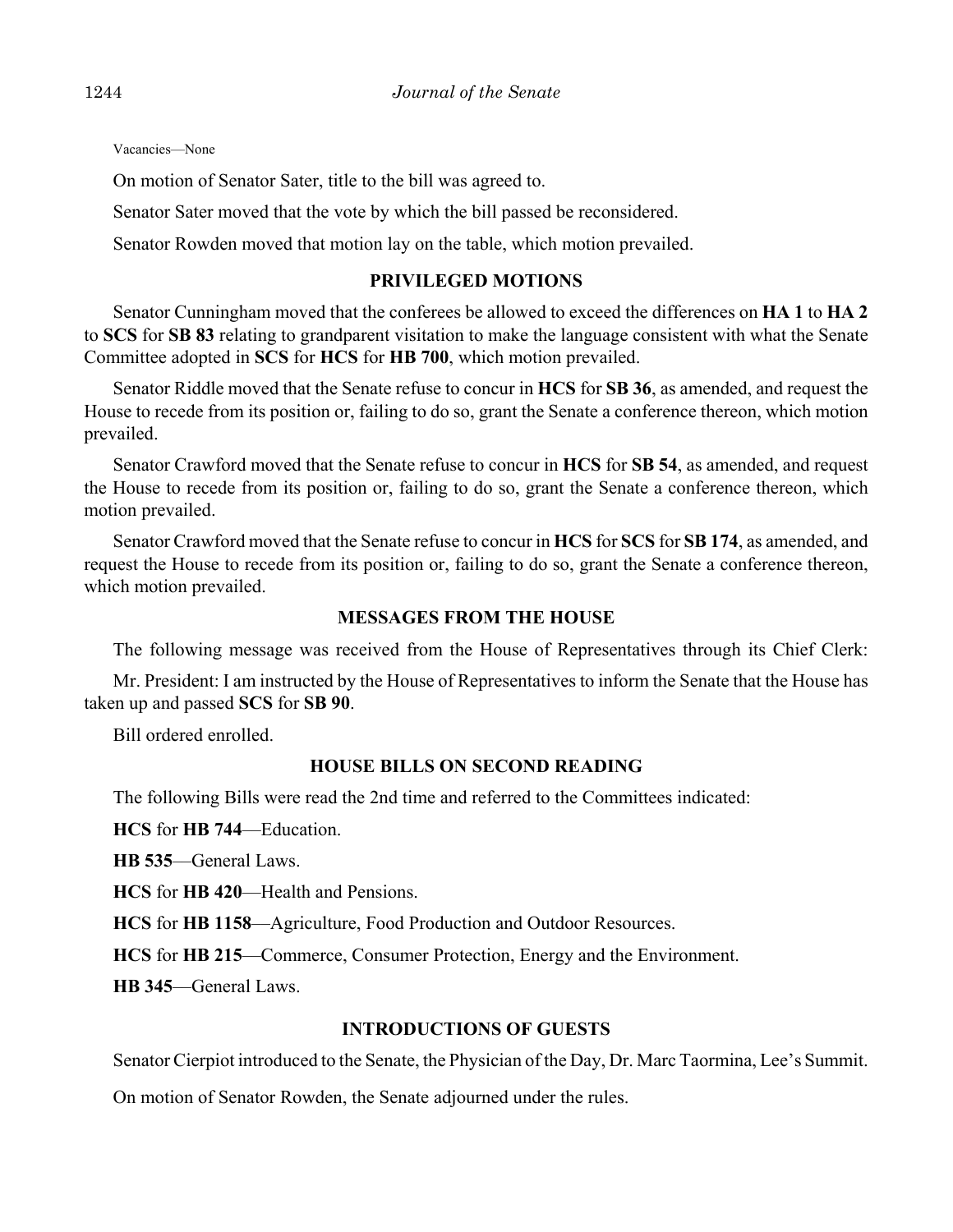# SENATE CALENDAR

#### SIXTY-SEVENTH DAY–WEDNESDAY, MAY 15, 2019

#### FORMAL CALENDAR

#### HOUSE BILLS ON SECOND READING

HB 1006-Rehder

#### THIRD READING OF SENATE BILLS

SCS for SB 465-Burlison (In Fiscal Oversight) SB 255-Bernskoetter

# SENATE BILLS FOR PERFECTION

 1. SB 430-Libla 2. SB 186-Hegeman 3. SB 302-Wallingford 4. SB 347-Burlison 5. SB 439-Brown 6. SB 303-Riddle, with SCS 7. SB 376-Riddle 8. SB 82-Cunningham, with SCS 9. SB 161-Cunningham 10. SB 144-Burlison, with SCS 11. SJR 20-Koenig, with SCS 12. SB 208-Wallingford 13. SB 189-Crawford, with SCS 14. SB 385-Bernskoetter 15. SB 409-Wieland, et al 16. SB 437-Hoskins

17. SB 286-Hough 18. SB 325-Crawford, with SCS 19. SBs 8 & 74-Emery, with SCS 20. SB 386-O'Laughlin, with SCS 21. SB 272-Emery, with SCS 22. SB 265-Luetkemeyer, with SCS 23. SB 135-Sifton, with SCS 24. SB 342-Curls and Nasheed 25. SB 424-Luetkemeyer 26. SB 367-Burlison 27. SB 22-Nasheed, with SCS 28. SJR 25-Libla, with SCS 29. SB 140-Koenig, with SCS 30. SJR 21-May 31. SB 308-Onder

### HOUSE BILLS ON THIRD READING

 1. HB 485-Dogan, with SCS (Emery) (In Fiscal Oversight)

 2. HB 214-Trent (Hough) 3. HCS for HB 1088 (Hoskins)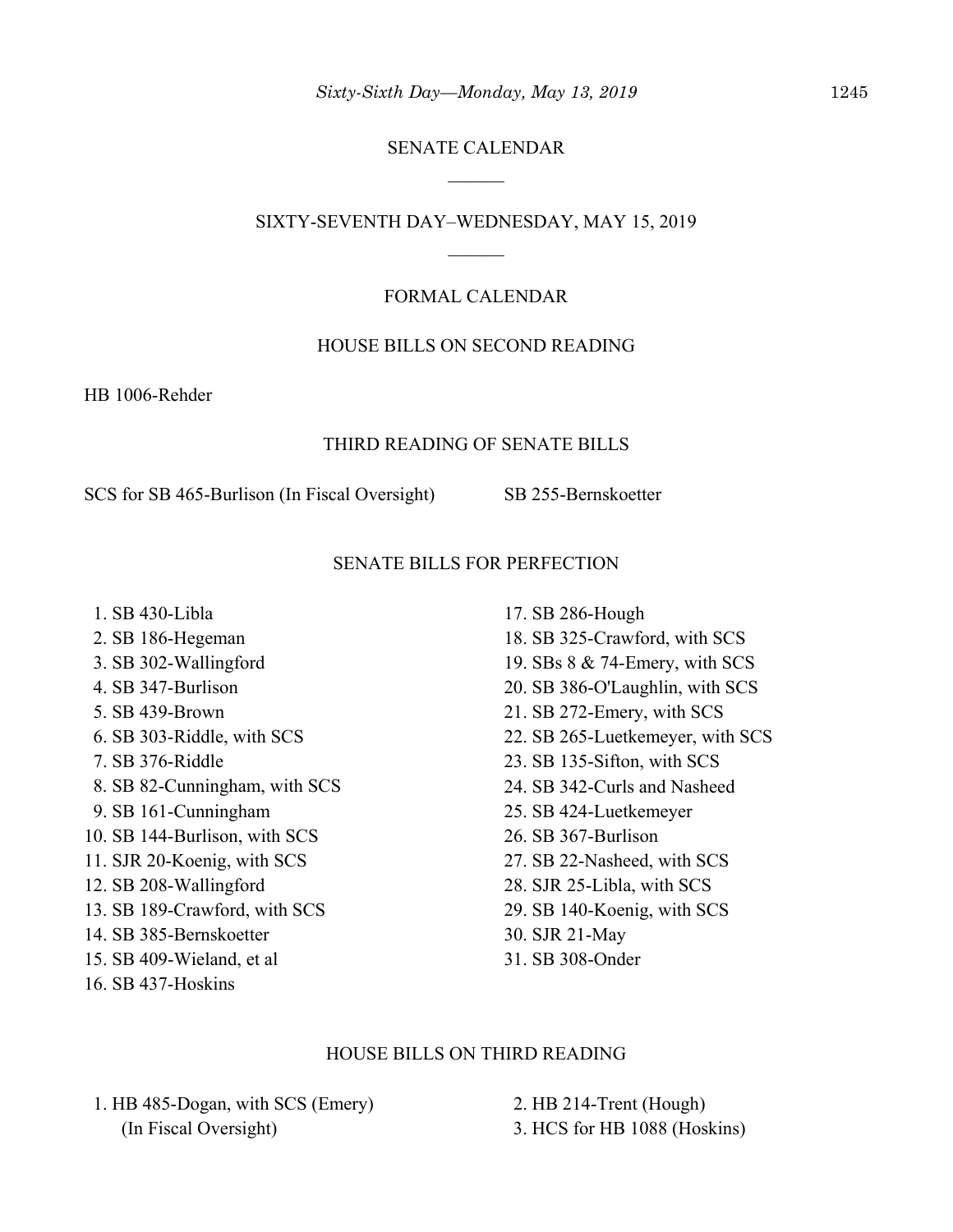- 4. HB 355-Plocher, with SCS (Wallingford)
- 5. HCS for HB 160, with SCS (White)
- 6. HB 584-Knight, with SCS (Wallingford)
- 7. HB 599-Bondon, with SCS (Cunningham)
- 8. HB 1029-Bondon (Brown)
- 9. HB 257-Stephens (Sater)
- 10. HB 563-Wiemann (Wallingford)
- 11. HCS for HB 266, with SCS (Hoskins)
- 12. HCS for HB 959, with SCS (Cierpiot)
- 13. HCS for HB 333, with SCS (Crawford)
- 14. HB 461-Pfautsch (Brown)
- 15. HCS for HB 824 (Hoskins)
- 16. HB 587-Rone (Crawford)
- 17. HCS for HB 346 (Wallingford)
- 18. HB 1061-Patterson (Hoskins)
- 19. HB 470-Grier, with SCS (O'Laughlin)
- 20. HB 186-Trent, with SCS (Burlison)
- 21. HCS for HB 466, with SCS (Riddle) (In Fiscal Oversight)
- 22. HCS for HB 229, with SCS (Wallingford)
- 23. HB 646-Rowland (Sater)
- 24. HCS for HBs 161 & 401, with SCS (Cunningham)
- 25. HB 321-Solon (Luetkemeyer)
- 26. HCS for HB 67, with SCS (Luetkemeyer)
- 27. HB 240-Schroer, with SCS (Luetkemeyer)
- 28. HB 337-Swan (Wallingford)
- 29. HB 267-Baker (Emery)
- 30. HB 757-Bondon (Wieland)
- 31. HB 942-Wiemann (Brown)
- 32. HB 815-Black (137) (Hough)
- 33. HB 705-Helms, with SCS (Riddle)
- 34. HCS for HB 301, with SCS (Burlison)
- 35. HB 600-Bondon (Cunningham)
- 36. HB 943-McGirl (Hoskins)
- 37. HB 372-Trent (Wallingford)
- 38. HCS for HB 438 (Brown)
- 39. HCS for HB 1127 (Riddle)
- 40. HCS for HB 400 (White)
- 41. HB 966-Gregory (Onder)
- 42. HB 1062-Hansen, with SCS (Hoskins)
- 43. HJR 54-Plocher (Walsh) (In Fiscal Oversight)
- 44. HB 191 & HB 873-Kolkmeyer, with SCS (Hoskins)
- 45. HCS#2 for HB 626 (Brown) (In Fiscal Oversight)
- 46. HCS for HB 207 (White) (In Fiscal Oversight)
- 47. HB 756-Pfautsch (Schupp)
- 48. HB 83-Hill (O'Laughlin)
- 49. HB 758-Bondon, with SCS (Onder) (In Fiscal Oversight)
- 50. HCS for HJRs 48, 46 & 47 (Rowden) (In Fiscal Oversight)
- 51. HCS for HB 937, with SCS (Wieland)
- 52. HCS for HB 703, with SCS (Luetkemeyer)
- 53. HB 761-Pfautsch, with SCS (Cierpiot)
- 54. HCS for HB 844 (Sater)
- 55. HB 637-Shawan, with SCS (Eigel) (In Fiscal Oversight)
- 56. HB 1237-Fitzwater, with SCS (Bernskoetter) (In Fiscal Oversight)
- 57. HCS for HB 700, with SCS (Cunningham)
- 58. HCS for HBs 746 & 722 (Cunningham)
- 59. HCS for HB 842 (Bernskoetter)
- 60. HB 523-Roden, with SCS (Wieland)

# INFORMAL CALENDAR

# SENATE BILLS FOR PERFECTION

SB 4-Sater SB 5-Sater, et al, with SCS SB 10-Cunningham, with SCS & SA 1 (pending) SB 14-Wallingford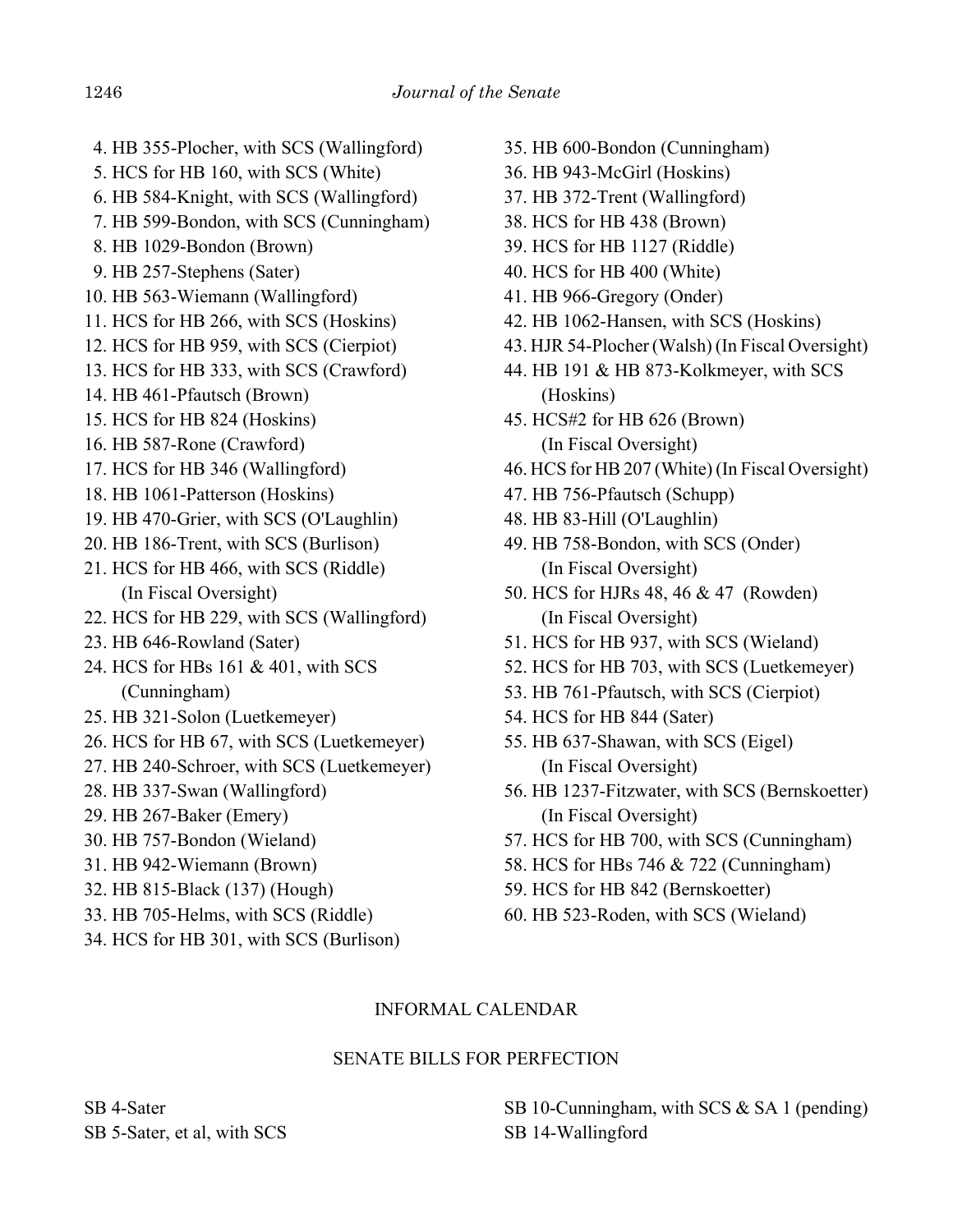SB 16-Romine, with SCS, SS for SCS, SA 3 & point of order (pending) SB 19-Libla, with SA 1 (pending) SB 31-Wieland SB 39-Onder SB 44-Hoskins, with SCS & SS#3 for SCS (pending) SBs 46 & 50-Koenig, with SCS, SS for SCS & SA 6 (pending) SB 49-Rowden, with SCS SB 52-Eigel, with SCS SB 56-Cierpiot, with SCS, SS for SCS & SA 1 (pending) SB 57-Cierpiot SB 62-Burlison, with SCS SB 65-White, with SS (pending) SB 69-Hough SB 76-Sater, with SCS (pending) SB 78-Sater SB 97-Hegeman, with SCS SB 100-Riddle, with SS (pending) SB 118-Cierpiot, with SCS SB 132-Emery, with SCS SB 141-Koenig SB 150-Koenig, with SCS SBs 153 & 117-Sifton, with SCS SB 154-Luetkemeyer, with SS & SA 2 (pending) SB 155-Luetkemeyer SB 160-Koenig, with SCS, SS for SCS & SA 2 (pending) SB 168-Wallingford, with SCS SB 201-Romine SB 205-Arthur, with SCS SB 211-Wallingford

SB 222-Hough SB 225-Curls SB 234-White SB 252-Wieland, with SCS SB 259-Romine, with SS & SA 3 (pending) SB 276-Rowden, with SCS SB 278-Wallingford, with SCS SBs 279, 139 & 345-Onder, with SCS, SS for SCS, SA 1 & SA 1 to SA 1 (pending) SB 292-Eigel, with SCS & SS#2 for SCS (pending) SB 293-Hough, with SCS SB 296-Cierpiot, with SCS SB 298-White, with SCS SB 300-Eigel SB 312-Eigel SB 316-Burlison SB 318-Burlison SB 328-Burlison, with SCS SB 332-Brown SB 336-Schupp SB 343-Eigel, with SCS SB 344-Eigel, with SCS SB 349-O'Laughlin, with SCS SB 350-O'Laughlin SB 354-Cierpiot, with SCS SB 412-Holsman SB 426-Williams SB 431-Schatz, with SCS SJR 1-Sater and Onder, with SS#2 & SA 1 (pending) SJR 13-Holsman, with SCS, SS for SCS & SA 1 (pending) SJR 18-Cunningham

#### HOUSE BILLS ON THIRD READING

HB 113-Smith, with SCS (Emery) HB 126-Schroer, with SCS (Koenig) HCS for HB 169, with SCS (Romine) HB 188-Rehder (Luetkemeyer) HCS for HB 225, with SCS, SS for SCS & SA 1 (pending) (Romine)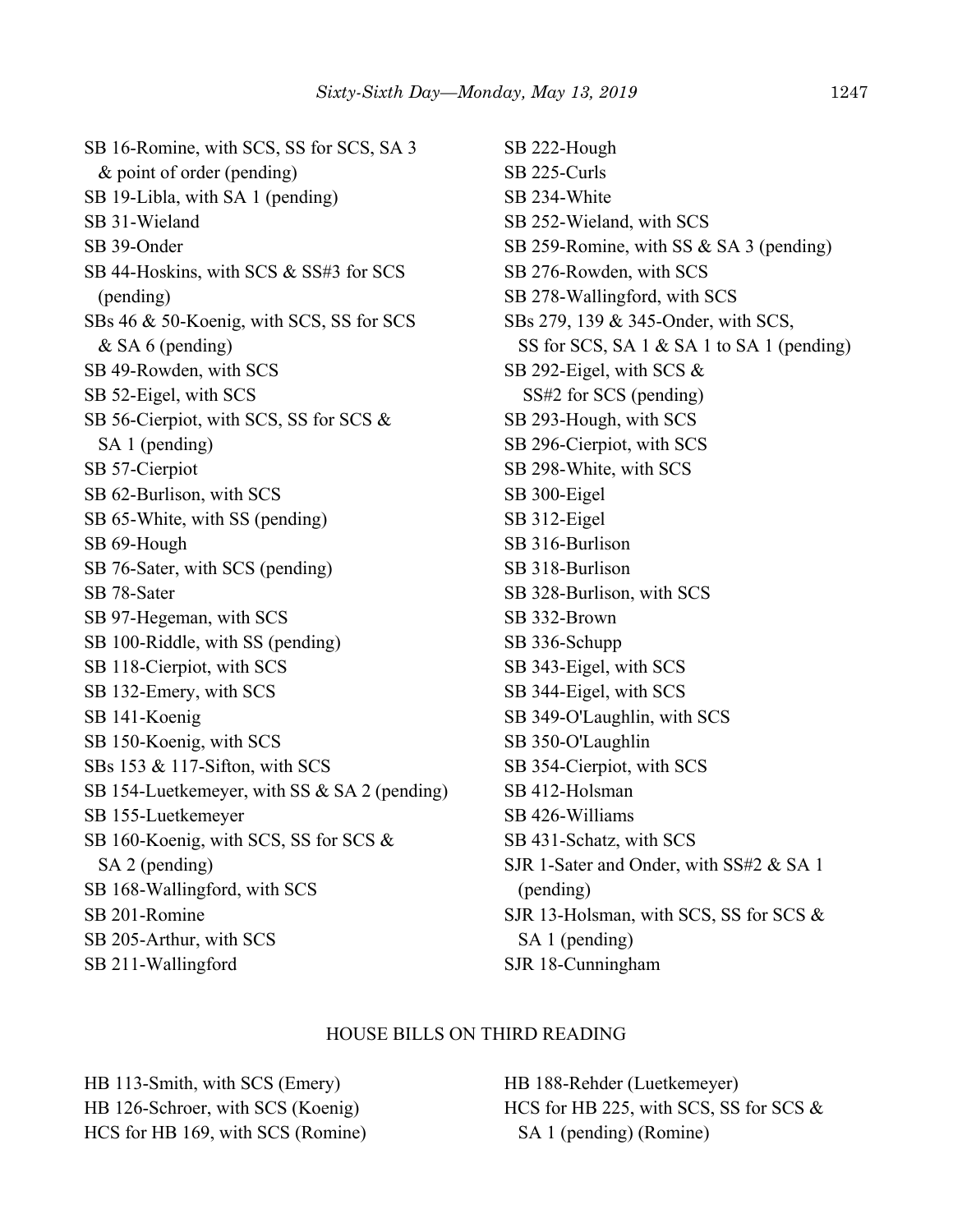HCS for HBs 243 & 544, with SCS (Arthur) HCS for HB 255, with SS & SA 5 (pending) (Cierpiot) HB 332-Lynch, with SCS (Wallingford) HCS for HB 469 (Wallingford)

SCS for HCS for HB 547 (Bernskoetter) HCS for HB 564, with SCS (Koenig) HCS for HB 604, with SCS & SS for SCS (pending) (Hoskins) HCS for HB 678, with SCS (Williams)

# SENATE BILLS WITH HOUSE AMENDMENTS

SS for SCS for SB 28-Hegeman, with HCS, as amended SCS for SB 131-Emery, with HCS, as amended SCS for SB 184-Wallingford with HA 1, HA 2, HA 3, HA 4, as amended & HA 5

SS for SB 210-May, with HCS, as amended SS for SB 306-White, with HA 1, HA 2 & HA 3

# BILLS IN CONFERENCE AND BILLS CARRYING REQUEST MESSAGES

### In Conference

| SB 17-Romine, with HA 1, HA 2, HA 3, HA 4    | SB 202-Romine, with HCS, as amended         |
|----------------------------------------------|---------------------------------------------|
| $&$ HA 5                                     | SS for SCS for SB 230-Crawford, with HA 1,  |
| SB 53-Crawford, with HCS, as amended         | HA 2, HA 3, as amended, HA 4, HA 5 & HA 6   |
| SCS for SB 83-Cunningham, with HA 1 &        | SB 368-Hough, with HA 1, HA 2, HA 3, HA 4,  |
| HA 2, as amended                             | HA 5, HA 6, HA 7 & HA 8                     |
| SB 133-Cunningham, with HCS                  | (Senate adopted CCR and passed CCS)         |
| (Senate adopted CCR and passed CCS)          | HCS for HB 397, with SS for SCS, as amended |
| SCS for SB 147-Sater, with HCS, as amended   | (Riddle)                                    |
| SB 182-Cierpiot, et al, with HCS, as amended | (House adopted CCR and passed CCS)          |
|                                              |                                             |

Requests to Recede or Grant Conference

SB 36-Riddle, with HCS, as amended (Senate requests House recede or grant conference)

SB 54-Crawford, with HCS, as amended (Senate requests House recede or grant conference)

SCS for SB 174-Crawford, with HCS, as amended (Senate requests House recede or grant conference)